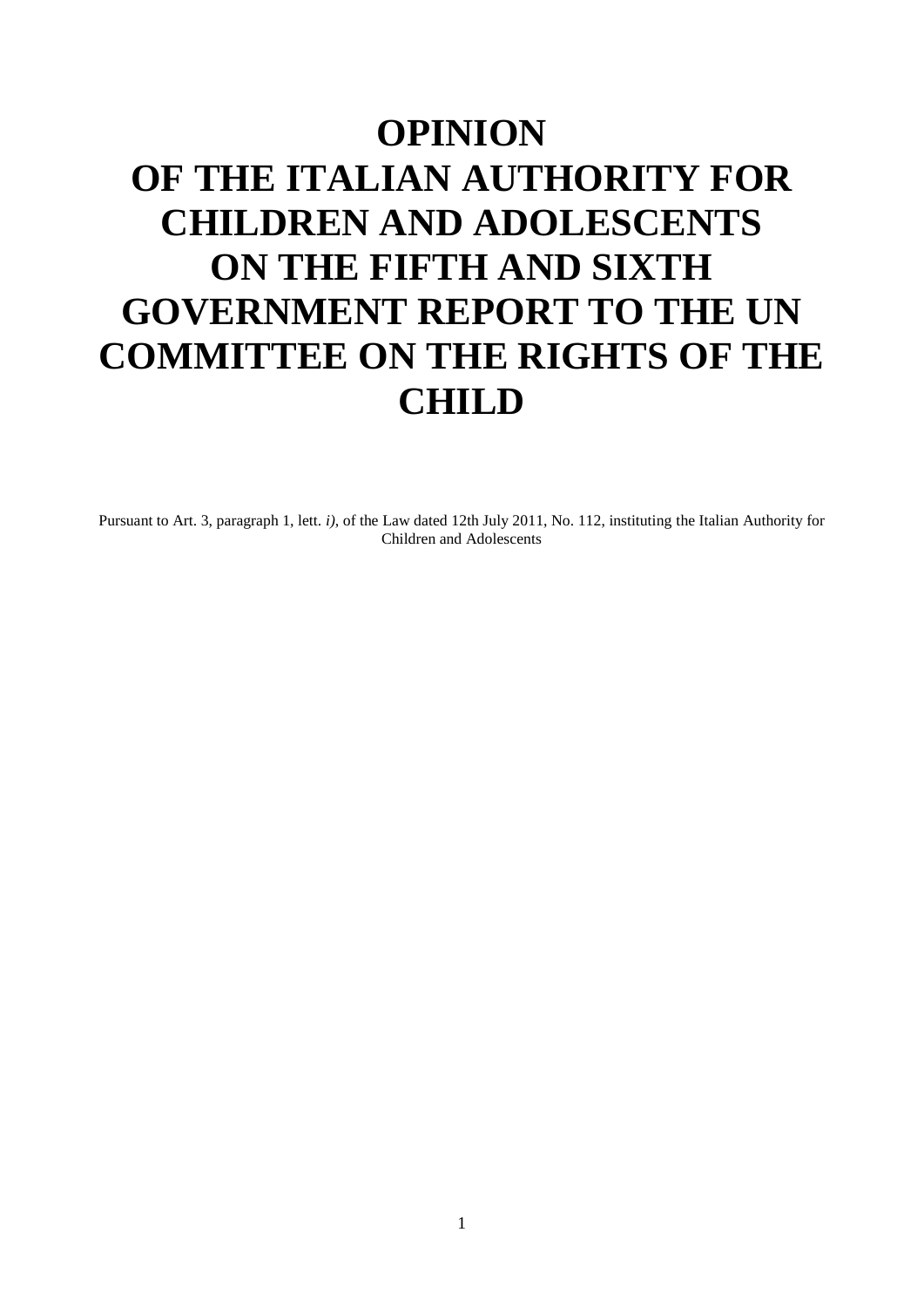# **CONTENTS**

## **Introduction**

- **1. Establishment of the Italian Authority for Children and Adolescents**
- **2. Comments on the Government Report on the Implementation of the 1989 Convention on the Rights of the Child**
- **3. Follow-up to the comments made by the Committee on the Rights of the Child at the last periodic report by Italy on the Implementation of the Convention on the Rights of the Child (CRC) (2011)**
- **4. Recommendations**

Annex 1 – Law dated 12th July 2011, No. 112, instituting the Italian Authority for Children and Adolescents;

Annex 2 – Decree of the Prime Minister, dated 20th July 2012, No. 168, Regulation on the organization of the Office of the Italian Authority for Children and Adolescents, the seat and expenditure management, pursuant to Article 5, paragraph 2, of Law No. 112;

Annex 3 – Reporting Management Procedures by the Regional Authorities and the Autonomous Provinces of Trento and Bolzano.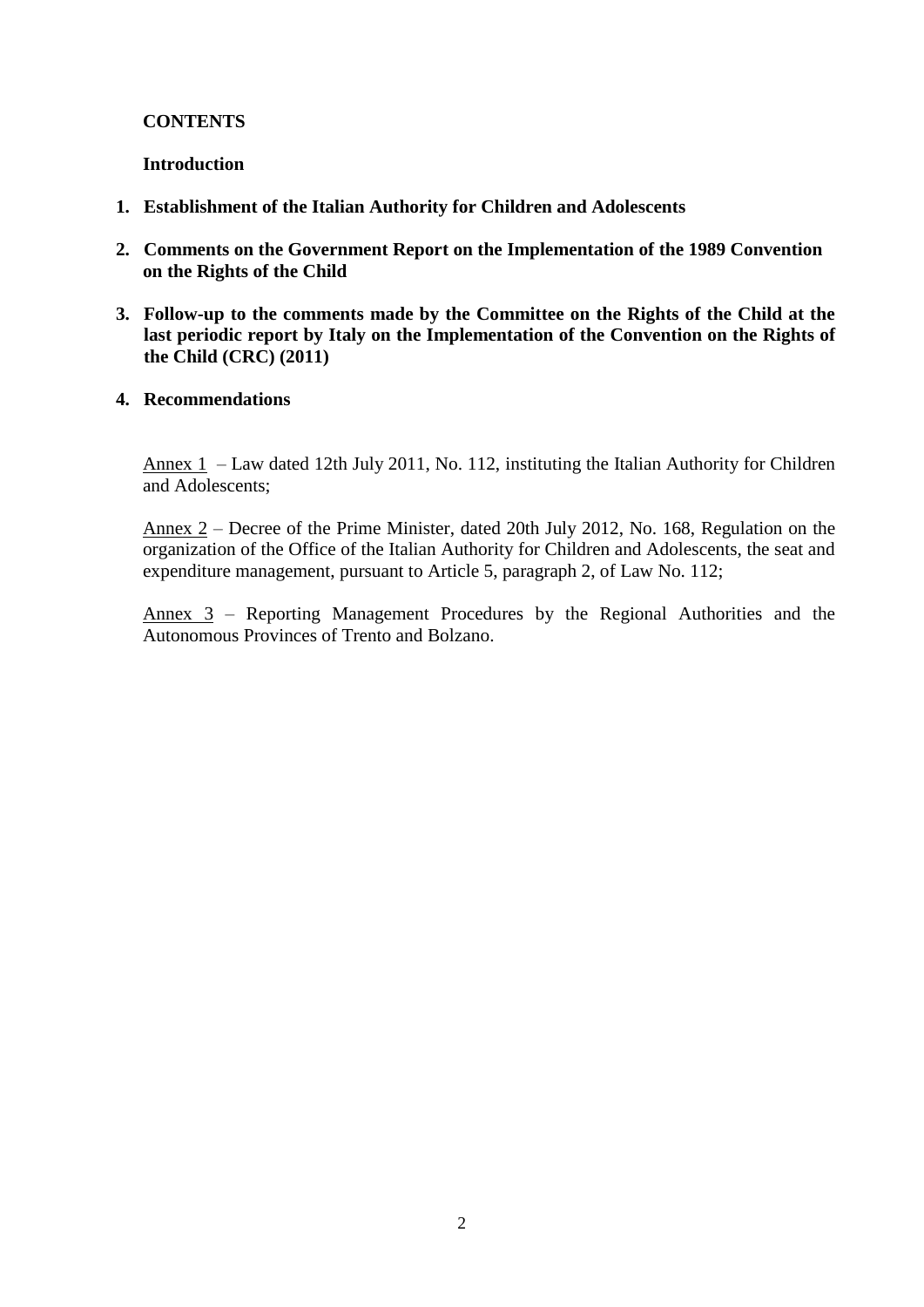# **Introduction**

Since 2011, the Italian Authority for Children and Adolescents (*Autorità garante per l'infanzia e l'adolescenza,* hereinafter also called AGIA) has promoted the effective realization of the child's best interest, through the creation of a "network" with institutions, associations and operators involved in the protection and promotion of the rights of children and adolescents, through the many activities that will be detailed below, despite the limited number of staff available as provided for by the instituting law.

To date, therefore, AGIA plays a pivotal role in raising awareness and providing guidance on childhood and adolescence policies, through the promotion of events, campaigns, studies and the dissemination of practices and memoranda of understanding among State administrations, local and regional authorities, professional orders, concerning the rights of persons of minor age. AGIA is entitled to express its opinion upon the adoption of the legal instruments concerning the rights of children and adolescents. The Authority may also make recommendations and send notes to the competent authorities, urging actions to promote the rights of the child, with the aim of bridging the gaps that may emerge at the application level.

At the international level, the Italian Authority plays an important role participating, as Head of the Delegation for Italy, in the Ad Hoc Committee for the Rights of the Child (CAHENF), which is set up within the Council of Europe and whose activities started on 26th September 2016. The work programme of the expert groups set up within CAHENF, dedicated to issues related to foreign unaccompanied minors (CAHENF-*Safeguards*) and to minors in the digital environment (CAHENF-*IT*), will be aimed at the drafting of recommendations and guidelines to be addressed to the member countries of the Council of Europe.

On the domestic side, the Italian Authority is committed to promoting the rights of migrant minors, also in light of the expected exponential increase of the migratory phenomenon. On the one hand, AGIA has surveyed all practices related to the protection of children arriving in Italy without accompanying adults, collecting data related to the procedure for appointing and exercising the function of guardians, as well as to the timelines; on the other hand, the Authority has scheduled monitoring visits at the first reception centres all over Italy, to ascertain, on the field, the actual conditions in which the reception of unaccompanied minors is carried out.

The monitoring activity of the Authority has reverberated not only internally, but also abroad. The Special Representative of the Secretary General for Migration and Refugees of the Council of Europe, Tomáš Boček, following the fact-finding mission carried out in Italy from 16th to 21st October 2016, emphasised in his Report how useful the activity carried out by the Authority was in clarifying the extent of this phenomenon and identifying the critical issues.

As for the organization of the Office, Art. 5, paragraph 1, of the act of establishment of the Italian Authority for Children and Adolescents No. 112/2011, envisages that the Office of the Authority is composed exclusively of civil servants controlled by other public administrations, up to a maximum of ten units, including a non-executive director.

It is hereby reported that currently there are no independent Authorities in the Italian system with such a small number of staff, which is totally inadequate in relation to the numerous and delicate tasks assigned to the Authority under Art. 3 of the instituting law.

The lack of an autonomous organic role involves considerable difficulties in the search for human resources, with the Office lacking staff in delicate areas of intervention.

The multiple and diverse competences attributed to the Authority and the consequent need for multidisciplinary expertise of its staff makes it essential to have an homogeneous and unique framework to release staff from the Administrations and guarantee a real autonomy and independence.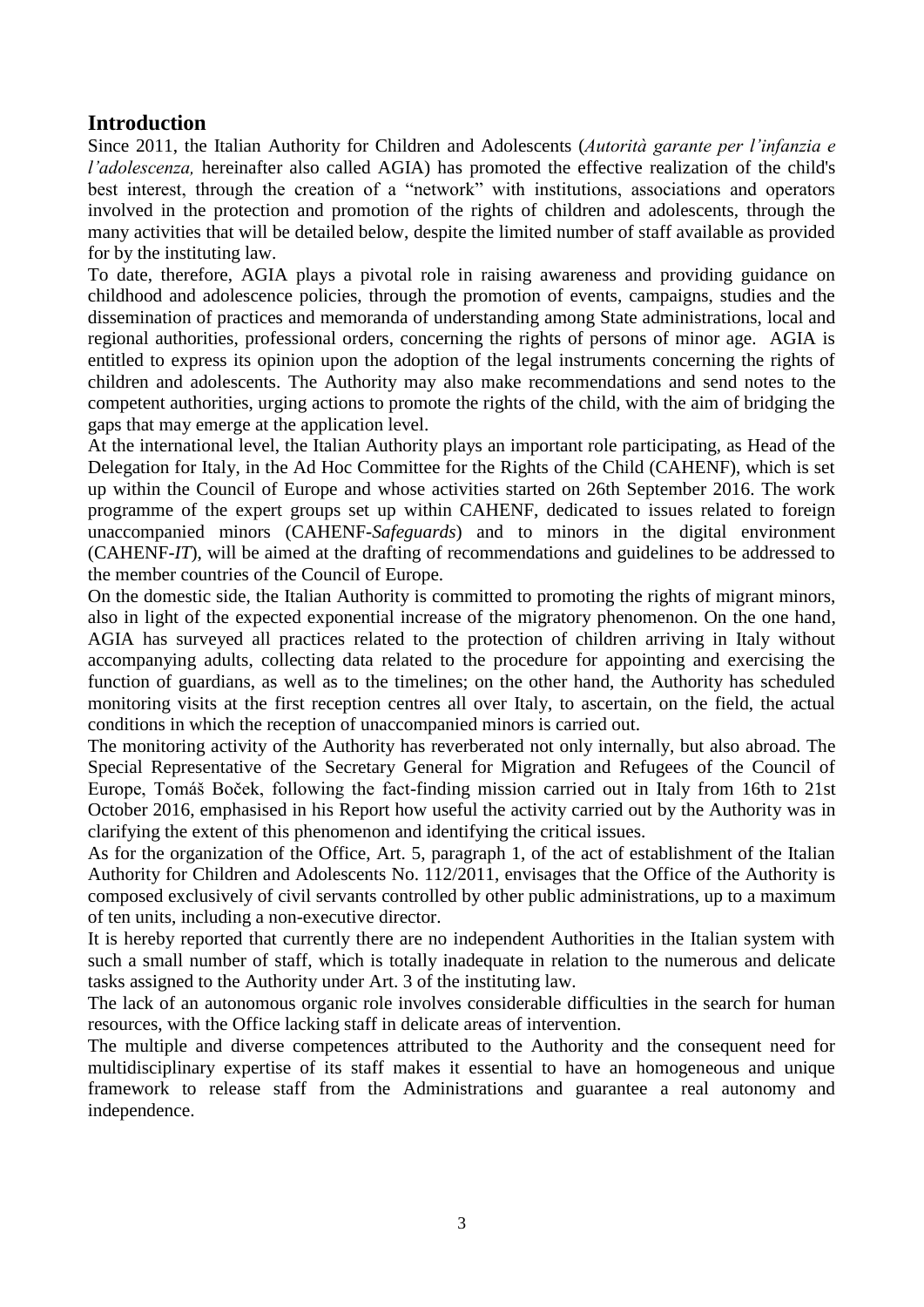As for financial resources, Art. 5, paragraph 3 of the instituting law, envisages the provision of a Fund in the budget of the Presidency of the Council of Ministers for the fulfilment of the powers attributed to the Authority and its functioning.

The estimated ordinary financial contribution from the State budget for the year 2015 amounted to  $\epsilon$ 1,122,089.00.

During the financial year, the contribution underwent a net increase of  $\epsilon$  600,000.00 in accordance with Art. 1, paragraph 168 of the Law dated 23rd December 2014, No. 190 (Stability Law 2015).

Therefore, the resources that have ultimately been assigned to the Authority for the year 2015 totalled  $\in$  1,722,089.00.

It should consequently be pointed out that this increase was only foreseen for the financial years 2015-2016-2017, therefore the funds allocated to the Authority in the estimate budget of the Presidency of the Council of Ministers, for the year 2018-2019, amount to  $\epsilon$  800,000.00 approximately.

## *In light of the above, it is hoped that the 2017 budget law will provide for the extension of the same increase in the expenditure, also for the three-year period 2018-2020.*

It is evident that a drastic reduction of resources would make it impossible for the Authority to have a sufficient capability to fully and independently carry out the numerous institutional functions assigned to it.

With this opinion, in order to safeguard and promote the rights enshrined in the New York Convention on the Rights of the Child, the Authority hopes it will be guaranteed a real autonomy and independence, through adequate human, technical and financial resources and that it will be conferred effective and cogent powers to fulfil its multiple tasks, which could be incorporated in a more punctual and harmonious way, in view of the amendment of the instituting law.

These resources and powers are all the more essential in view of new competences attributed to the Authority under the recently approved laws, such as Law 47 dated 7th April 2017 on foreign unaccompanied minors, which assigns to the Authority the task of selecting and training volunteering guardians and to enter into memoranda of understanding with the courts in the regions without a regional authority.

# **1. Establishment of the Italian Authority for Children and Adolescents**

The need for an Authority for the rights of children and adolescents arises from the obligations and commitments deriving from the 1989 New York Convention on the Rights of the Child (adopted in Italy under Law No. 176 dated 27th May 1991, hereinafter also referred to as "CRC") and, more generally, from the emergence of a different concept of childhood, which, also in our country, is manifested in the legislative innovation in the field of juvenile justice and in the social and cultural promotion policies that have developed over the recent years (see, for example, Law No. 285 of 28th August 1997, laying down the provisions for the promotion of childhood and adolescent rights and opportunities, and Law No. 149 of 28th March 2001, amending Law No. 184/1983 on adoptions and foster care of minors).

The need for an independent supervisory body is also reflected in the recommendations of the International Committee on the Rights of the Child, provided for by the CRC itself, which, in the 2002 General Observation on the "creation of independent national human rights institutions", recalls this commitment among those undertaken by the Countries ratifying the Convention.

At the regional level, Art. 12 of the European Convention on the Exercise of the Rights of the Child (signed in Strasbourg on the 25th January 1996 and enforced by Law No. 77 of 20th March 2003) calls on States to encourage the promotion and exercise of the rights of the child through bodies having, among the other things, the task of formulating proposals to strengthen the legislative instrument for the exercise of children's rights, and the opinions on the legislative projects on the same matter.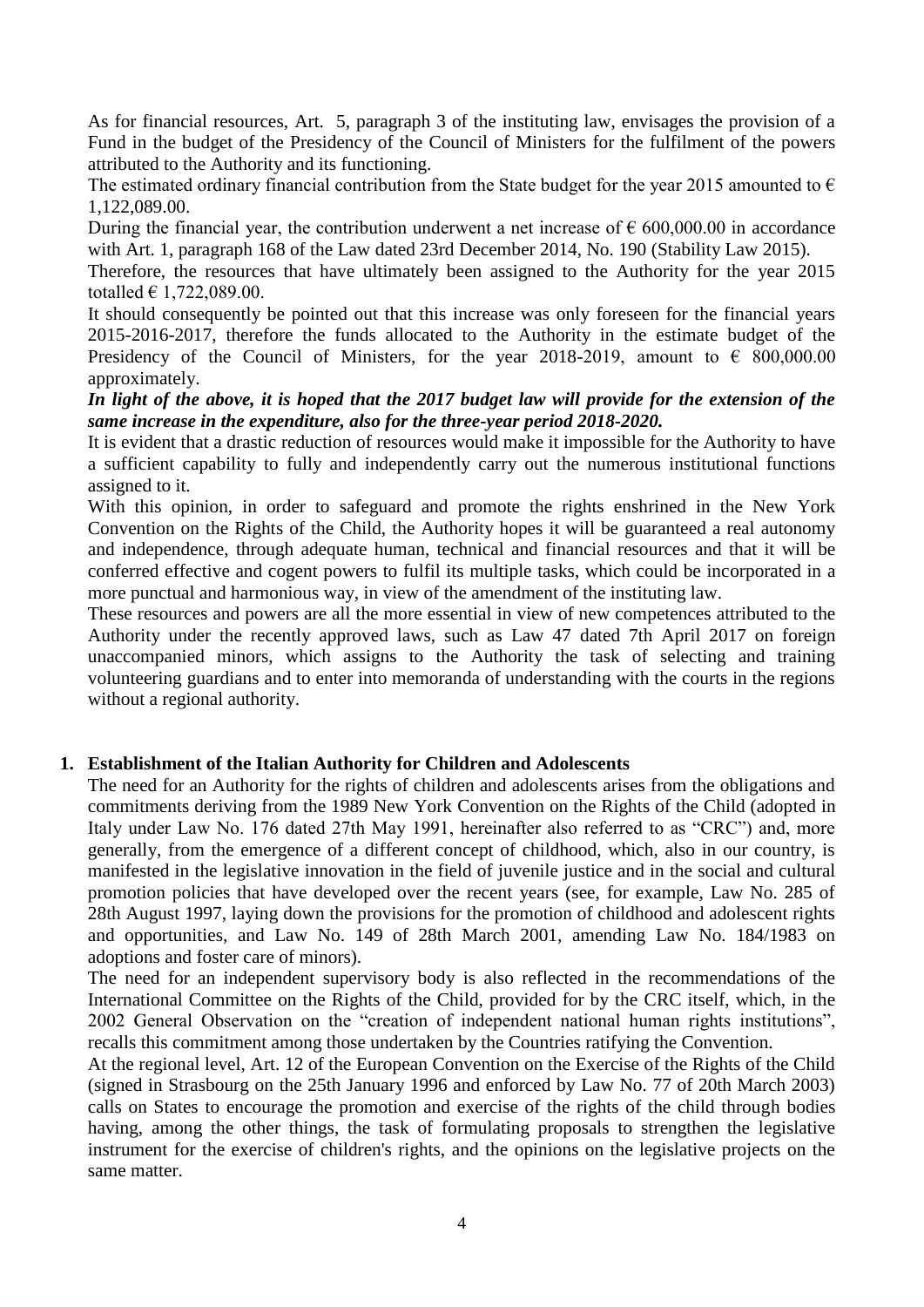Art. 31, paragraph 2, of the Italian Constitution stipulates that the Republic "protects maternity, childhood and youth by encouraging the necessary institutions for this purpose".

The definition of the institutional profile of the Authority and of the functions assigned to it, as an independent national Institution for human rights, are defined in more detail in the so called "Principles of Paris", which offer a systematic view - though of a *soft-law* kind - of the criteria that should inform the institutions in charge of the protection of human rights, both in structural terms and in functional terms, and are contained in the Resolution 48/134 of 20th December 1993 of the General Assembly.

In our country, the process that led to the setting up and gradual affirmation of the Ombudspersons for the Protection of Children and Adolescents has been characterized by a multi-year process that was not a result of a vertical process, but stemmed out of the Regions which, based on a different awareness and openness to the cultural debate, have felt the need to equip themselves with these supervisory institutions.

As regards the establishment of the Italian Authority for Children and Adolescents, therefore, the approval of the instituting law of the Authority was reached in 2011 (more than twenty years after the adoption of the CRC), with Law No. 112, long after many Italian regions had already established the position of ombudspersons in charge of the protection of children's rights at the local level.

With this law, therefore, Italy - which over the years has shown itself to be a Country which acts promptly and is sensitive to minors' problems - has bridged a severe legislative gap.

In order to explain the activities of the Authority for Children and Adolescents and to illustrate the Convention on the Rights of the Child, in 2013, the Italian Authority published the report entitled "*Che avventura stratopica, Stilton! Alla scoperta dei diritti dei ragazzi*", (What a super mousy adventure, Stilton! At the Discovery of Children's Rights), distributed in several copies and presented in events and festivals. Later on, in 2015, "*La Costituzione italiana presentata ai ragazzi*" (The Italian Constitution for Children) was published for the free distribution to schools, hospitals, associations and libraries, with which the Authority sought to make the 12 fundamental principles that are at the basis of the Italian Constitution, easily understandable, with a simple language that children can easily understand.

In July 2014, the Authority has created and distributed a *Welcome Kit*, a passport of rights, aimed at providing information to [foreign minors](http://www.garanteinfanzia.org/news/un-impegno-comune-la-tutela-dei-minori-stranieri-non-accompagnati) arriving in our Country without accompanying adults.

The tasks of the Authority provided for by law No. 112/2011 can be summed up and differentiated according to the following types:

# **1. Letting children be heard and participate**

AGIA ensures suitable forms of consultation, including those dedicated to children. By providing these services, in fact, the theme of letting children be heard and participating is enhanced. This fosters the development of the culture of mediation and of any institution that is able to prevent or resolve conflicts involving young people through agreements, stimulating the training of the care givers operating in this sector, promoting consultations and collaborations, fostering and raising awareness on the issues of childhood and adolescence. The AGIA moreover participates in Observatories.

## **2. Proposals, opinions and observations**

The Authority expresses its opinion on the National Plan of action and intervention for the protection of the rights and the development of subjects in evolutionary age and on the Report that the Government regularly submits to the Committee on the Rights of the Child, pursuant to Article 44 of the New York Convention, that must be annexed to the report; it formulates remarks and proposals on the identification of the essential levels of social and civil care concerning the rights of minors, as referred to in Article 117, second paragraph, letter m) of the Constitution, and ensures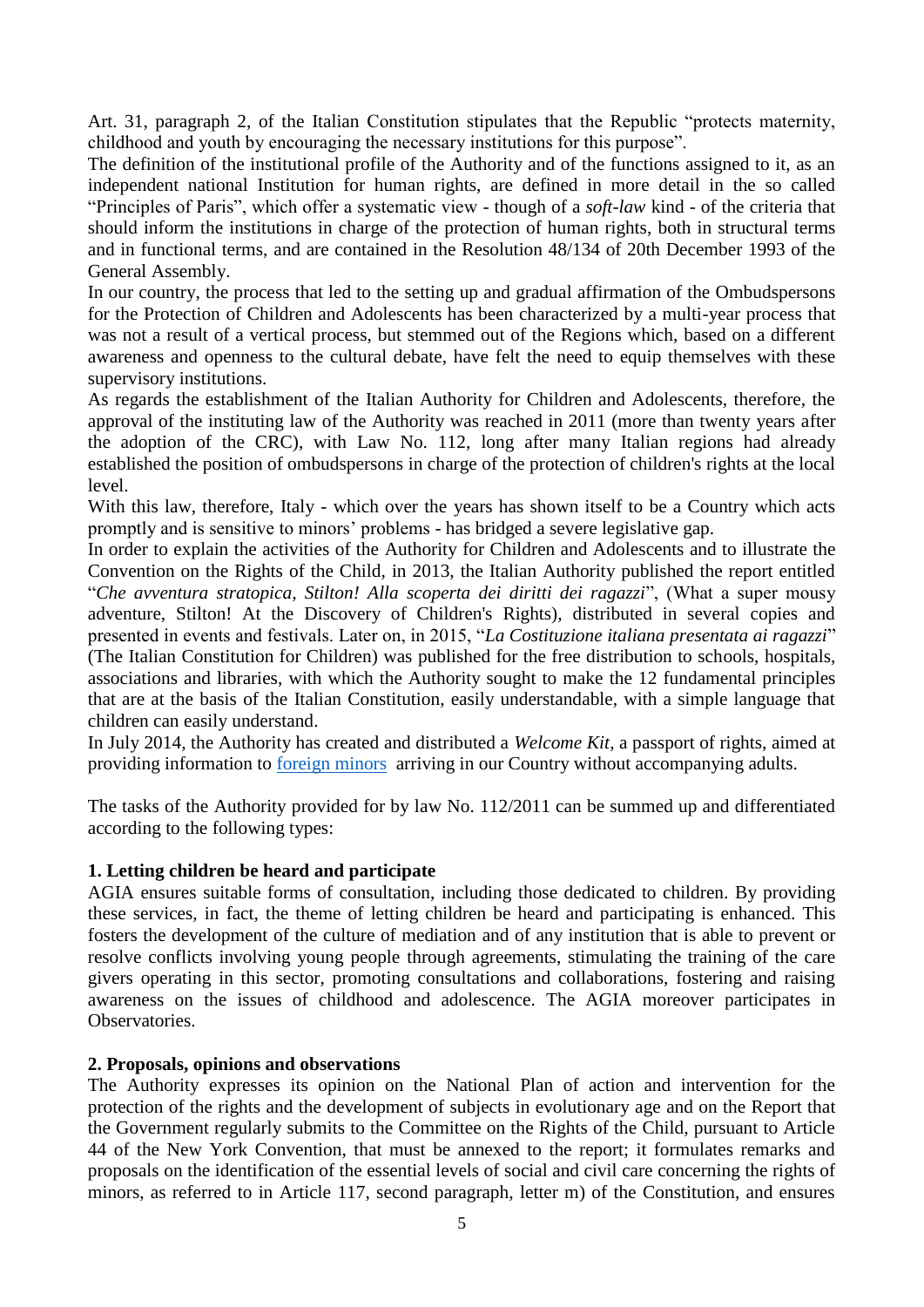the compliance with these standards; it can express opinions to the Government on the Government's bills of law, as well as on the draft laws discussed by the Chambers and on the Government's normative acts on the protection of the rights of children and adolescents.

The Authority's priority strategic goal is to be committed to affect the Italian legislative system and to encourage the adoption of laws that have been debated for years, whose implications can have a significant impact on the quality of life of thousands of children and adolescents.

Too often, however, the texts of the draft laws are not transmitted to the Authority in order to obtain its opinion, making it difficult for it to exercise prior control over the drafting of legislative proposals, also considering the fact that the subject of childhood and adolescence is transversal to various areas and falls within the competence of several Ministries.

# **3. Reporting**

The Authority reports to the Government, the Regions or the local and regional authorities concerned, within the scope of their respective competences, all the appropriate initiatives to ensure the full promotion and protection of the rights of children and adolescents, with particular reference to the right to family, school, education and health. It examines, also of its own motion, general and particular situations which it has come to know in any way, where it is possible to perceive the violation or the risk of violation of the rights of persons of minor age, including those related to the media, ultimately reporting them to the bodies having control or sanction powers (IAP *– Istituto di Autodisciplina Pubblicitaria*, Advertising Self-Regulatory Institute, Committee for Media and Minors, but also Post police, social services, etc.).

Anyone can contact the Authority to report violations or situations of risk of violating the rights of minors living on our national territory.

## **4. Information, inspections and controls**

AGIA may require public administrations, as well as any public entity and private entity, to provide relevant information for the protection of minors and can require competent administrations to access data and information and to conduct visits and inspections, according to the forms and arrangements agreed upon with the administrations involved, at public or private facilities hosting persons of minor age; it may make visits to the juvenile justice services, subject to the authorization of the surveillance magistrate for minors or the judge in charge of the proceedings. The prior agreement/authorization on the forms and methods of visits and inspections represents a limit to the action of the AGIA as for the protection of children and adolescents.

The Authority carries out a coordination action of the National Conference for the Protection of the Rights of Children and Adolescents (Art. 3, paragraphs 6 and 7, of Law N. 112/2011).

In this context, also the driving action that the Authority promotes towards the Regions that have not yet approved a law for the establishment of the Regional Ombudspersons or although having approved it, have not yet appointed one, plays an important role.

In fact, in keeping with the role of encouraging regional protection authorities that the instituting law No.112/2011 has ascribed to the Authority for the Children and Adolescents, the Regions of Abruzzo and Valle d'Aosta (which have not as yet promulgated any law on this matter) have been urged to provide for the establishment of an Ombudsperson for children and adolescents in a timely manner time, whilst the Molise, Sardinia and Tuscany regions have been invited to appoint an ombudsperson: Molise and Tuscany have not, as yet, reappointed the Ombudsperson whose mandate expired, while the Sardinia region, though having promulgated the instituting law long before, has never proceeded to implement the provisions envisaged by the regional regulation. Sicily and Piedmont have recently appointed an ombudsperson.

The Authority has been actively involved in the reconstitution of the National Consultation of Associations and Organizations Promoting and Protecting the Rights of Childhood and Adolescence, a permanent consultation body of the Authority that gathers the most representative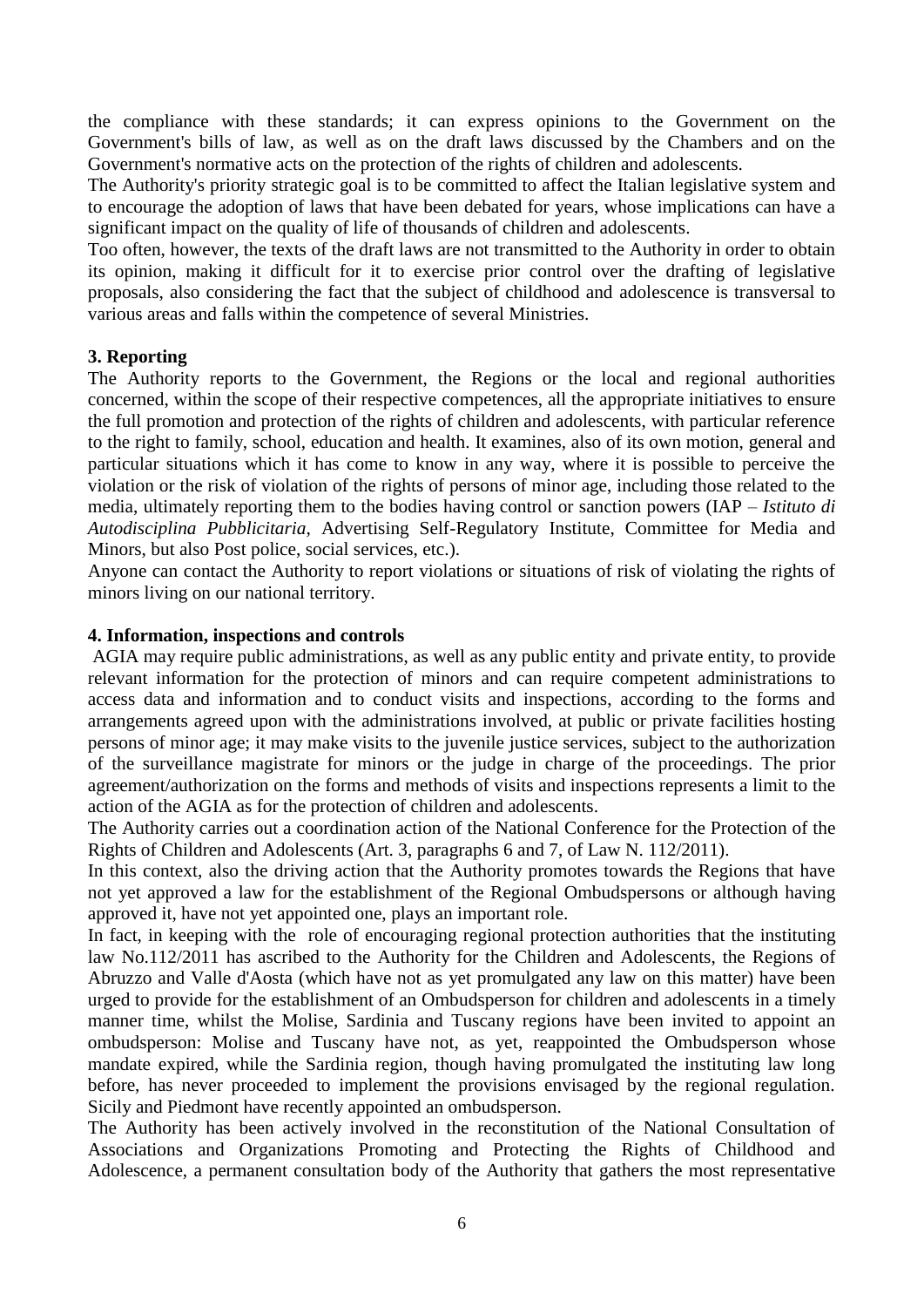stakeholders engaged in activities for children and adolescents, also in response to the objective of expanding the network of institutional relations and civil society.

Finally, the Authority guarantees the participation, as a permanently invited institution, in the National Observatories for the promotion and protection of the rights of persons of minor age and in particular:

*a)* in the National Observatory for the Family, as referred to in Article 1, paragraph 1250, of Law No. 296, and subsequent modifications;

*b)* in the National Observatory for Infancy and Adolescence, as provided for in Articles 1 and 2 of the Regulation referred to in the Decree of the President of the Republic of 14th May 2007, No. 103;

*c)* in the Observatory for the fight against child paedophilia and pornography, as referred to in Article 17, paragraph 1-bis, of Law No. 269 dated 3rd August 1998;

*d)* in the National Observatory for the Integration of Foreign Students and Interculture, reestablished by Ministerial Decree of 5th September 2014.

The Italian Authority for Children and Adolescents is also a member of the Permanent National Juridical Observatory (ONPG) as it is interested in contributing to the identification of alternative dispute resolution methods (mediation, assisted negotiation, collaborative divorce), as foreseen by its instituting law.

The Authority carries out a permanent monitoring of the Parliament and Government acts concerning childhood and adolescence and conducts hearings with Parliamentary Committees. More specifically, special synergies are promoted with the Parliamentary Commission for Childhood and Adolescence.

In 2014, the Parliament began a review activity of child-related bills of law. Over the years, the Authority has expressed its opinion, on a representative basis, on the following draft laws:

a) bill of ratification of the optional third protocol to the 1996 Hague Convention on jurisdiction, applicable law, recognition, enforcement and co-operation in respect of parental responsibility and measures for the protection of children

b) bill of law A.C. 3139-B, which provides for important and concrete actions to counteract and prevent cyberbullying, currently under examination by the Chamber of Deputies, which is expected to be approved shortly;

b) bill of law A.S. 1978 on the access of the adopted child to information on the identity of his/her parents;

d) bill of law A.S. 2583 which contains amendments to the single text of the Legislative Decree No. 286, dated 25th July 1998, and introduces an organic reform of the discipline of foreign unaccompanied minors, definitively adopted by the Chamber of Deputies on 29th March 2017;

e) bill of law A.S. 2092 entitled "Provisions on Citizenship", which streamlines the procedures to access Italian citizenship for children of foreigners born in Italy;

f) bill of law A.S. 2719 which contains specific provisions in favour of orphans of domestic crimes; g) bill of law A.S. 2284 which, within the scope of the reform of the civil proceeding, provides for the abolition of juvenile courts. This bill of law, currently under discussion at the Senate, in the present formulation is likely to weaken the existing protection system.

The following interventions by the AGIA are also reported:

a) on January 26th, 2016, opinion on the Decree of the Prime Minister of 10th November 2016, No. 234 - "Regulation establishing the mechanisms for determining the age of unaccompanied minors who are victims of trafficking, pursuant to Article 4, paragraph 2, of the Legislative Decree No. 24", effective since 6th January 2017;

b) on 28th June 2016, hearing at the Parliamentary Commission on Childhood and Adolescence in the context of the surveying of minors outside of the family home;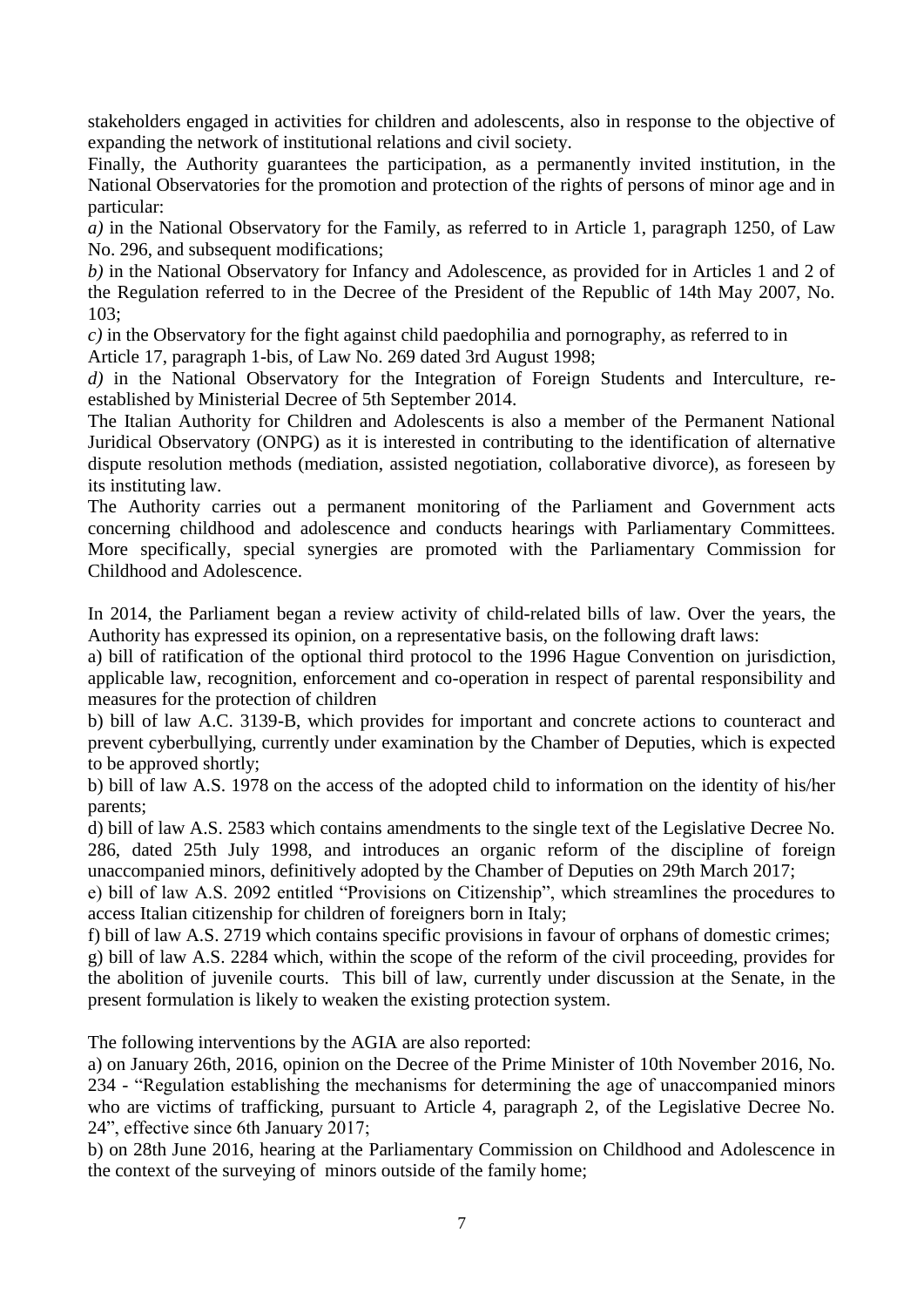c) June 30th, 2016, hearing at the Justice Commission in the context of the inquiry into the state of implementation of the law on adoption and foster care;

d) on 25th July 2016, opinion at the chamber of the Labour Committee of the Chamber of Deputies, in the context of the examination of the legislative proposals laying down rules on the use of closedcircuit video surveillance systems in nurseries and primary schools.

AGIA has played an important role in raising awareness on the issues of trafficking, prostitution and child pornography, as discussed in more detail further below. This awareness-raising action also has an international scope, since AGIA is part of the European Network of Ombudspersons for Children (ENOC) and participates in the activities of the Council of Europe in the field of the protection of children's rights, as already highlighted above. Building on this work, and among the numerous activities carried out, AGIA organized a conference on "The Fight Against Sexual Abuse and Sexual Exploitation of Children" held in Ferrara on 21st November 2016 in the framework of the European Day for the Protection of Children against Exploitation and Sexual Abuse established by the Council of Europe. Again on the subject of violence, the Authority participated in the conference organized by CISMAI - General States 2017 - on mistreatment and violence, held in Bologna on 10th February 2017; AGIA has also participated in the ENOC project "*Let's talk young, let's talk about violence*" launched in June 2015. AGIA has translated into the Italian language the brochure explaining the video "*Tell someone you trust*"- already widely disseminated in English - elaborated in the Council of Europe.

AGIA also provided its input on this issue by promoting a "National Survey on Child and Adolescent Mistreatment in Italy" in 2015, a national data collection on minors victims of mistreatment assigned to social services, which has involved 213 Italian municipalities, i.e. a sample of about 2.4 million minors. This research work aimed to measure and analyse the scope of mistreatment and violence on children and adolescents.

Concerning the coordination of the application of the CRC and the respective Protocols and the activities of the Regional Ombudspersons, Art. 3, paragraphs 6 and 7 of the instituting law N. 112/2011, provides for the National Conference for the Protection of the Rights of Children and Adolescents, chaired by the Authority and composed of the Regional Authorities for the Protection of Children and Adolescents, or of similar bodies, if any. The Conference is convened on the initiative of the Authority or at the request of the majority of regional Ombudspersons for Childhood and Adolescence, or similar bodies.

AGIA collaborates with the Ombudspersons of the regions and autonomous provinces:

- chairing the Conference for the Protection of the Rights of Children and Adolescents and the bilateral relations with the individual Ombudspersons;
- fostering the promotion of the presence of an Ombudsperson in each Region;
- ensuring the engagement and support for regional activities.

The Authority organizes visits to the various areas of Italy, in order to analyse study issues of national importance in depth, to examine local aspects, to know first-hand about individual positive experiences and listen to children, adolescents and care givers (as it has happened, for example, at the Santobono- Pausilipon Hospital of Naples, at San Patrignano, at the Malaspina Penitentiary in Palermo, in the "Land of fire" (Terra dei fuochi), in Aversa, in Borgo Mezzanone (Foggia), and in the Municipal Council for the Young People in Milan).

Currently, the Ombudsperson in office is Filomena Albano, in office since 28th April 2016. The assignment has a four-year term and is renewable. It is the only independent authority in Italy with a monocratic female leadership.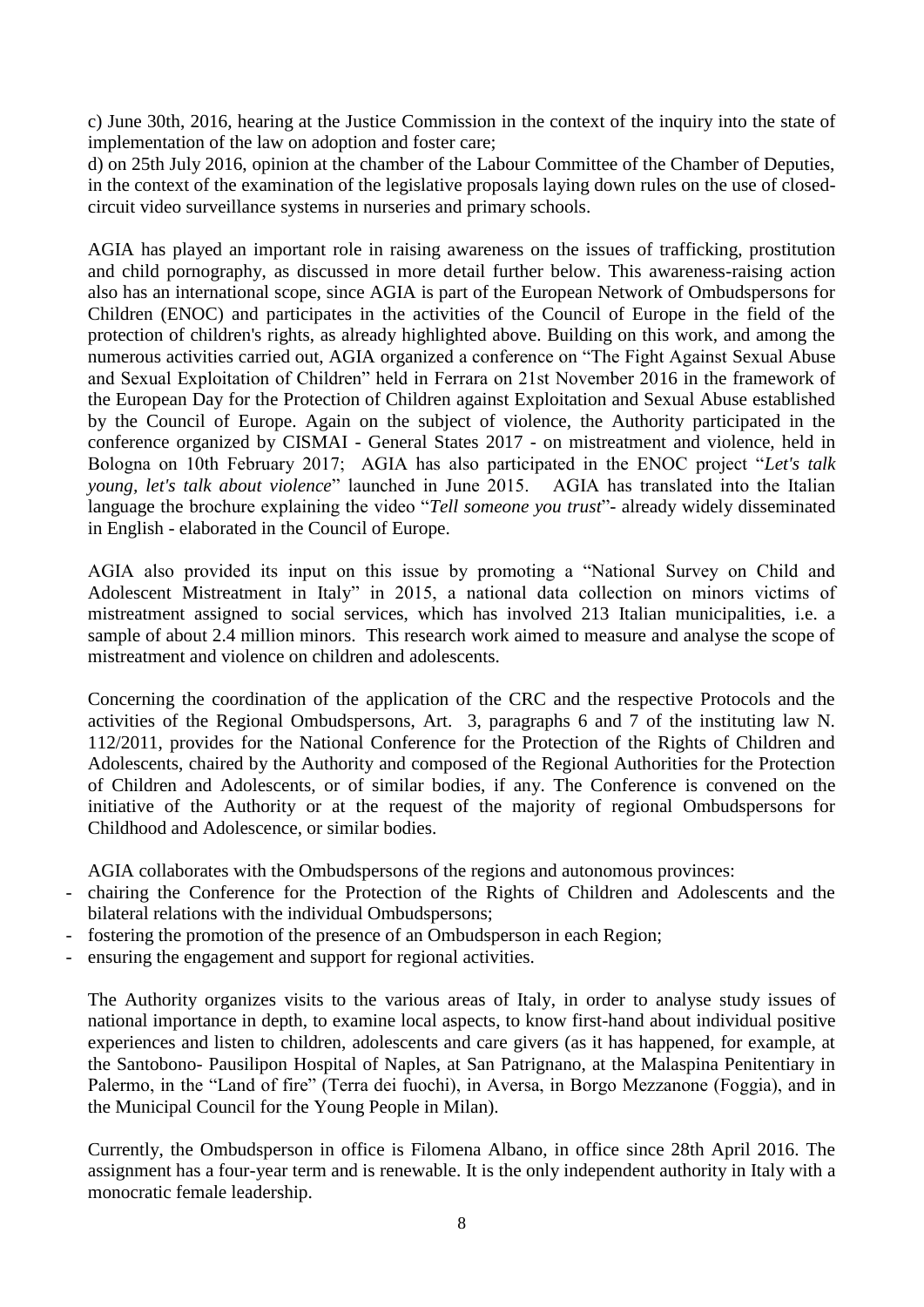For further information about the Ompudsperson please visit the official address of the Authority [\(http://www.garanteinfanzia.org/il-garante\)](http://www.garanteinfanzia.org/il-garante), while the Ombudsperson's CV is available at the following address:

<http://www.garanteinfanzia.org/sites/default/files/example/CV%20Filomena%20Albano.pdf>

# 2. **Comments on the Government Report on the Implementation of the 1989 Convention on the Rights of the Child**

# **1. GENERAL APPLICATION MEASURES**

The Italian Authority for Children and Adolescents welcomes the ratification, by Italy, of the international instruments set out in the Government Report as well as the implementation of the European Directives in the sector of childhood and adolescence.

# *The Authority hopes to ratify, in a short time, the 1990 International Convention on the Protection of the Rights of All Migrant Workers and Members of Their Families.*

The Authority notes that currently there is a lack of ongoing dialogue, negotiation and signature and ratification of international (but also European) instruments affecting the rights of minors, between government bodies and the Authority. This coordination is necessary for the effective protection and promotion of children's rights, in order to lead a strong and united action in this area.

*It is therefore desirable for the Government to involve the Authority in the process of adopting (drafting and negotiating) international obligations (international treaties) and in developing and negotiating European regulatory instruments affecting children and adolescents*.

*The Authority hopes to be actively involved not only in the negotiation phase of international obligations but also in the implementation, in our legal system, of the rights enshrined in the Convention.* In this context, by way of example, the Authority has started a fruitful dialogue with the Department of European Policies at the Presidency of the Council of Ministers in order to be informed of the infringement procedures that are being instituted by the European Commission against Italy for the alleged violation of the Union instruments concerning minors and adolescents.

# **National Strategy**

*The IV National Plan of action and intervention for the protection of the rights and the development of subjects in evolutionary age* (hereafter also referred to as *Childhood and Adolescence Plan*) is the guidance instrument to ensure the implementation of the rights of children on the entire national territory, according to a strategic and global vision.

The Fourth Action Plan was passed by the representatives of the National Observatory for Infancy and Adolescence on 28th July 2015, received the positive opinion of the State-Regions Conference on 11th February 2016, was approved by decree of the President of the Republic on 31st August 2016 and was finally published in the Official Journal of the Italian Republic on 15th November 2016. The concrete and immediate applicability of the proposed actions was affected by the long approval times.

At the same time, the Government has put in place measures to support childhood and adolescence which, however, must be adequately coordinated with the Plan itself, also during the implementation times, and should be fully reflected in the implementation of the Childhood Plan, already starting from their planning and communication to citizens.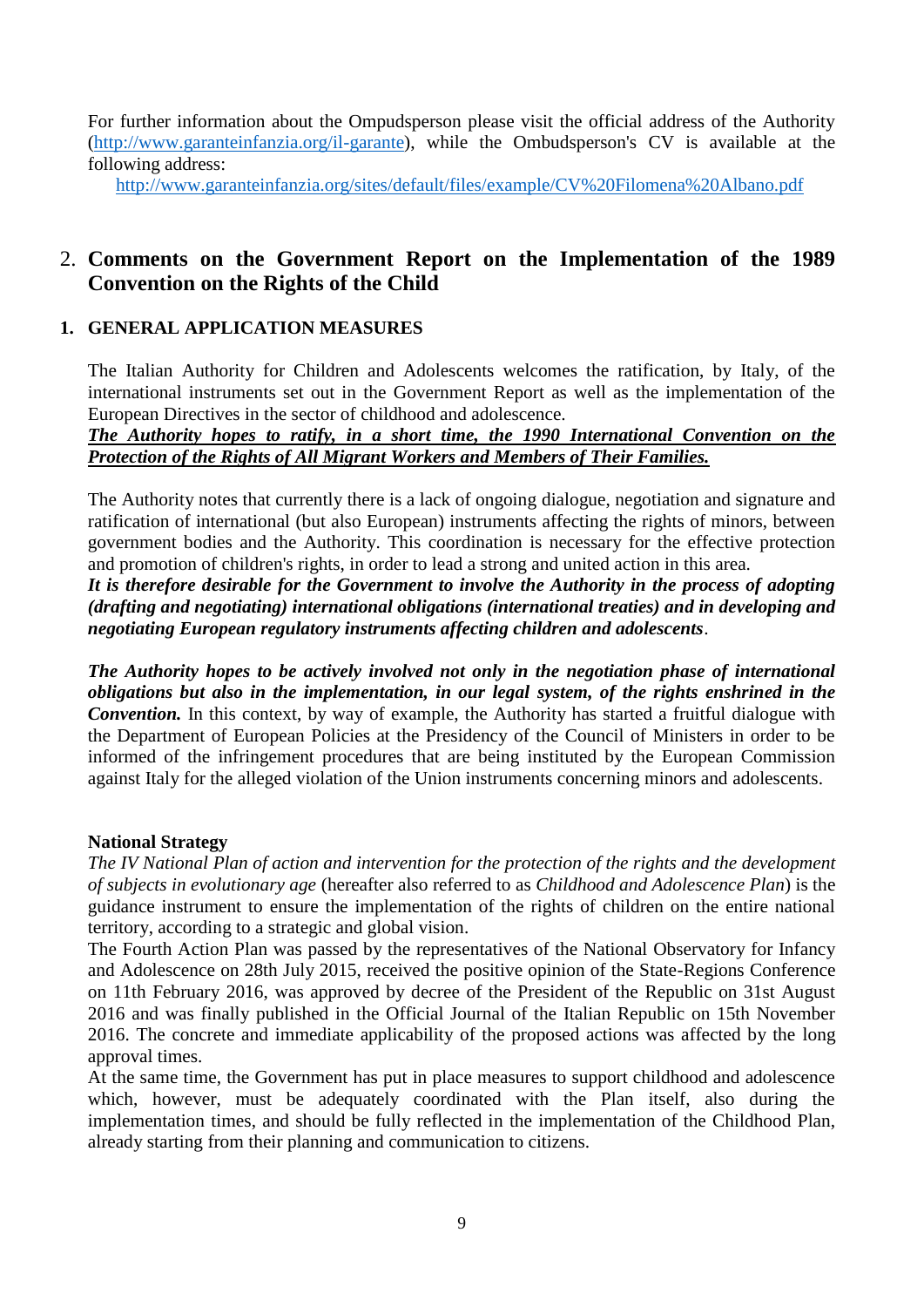## *It would be desirable to coordinate the actions contained in the Plan and to identify the resources specifically allocated for their implementation through the concerted action of the various political and institutional players involved.*

It should be positively noted that the Childhood and Adolescence Plan has been integrated with other national planning instruments such as the National Disability Plan and the National Plan for the prevention and counteracting of sexual abuse and sexual exploitation of children 2015-2017, so as to build a comprehensive strategic vision of the policies for childhood and adolescents.

## *It is hoped that the recently re-established National Observatory for Childhood and Adolescence will be able to monitor the Plan through a system that verifies the state of implementation of the envisaged measures, to identify accountabilities and to foster the engagement of the final recipients of the actions, thus also children and adolescents.*

By virtue of its privileged position of standing invitation to various Observatories, and thanks to its role as a third institution participating in different inter-institutional tables and networks, the Authority is seeking to actively contribute to provide a comprehensive strategic vision of childhood and adolescent policies, representing a link connecting the institutions concerned at all levels.

## *National Plan for the prevention and counteracting of sexual abuse and sexual exploitation of children 2015-2017*

The phenomenon of violence and abuse perpetrated on minors is a particularly complex issue.

*The protection system which, at the regulatory level, has recently been refined following the Italian ratification of two international conventions* (see Law No. 172 of 2012 on the ratification of the Lanzarote Convention and Law No. 77 of 2013 on the ratification of the Convention of Istanbul), *encounters some critical issues especially at the application level and requires system interventions both in preventive and in repressive terms*.

With a note dated 5th August 2016, the Authority has raised awareness among the competent national and local Institutions on some urgent interventions.

On August 30th, 2016, the National Observatory for the fight against child paedophilia and pornography was re-established, with the task, among other things, to capture, analyse and monitor data and information on the activities carried out by all public Administrations for the prevention and repression of the phenomenon of child abuse and sexual exploitation, as well as to draft the National Plan for the prevention and counteracting of sexual abuse and sexual exploitation of children. In October 2016, the Authority was invited to permanently participate in the works of the re-established Observatory. In this capacity, it is actively engaged in the works of the Observatory and monitors the implementation of the aforementioned National Plan for the prevention and counteracting of sexual abuse and sexual exploitation of children, confirming its focus on these issues.

## *Essential Levels of Social Services (LIVEAS)*

*With reference to Essential Levels of Social Services, the Italian Authority for Children and Adolescents believes that it is not enough for the Government to adopt a soft law approach.* For the adoption of uniform and coordinated essential levels at the national and regional level, the actions undertaken by the legislator on this issue are significant but not resolutive.

In 2015, the Authority, pursuant to art. 3, paragraph 1, letter *l)* of Law No. 112 dated 12th July 2011, submitted a proposal document, which emerged from the Working Table on the identification of the essential levels of social and civil care concerning the civil and social rights for minors, whose strategic objectives were then included in the Action Plan for Childhood and Adolescence, under the heading "Essential and Cross References".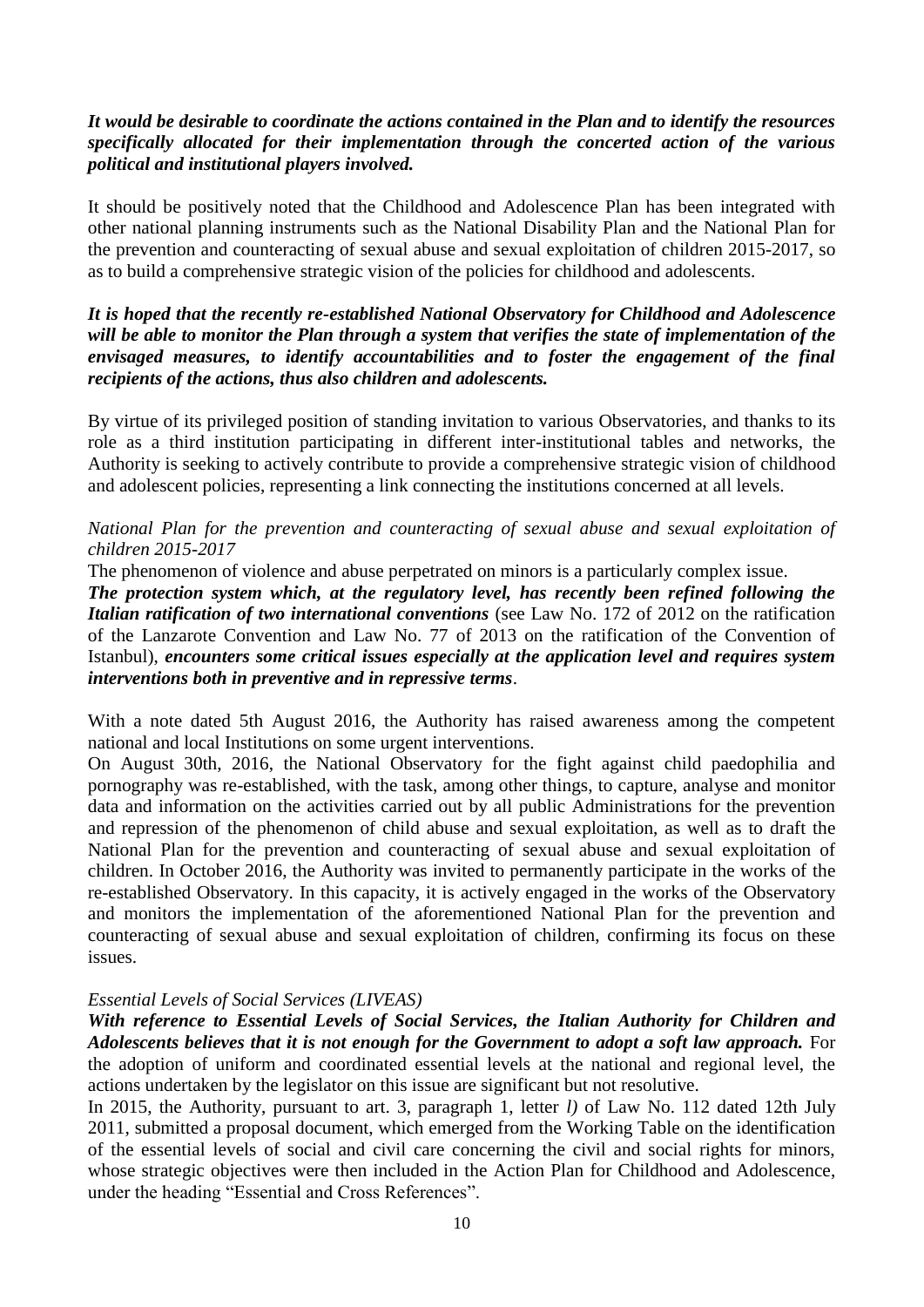## *Therefore, in defining the essential levels of services it is necessary to start from the aforementioned document in order to develop a synergic action that is shared between the legislator and the various administrative entities.*

The involvement of different public entities is required both considering the multiple sectorial competences assigned to the various administrations and to promote the building of a social system that can balance the rights to services and those of economic sustainability. With regard to this last item, in fact, the theme of the definition of LIVEAS shall be tackled together with the issue of the financial resources needed to guarantee them. In the light of this, in *determining the essential levels of services* in question, *is essential*:

*a) to encourage the participation of social partners* in the new 2014-2020 planning as defined by the European Commission with the Code of Conduct on the Partnership for Structural Funds and European Investments;

*b) to enhance and support the consultation* of individual social experiences of selforganization/family services useful to reconstruct the complexity of needs expressed by the territory;

*c) to allocate* **ad hoc resources**, including in the form of awards (such as those of the Structural Funds), to strengthen, at the level of the Administrations, the programming, operational and professional capabilities to act in an integrated way for families;

*d) to initiate a research on the experiences of circular subsidiarity*, which, taking into account the specificities of the territorial context, would highlight the elements of innovation in relation to shared family policies.

*Finally, it is desirable to foresee forms of integration between Essential Levels of Social Services (LEPS) and Essential Levels of Health Care (LEA). For these reasons, the Authority considers that, despite the positive review of the LEA contained in the Decree of the Prime Minister of the Council of Ministers (DPCM) of 12th January 2017 and published in the Official Journal No. 65 of March 18th, 2017, the lack of integration in this sense must be considered as a future challenge to offer increased and more adequate guarantees in the definition of the essential levels of services to be provided to citizens.* 

## **Overall authority**

It should be noted that by participating, *tertium super partes*, in the National Observatory for Childhood and Adolescence, the National Observatory for the Family, the National Observatory for the Fight against Child Paedophilia and Pornography, the National Observatory for the Integration of Foreign Students and Interculture, the Authority has proved to be a supervisory entity that is committed to ensuring the uniformity of interventions and measures in a global vision that overcomes the existing fragmentations and the logic of emergency responses.

## *The National Observatory for the Family*

The National Observatory for the Family was rebuilt in August 2016 by decree of the Minister of Regional Affairs and Autonomies in charge of family policies and started its office on 8th November 2016. Pursuant to Art. 3 of the aforementioned decree, the Italian Authority for Children and Adolescents participates in the works of the Observatory Assembly on a permanent basis with its own representative, in order to ensure the appropriate forms of cooperation, synergies and support.

The purpose of the Italian Authority for Children and Adolescents, in fact, is to support the members of the National Observatory for the Family, especially in the case of families with young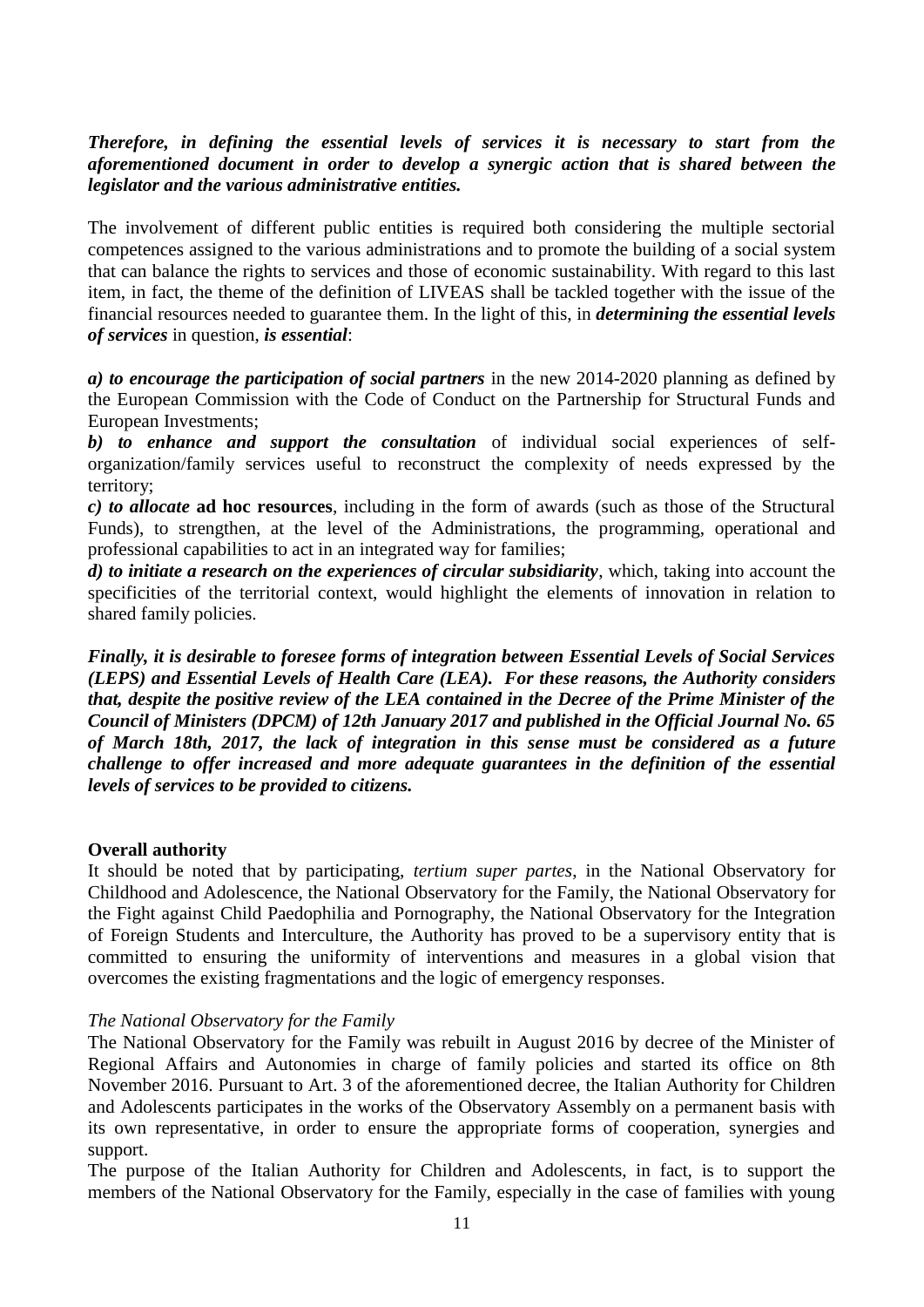children, in order to develop a National Family Plan, integrated and consistent with the National Childhood Plan, which contains precise goals and workable solutions. The intention is also to ensure that the envisaged measures are actually implemented. According to the opinion of the Authority, the Plan, in fact, shall also contain a monitoring and evaluation system to protect the rights of persons of minor age.

The fact that, for the first time, the Authority has been involved with a permanent invitation, stands for an important premise for reinforcing the synergies between institutional players who, in various capacities, pursue the common goal of making implementable and protecting the rights of persons of minor age.

In addition, for the Italian Authority for Children and Adolescents, participating in the work of the National Observatory for the Family means not only working in the direction of strengthening and consolidating the networks with associations, organizations and institutions working in the field of the protection and rights of children and adolescents, but also to promote a constructive dialogue to put once again the families at the centre, as an active player in public policies.

In addition, the Italian Authority for Children and Adolescents has signed, *inter alia*, a Memorandum of Understanding with the Department for Family Policies at the Presidency of the Council of Ministers, in order to forge the appropriate synergies among common themes of different departments, national observatories and institutions.

# **Budget**

The Italian Authority for Children and Adolescents emphasizes the lack of a single institutional body whose task is to clearly define the management and economic flows for the development of *policies* focusing on the protection of the young people. The fragmented and diversified institutional and administrative framework, at the central level, makes it difficult to monitor and evaluate the effectiveness of the resources made available for the implementation of public policies for childhood and adolescence, also as evidenced in a dossier, drafted and published in 2015 by the Authority in collaboration with experts, entitled "*Disordiniamo! La prima fotografia delle istituzioni centrali e delle risorse nazionali dedicate all'infanzia e all'adolescenza*", Let's make a mess! The first photograph of central institutions and national resources dedicated to childhood and adolescence), which includes a mapping of both central institutions and funds allocated to childhood and adolescence by the central government.

In the light of this, *the Authority hopes to set up a national "steering committee" to be entrusted with the task of guiding the political strategies considered to be of priority to minors, in order to make public action more effective and efficient and to ensure, at the same time, a greater determination in the allocation of resources and in the monitoring of the decision-making processes.*

*This "steering committee" should also assume the task of creating a unique system for the collection of data on children and adolescents, overcoming the current fragmentation. The single data system would also have a positive impact on the rationalization of public spending.*

## **International assistance**

# *The Italian Authority for Children and Adolescents hopes to be fully involved in the definition of national policies concerning childhood and adolescence.*

The Authority deems it necessary to state that it does not represent the Italian Government in the work of the Council of Europe, due to its nature as an independent authority, as a third party to the State Institutions. In fact, it is involved in the exclusive interest of the persons of minor age.

## **National human rights organisation and Ombudsman for Children**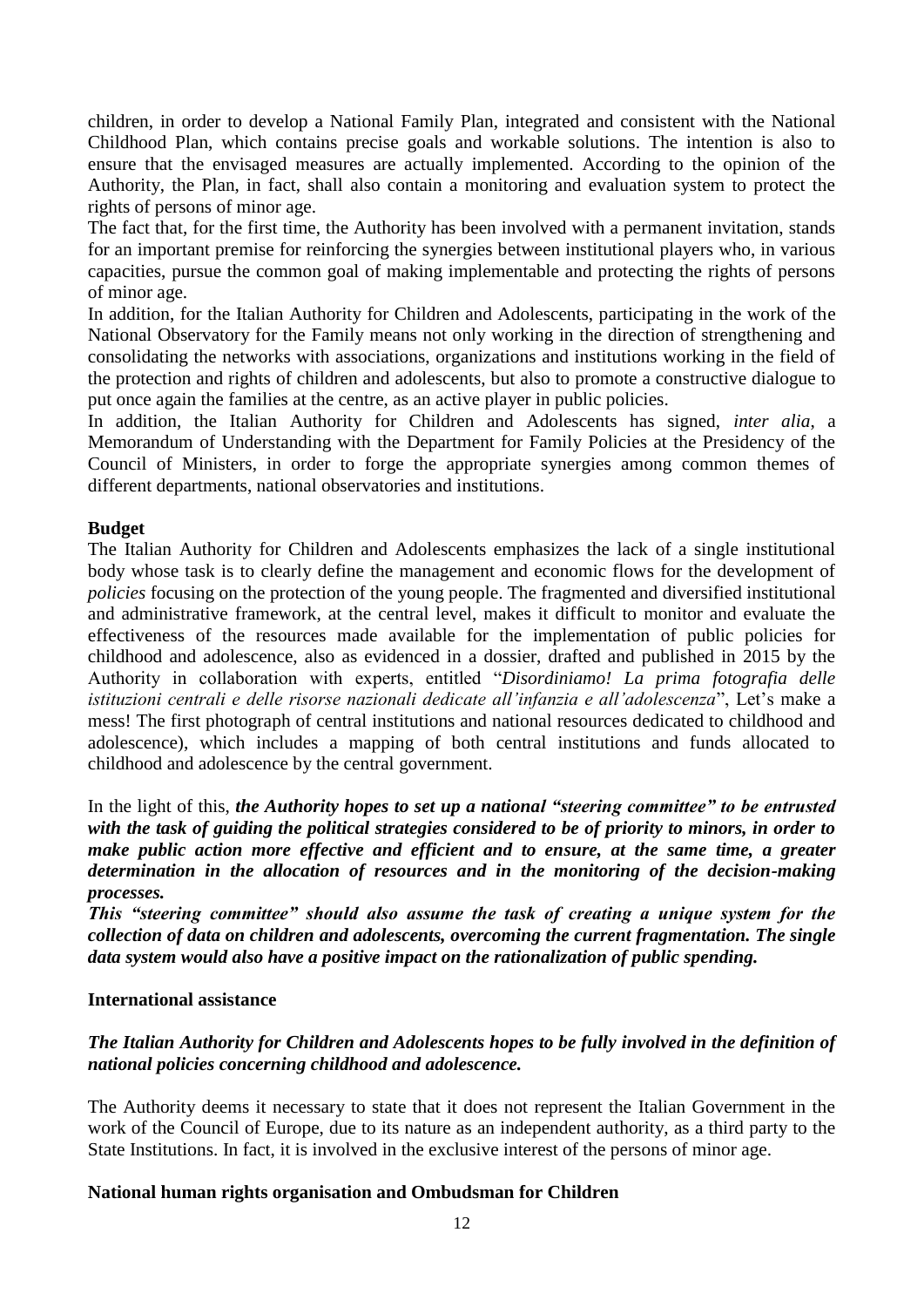*The Italian Authority for Children and Adolescents points out that there are only two Regions out of a total of twenty - that have not yet legislated for the establishment of the Regional Ombudsman; these are Abruzzo and Valle d'Aosta. Many local bodies have been endow themselves with a similar role that is competent for the territory.*

*It should also be pointed out that there is a tendency to incorporate the roles of the ombudspersons (Ombudsman, Authority for Children and Adolescents and Defender of the Rights of Inmates) in those Regions that have historically promoted the establishment, as well as the dissimilarity of terms in office, operational approach, staff and means.*

Within the scope of the National Conference for the Protection of the Rights of Children and Adolescents, chaired by the Authority, the first Guidelines on Reporting were adopted, contained in the document "Reporting Management Procedures by the Regional Authorities and the Autonomous Provinces of Trento and Bolzano", which is annexed to this Opinion (Annex 3). In 2016, precisely as far as reporting is concerned, the connection role between the Authority and the Regional Ombudspersons and the Autonomous Provinces was promoted. Indeed, owing to its closer proximity to citizens and territorial resources, the Regional Ombudsperson in accordance with the principle of subsidiarity, represents the entity that is competent for responding to requests and the meeting the individual and local needs that emerge from the reports. In order to give a concrete effect to this interpretation, in the section of the site of the Authority dedicated to the reports, the Network of Ombudspersons and *links* that refer to their respective regional and provincial sites have been highlighted.

Moreover, as regards the reports relevant to television shows, a link has also been inserted on the Authority website that invites viewers to use of the appropriate form to send the report to the "Committee for the Application of the Self-Regulatory Code for the Media and Minors" , established at the Ministry of Economic Development, which is in charge of detecting and sanctioning television messages deemed not appropriate for viewing by minors.

## **Awareness of the Convention**

As for the activities for the prevention and countering of bullying and *cyberbullying* phenomena, many projects have been put in place.

The Authority is partner of the project "*Generazioni Connesse*" (Connected Generations) *(Safer Internet Centre III*) the national centre for the promotion of a safe and positive use of Internet and digital technologies, which has been running since 1st July 2016, with a new edition, co-funded by the European Commission under the "*Connecting Europe Facility" (CEF)* program.

The project is co-ordinated by MIUR, in partnership with the Ministry of the Interior, Post and Communications Police, the Italian Authority for Children and Adolescents, Save the Children Italy, Telefono Azzurro, University of Florence, University of Rome "La Sapienza", Skuola.net, the Cooperative EDI and *Movimento Difesa del Cittadino* (Citizens Defence Movement), Agenzia Dire, with the aim of giving continuity to the experience gained over the years, improving and strengthening the role of the *Italian Safer Internet Centre* as a national reference point for the issues related to network security and the relationship between the young people and the new media.

The general objective of Generazioni Connesse is to promote strategies designed to make the Internet a safer place for younger users, promoting its positive and aware use.

The Authority has participated in the *Safer Internet Day,* the world day for the network security, set up and promoted by the European Commission. The Authority has posted the permanent link to the site of Generazioni Connesse on its institutional site and promotes various initiatives implemented within the scope of the project also on its *social network*.

The protection of younger people in the world of communication is a particularly sensitive topic and the Authority has been carrying out actions aimed at promoting and raising awareness, also by participating in numerous national events, with a view to preventing and informing, these being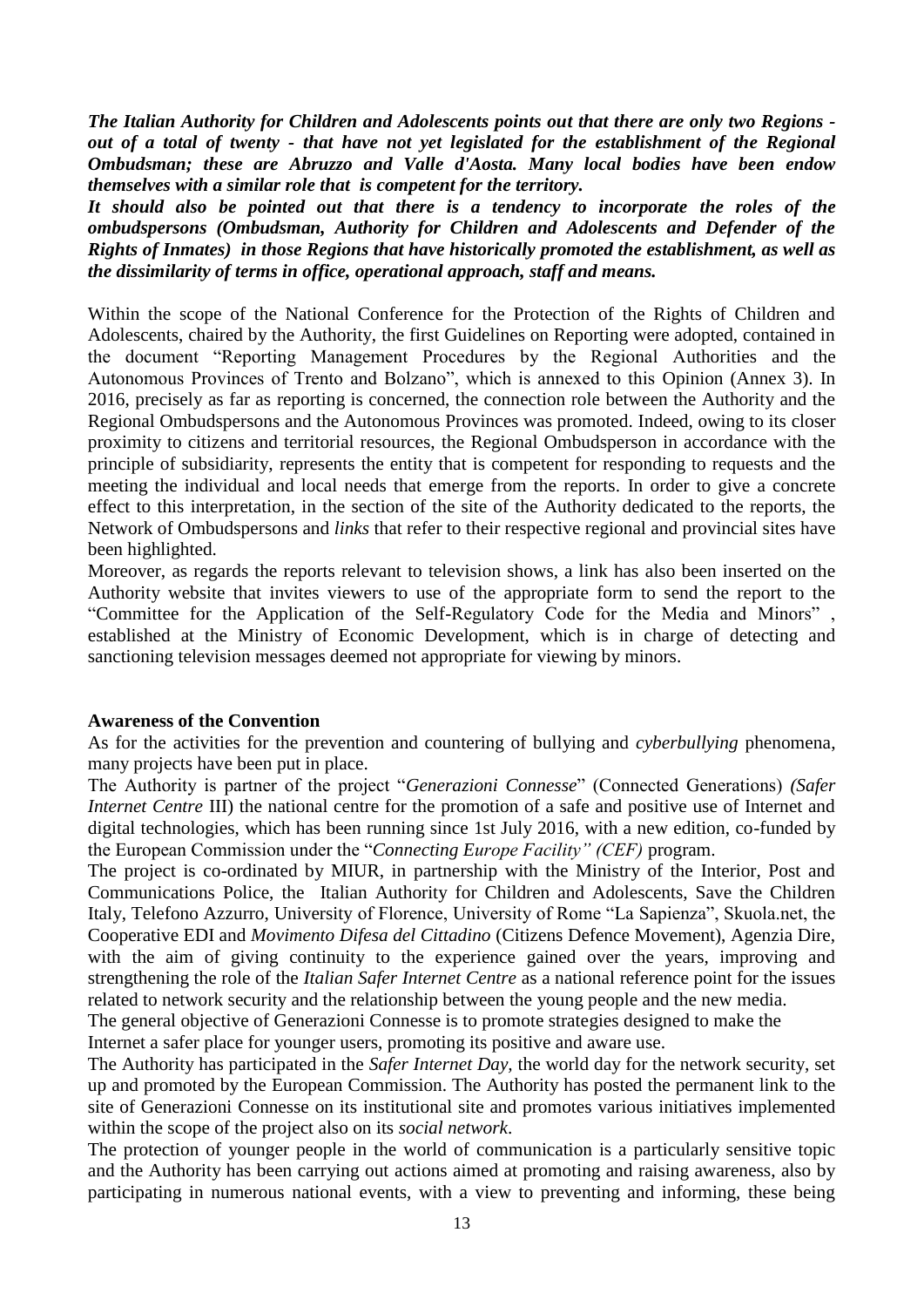fundamental and indispensable elements to stem the phenomenon of *cyberbullying*, which has witnessed a strong involvement of youngsters, both as victims and as perpetrators. There is also a need for legal protection, and the bill of law currently under examination by the Chamber of Deputies (Chamber Act No. 3139) is heading in this direction.

#### *Training*

With reference to the collaborative activities with the Ministry of the Interior, the Italian Authority for Children and Adolescents and the Department of Public Security have started a strategic and operational cooperation to ensure the full implementation of the protection of rights and interests of people of minor age. This cooperation was finalized on January 2014 with a Memorandum of Understanding under which a *[Vademecum](http://www.garanteinfanzia.org/sites/default/files/documenti/Vademecum%20per%20le%20forze%20di%20polizia.pdf)* was created: guidelines and operating instructions to support the day-to-day work of the Police Forces and to provide actionable insights into the training activities on the issue of children's and adolescents' rights.

Police Training Courses have also been organized, which will be held *online* in order to widely spread the knowledge of the Convention on the Rights of the Child, the knowledge of the Authority for the protection of the rights of children and adolescents and of its tasks and functions, as well as the adoption and implementation of uniform practices and procedures, in all contexts involving minors and in which the Police Forces do intervene.

## **Cooperation with civil society** *Data collection*

Among the commitments of the National Observatory for the fight against child paedophilia and pornography, there is the establishment and the maintenance of a Data Bank which collects, through the contributions provided by the administrations concerned, the information necessary to monitor the phenomenon of abuse and sexual exploitation of minors, child pornography, and of the associated prevention and repression actions.

The data currently contained in the database are updated as at 2012.

The Authority has been provided access to the database credentials and the staff of the office attended an informative-training day concerning the use of the database in question. It is also emphasized that the S.In.Ba. - The National Information System for Children and Adolescents, promoted by the Ministry of Labour and Social Policies - could be used to cast a special focus on the specificity of abuse and mistreatment.

The Decree issued by the Ministry of Labour and Social Policies No. 206 of December 16th, 2014, regarding the Regulations implementing the Assistance Records (*Casellario dell'Assistenza*) (Article 13 D.L. of 31st May 2010, converted by Law No. 122 of 30th July 2010), is an important breakthrough which may lay down the foundations of a permanent monitoring system of mistreatment, as it envisages the creation of a national registry of all those (including minors) receiving social benefits and multidimensional assessments by the Professional Social Service, coordinated by INPS (National Institute of Social Insurance) and powered by the data of all local authorities and service providers, starting with the Municipalities. The Casellario also provides the specific S.In.Ba. module, aimed at the database for the multi-dimensional assessment for the provision of assistance.

*It is hoped that, during the implementation phase, this important monitoring information base may provide a more detailed and specific view of the different forms of mistreatment (with its definitions nomenclature according to the scientific literature) and of the perpetrators. In this way, the introduction of the Assistance Records and of the Information System S.In.Ba. will allow our country to have a complete and updated database, which is absolutely necessary.*

#### *State obligations regarding the impact of the business sector on children's rights*

The General Comment No.16 of the Committee on the Rights of the Child, dedicated to the State's obligations with regard to the impact of the business sector on children's rights (2013), clearly states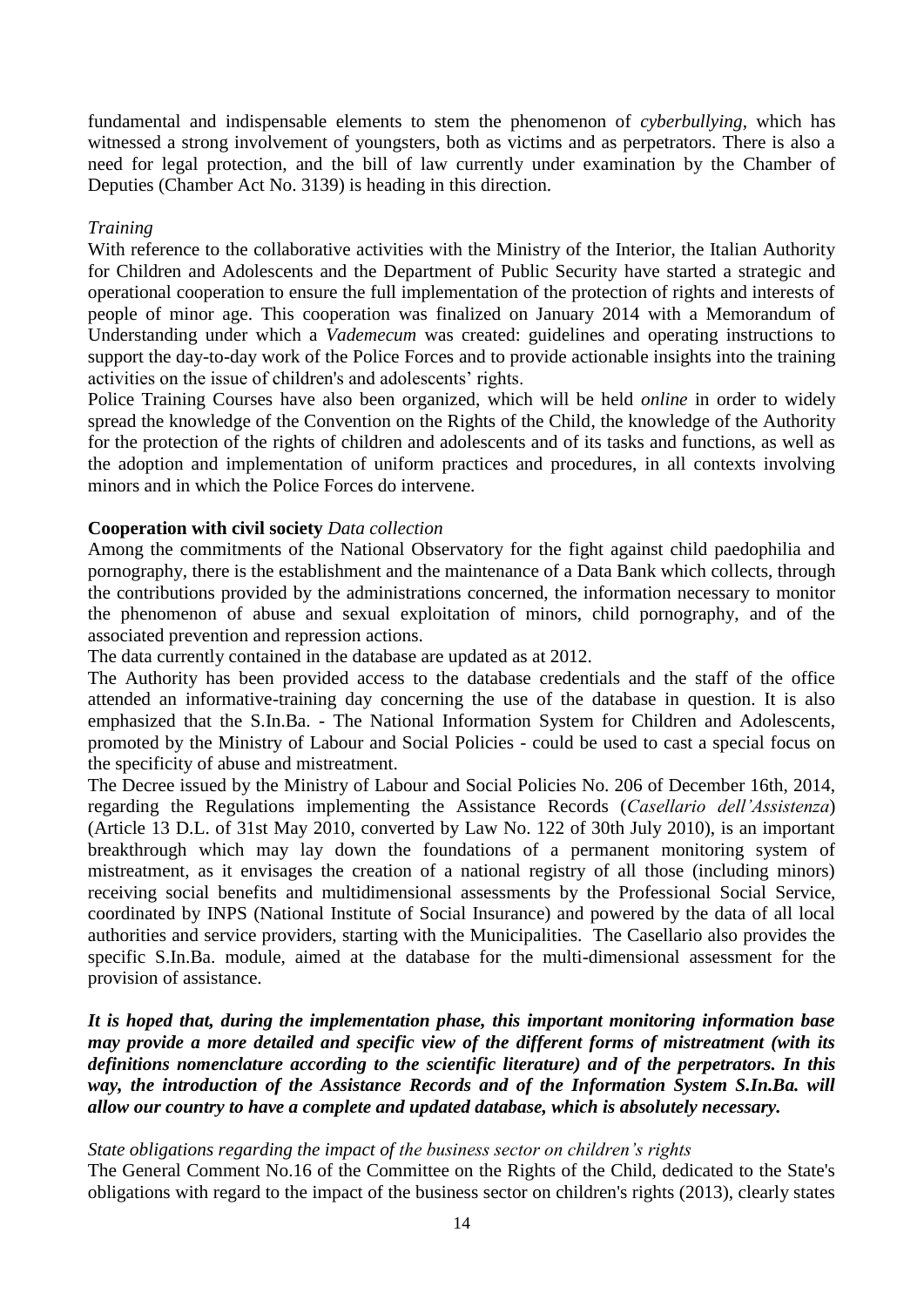that these activities, which mainly have a financial nature, may have an important impact on the human rights of children and adolescents. These activities can affect children's rights in different ways, including indirectly, for example when an enterprise does not allow parents the right organization to ensure children's development. In Italy, there is a lack of joint action by the Institutions to foster the knowledge and understanding of the Convention on the Rights of the Child and Protocols within businesses, so as to encourage a corporate culture (within the business itself, but also to reverberate on their production chain) that is respectful of the rights of the minor.

*It is therefore hoped that the Authority will continue to be involved with the National Plan as well as, as highlighted by the Committee on the Rights of the Child in the General Comment No. 16, in the awareness-raising activities dedicated to businesses in relation to the provisions of the Convention.*

# **2. DEFINITION OF A CHILD**

In Italy, the legal capacity, which is the right to be the holder of rights and duties, is acquired by birth, but only upon reaching the age of 18 years does a person become entitled to properly dispose of one's rights (ability to act Art. 2 of the Civil Code).

However, the Italian legislation provides for certain situations where some acts are also validly carried out by persons who have not yet reached the age of eighteen; as shown in the Report, this is true both in the context of employment relationships and with reference to the family law for the recognition of the child born out of the marriage and for the possibility ascribed to the emancipated minor to get married.

To integrate the cases already mentioned in the Report, it is hereby noted that:

*a*) the minor may personally turn to the social-health care and drug-addiction prevention facilities (Article 95 of Law No. 685 of 22nd December 1975) and may have access to family counsellors in order to achieve the goals in relation to responsible procreation;

*b)* a minor woman can personally ask the tutoring Judge the authorization to stop a pregnancy in the first ninety days, *"when there are serious reasons for preventing or refusing to consult persons exercising the parental authority or guardianship power, or if, upon request the latter refuse to give their assents or express different opinions"* "(Article 12, L. 22.5.1978, No. 194);

*c)* at the age of fourteen, the minor shall be heard in the event of a conflict between the parents on the exercise of liability (Article 316 of the Civil Code) and shall give his or her consent to the adoption or shall be heard if he or she has reached the age of twelve (Art. 7, 25, L. 4.5.1983, No. 184).

Therefore, except for cases where there is a specific rule that allows a minor to carry out legally relevant acts, the minor is subject to parental responsibility, or, failing that, to a guardian appointed by the judge until he or she reaches the age of majority.

For this reason, the appointment of the guardian by the judge becomes crucial when it comes to the rights of unaccompanied foreign minors. In these cases, in order to avoid the danger of disregarding the rights recognized by the International Conventions, it is necessary that the appointment of the guardian be carried out promptly and that all related procedures be initiated and concluded as soon as possible. The monitoring activities undertaken by the Italian Authority for Children and Adolescents on the procedures for appointing guardians are referred to in the section of the opinion relevant to cluster 9 on unaccompanied minors, in the paragraph related to the appointment of guardians.

With reference to the appointment of the guardian, the procedure outlined in Article 11 of Law No. 47/2017, which entered into force on 6th May 2017, is hereby highlighted.

In relation to the age of majority, there is a need to *provide for organic measures, even of a regulatory nature, in order to provide greater support for children who have lived away from their family of origin and who have not been adopted by the time they have reached the age of majority*.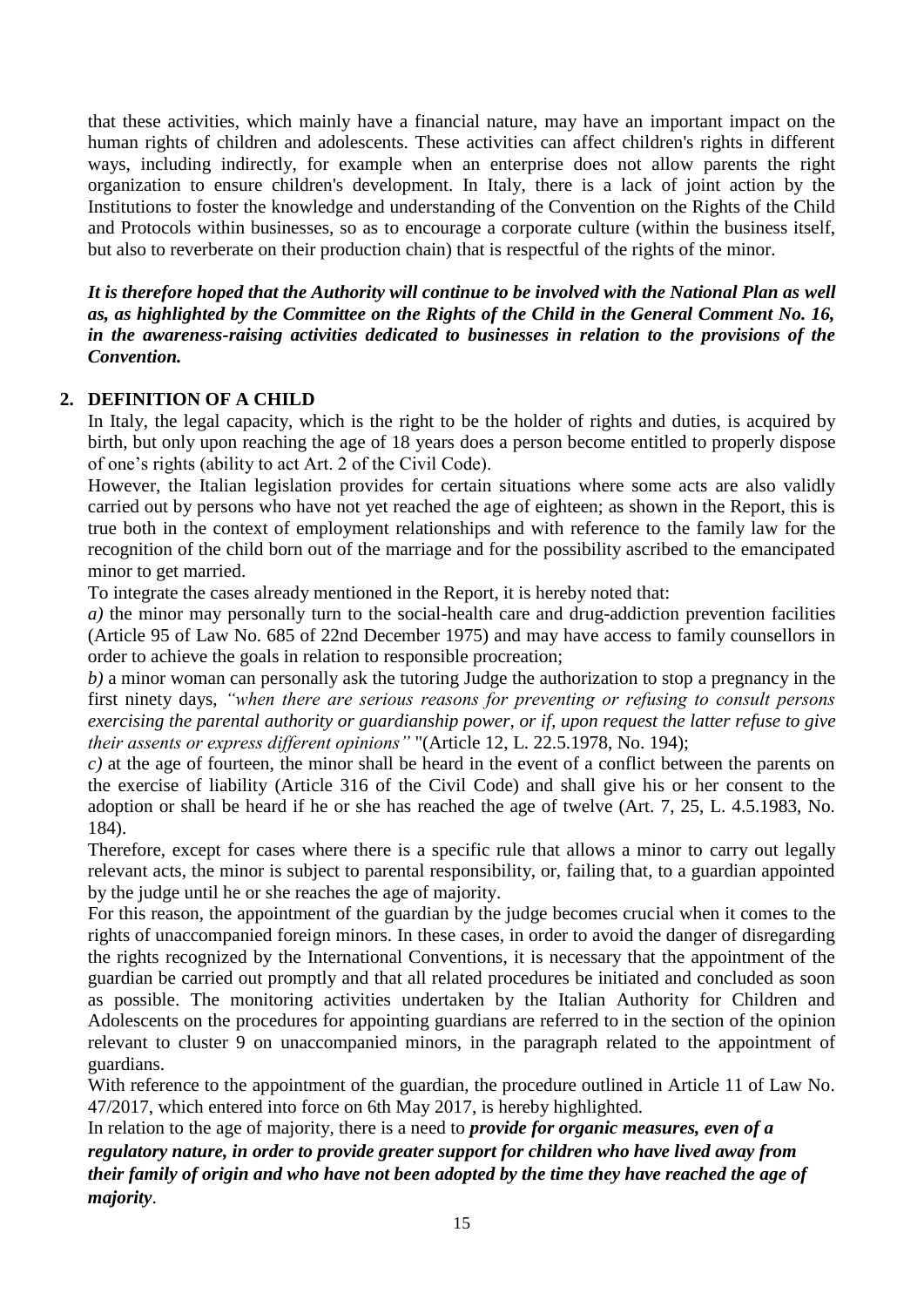*Correlated to the attainment of the majority, it should be noted that there is a need to provide for organic measures, included of a regulatory nature, in order to provide greater support for children who have made a journey away from their family of origin and who have not been adopted upon the attainment of the majority. As a matter of fact, these children, upon the attainment of the majority, are missing the opportunity to continue to enjoy the support of a structure; For them, it is hoped that measures will be introduced that are aimed at allowing them to complete their education and integration into the world of work.*

## **3. GENERAL PRINCIPLES** *Measures to ensure the elimination of any form of discrimination against Roma children*

The number of Roma and Sinti in Italy is estimated to stand at between 120,000 and 180,000, or 0.25% of the total Italian population, one of the lowest percentages in Europe (Annual Report 2015, July 21). Approximately 60% of the Roma population is under the age of eighteen.

In February 2012, the Italian Government adopted a National Strategy for the Inclusion of Roma, Sinti and Travellers, that was specifically focussed on four key areas: education, housing, health and employment. Among the key assumptions of the Strategy are the commitment to abandoning the emergency approach and the definitive abandonment of the "nomad camps".

The great dis-homogeneity that exists among the territories and delays have not allowed the Strategy to meet all of the goals it has set, with the consequence that socio-cultural labelling and stereotypes on Roma, Sinti and Travellers (RST) still remain.

The actions that have been enacted to date (National Strategy for RST Inclusion, Health Action Plan for and with the Roma, Sinti and Travellers communities, actions for RST children and adolescents in the 4th Infancy and Adolescence Plan, a national Integration of Roma, Sinti and Traveller children) should lead to mediation among cultures and an increasingly active and knowing participation in the choices that affect Roma families and the entire community.

The Authority conducted an on-site inspection at the Ghetto of the Bulgarians of Borgo Mezzanone in Foggia. At the end of the on-site inspection, 37 children were identified, including a new-born baby and 22 children in the 1-5 year age bracket who were of Bulgarian origin. The children lacked proper clothing despite the cold temperatures, they had never attended school, lived in shacks (which have since been dismantled) without any toilet facilities. There were also two minor girls who were pregnant.

*The Authority for Children and Adolescents wishes that the issue of "nomad" camps will be definitively overcome and the search for housing solutions with the participation of RST communities, will not result in a further repetition of forms of ghettoization; The of schooling policies should be strengthened; the number and training of territorial operators should be increased because they are carrying activities in favour of the RST community, also in order to prevent early marriages and pregnancies; the law on the "ius soli" should be approved.*

# *Measures to ensure the elimination of any form of gender-based discrimination*

The administrative report highlights that several measures have already been taken at the national level, so to fight against stereotypes and discriminations based on differences of gender and sexual orientation. Most of them call for specific educational and awareness-raising programs aimed at developing the appreciation for differences and preventing gender-based violence.

Considered the relevance of the topic, it is distressed the importance to carry out synergic actions to raise awareness and to monitor the activities performed in the implementation of the National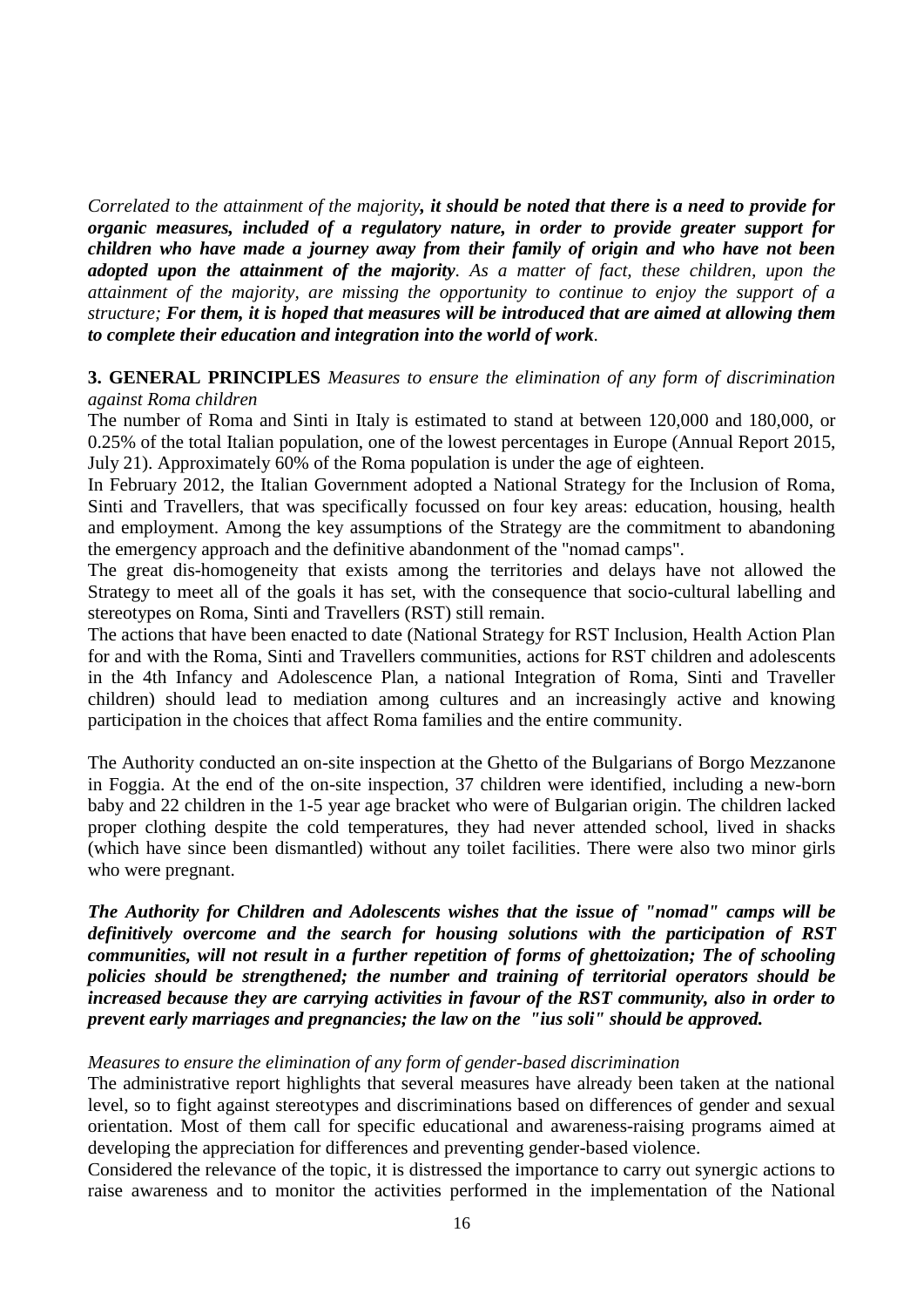Strategy for the prevention of and the fight against discriminations based on sexual orientation and gender identity 2013-2015 (by the UNAR and the Department of Equal Opportunities), adopted to execute the Recommendation of the Ministerial Committee CM/REC (2010) of the European Council.

## *Measures to ensure the elimination of any form of discrimination of detained children*

On 6 September 2016, the Ministry of Justice, the Authority for Children and Adolescents and the "Bambinisenzasbarre" Association signed and renewed a Memorandum of Understanding, previously signed on March 21, 2014, aimed at strengthening and expanding the results so far obtained aimed at fostering the maintenance of relationships between incarcerated parents and their children (both the minors under the age of 18 who go to their children as well as the children living with their parents in prisons) as well as to avoid the negative repercussions on health and school dropouts.

The Protocol "Charter of the Children of Incarcerated Parents" promotes the concrete implementation of the UN Convention on the protection of the rights of the children and adolescents by facilitating and supporting minors in dealing with the parents detained within prisons and by providing adequate formulas for receiving minors in jail.

The Charter also provides for the establishment of a permanent Roundtable to be convened every three months, on the impetus of the Authority, with the periodic monitoring and promotion of cooperation between the actors concerned, in order to facilitate the exchange of good practices, analysis and proposals.

It is important, among other things, to verify the number of interviews that have actually been carried out annually by children and adolescents who have parents in prison, in order to verify the maintenance of family ties, even in the presence of detention, by means of interviews or other forms of distance communication.

It was deemed important that Italian Protocol become known at the international level and for this reason its dissemination was promoted, with it being submitted in English, with a translation by "*Bambinisenzasbarre Onlus*", to the European Network of Ombudspersons (ENOC), certain that the Italian experience can represent a virtuous model for other countries and raise the level of protection for the children of the incarcerated parents, a particularly vulnerable category and one subject to possible discriminatory attitudes.

*Measures to ensure the elimination of any form of discrimination of children born outside marriage*  Legislative Implementation Decree No. 154 of 2013 (the so-called reform of filiation), the status of the child is unique, irrespective of the fact that their parents are united or not from the bond of matrimony and the hypothesis in which the child's status arises from an adoption measure.

The jurisdiction for hearing disputes relating to the procedure for the custody of children born out of wedlock has been assigned to the ordinary court and a substantial uniformity of the legal system has been introduced in relation to the custody of the children and the exercise of parental responsibility in the event of a couple's crisis (Article 337 bis et seq. of the Italian Civil Code), as well as uniform proceedings for minors involved in judicial proceedings. There still work that needs to be done in this direction in order to avoid a persistent inequality of treatment resulting from the diversity in the types of legal proceedings (in the judge's chamber and litigation).

As regards Italy's failure to ratify the European Convention on the legal status of children who were born out of wedlock, which was concluded in Strasbourg on 15 October 1975, it should be noted that the rules laid down by the Convention are not only intended to assimilate the legal status of children born out of wedlock to those of children born within a marriage, but also to contribute to the uniformity of the laws of the contracting states in this sector.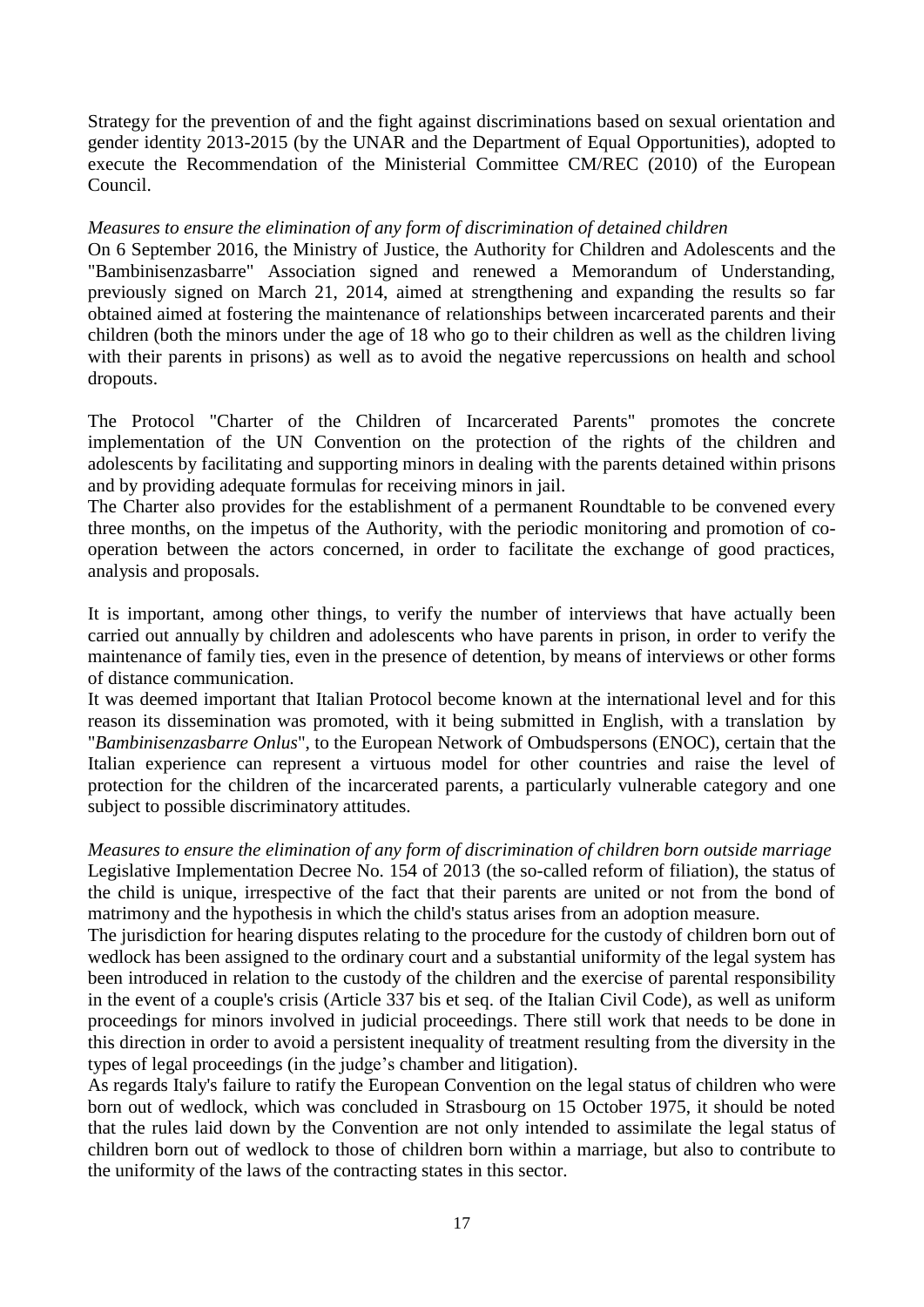As it is well known, the status sector (personal and family) falls within the sphere of sovereignty of the states. As regards status, there are no uniform standards at international level, although there are some studies initiated by the Hague Conference on Private International Law (HCCH) and the International Commission of Civil Status (CIEC). The comparison of the legal systems of the contracting states - the possible development of international conventions on status (for example, see the official website of the International Private Law Conference, the Parentage / Surrogacy Project).

## *The Italian Authority for Children and Adolescents deems the participation of Italy in the works promoted by these two organizations to be indispensable.*

## *Children's participation*

The participation of children and young people in legislative production and political activity is, as described in the Report, through differentiated modalities that make it possible for them to express their opinion, to freely join association, including within school institutions.

However, opportunities to promote the conscious participation of children and young people in the political life of the place where they live and grow should be multiplied. Such participation can not be left to the initiative of a single municipality or a single region that regulates the council of boys and girls, but must be the result of a national planning then customized according to the different contexts, and must become, in this sense, one of the essential levels provided by Art. 117 of the Constitution.

# **4. CIVIL RIGHTS AND FREEDOM**

## **Birth registration and nationality**

To supplement what has been stated in the Government Report, it should be noted that, with Law No. 162 of September 29, 2015, Italy's adhesion to the Convention on the Reduction of Statelessness of 1961 was definitively approved, which is a further step forward in overcoming the phenomenon.

The Authority highlights the importance of the Draft Law S. 2092, which facilitates the procedures for access to Italian citizenship for minors of foreign origin born or raised in Italy and is responsible for guaranteeing the right to the integration of the so-called "second generations ".

The Draft Law A.S. No. 2092 has been being examined by the 1st Senate Standing Committee (Constitutional affairs) for many months; it is desirable that the bill quickly concludes its own training process. The Authority of Children and Adolescents, aware of the need to adopt a reform of the matter in Italy in order to make it more responsive to the fundamental principles set out in the Convention on the Rights of the Child and Adolescence, has officially urged the resumption of work.

The registration of births is critical to ensuring that children are not denied their rights and remain excluded from health, social and education systems.

As stated in the Government Report, Italian law requires the registration of children at birth, which is achieved by issuing a declaration to be made to the Registrar Officer in the municipality where the child was born or the municipality of the parents' residence or, alternatively, with the healthcare management department of the public or private hospital where the birth took place (Article 30 of Presidential Decree No. 396 of November 3,2000).

*However, there are potential critical issues for the registration of children born to parents who are in an irregular situation, as it may happen that parents do not present themselves at the registration offices for fear of being identified and eventually expelled.*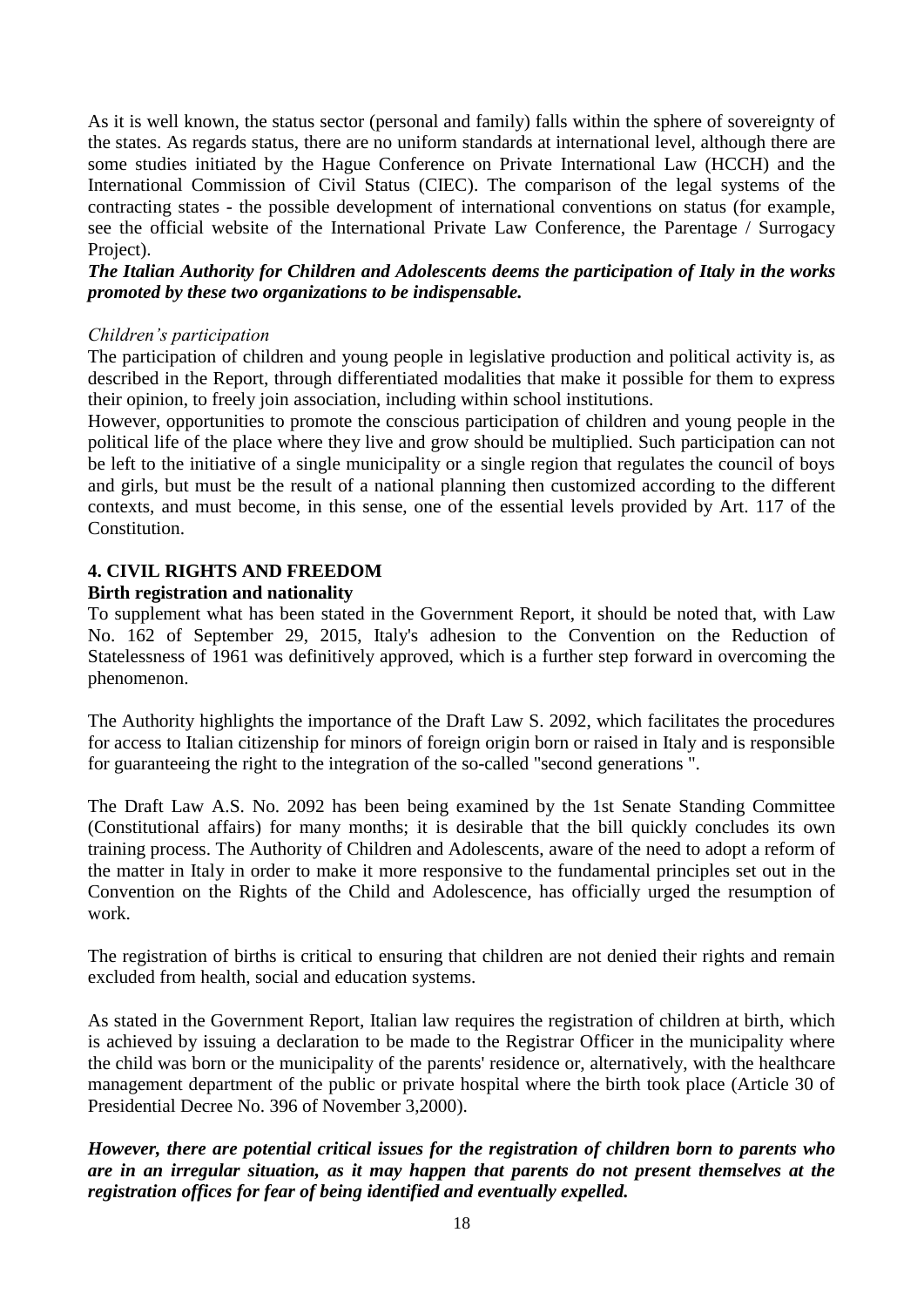## **Freedom of expression and the right to seek, receive and impart information**

*Please see the clusters 4g and 9.*

## **Protection of privacy and protection of image; access to information from a diversity of sources and protection from material harmful to a child's wellbeing**

The Authority initiated and has continued its dialogue with the main organizations responsible for communications.

Within the framework of the National Consultation of Associations and Organizations, a permanent consultation body, which aims to promote the participation of civil society in the activities of the Authority, a working group has been set up regarding the protection of minors in the world of communications in order to favour the definition of the allocation of competences between the Authorities and all other subjects concerned.

*The Authority for the Protection of Children and Adolescents deems it essential to foster and develop cooperation agreements with the Italian independent authorities which also deal with the protection of the rights of minors, given that the law instituting the Authority did not grant it competences and powers in matters of privacy and protection of the image, as it would have been preferable.*

*It is necessary to pursue the objective of ensuring that all children, young people and parents / educators have information and skills that enable them to be protected in the world of communication and to raise awareness among information professionals on the need to guarantee such protection.*

## **6. FAMILY ENVIRONMENT AND ALTERNATIVE ASSISTANCE**

## **Family environment and parental guidance in a manner consistent with the evolving capacities of the child**

*See the part relating to the Family Observatory.*

It does not appear that life-cycle and work-time reconciliation policies have been implemented efficiently enough, which as a matter of fact are the subject of a specific working group within the framework of the reconstituted National Observatory on the Family.

There have been good initiatives undertaken to experiment with innovative intervention models with families of minors who have committed crimes, to prevent forms of removal of minors from families (P.I.P.P.I. Program) and to support parental skills (IV Child and Adolescent Action Plan). *It is hoped that such initiatives will not remain isolated and that they will find adequate insertion within national strategies that are effectively applied across the country.*

## **Parents' common responsibilities, assistance to parents and provision of childcare services**

There have been advances in favour of families and support for parenting.

*However, it is hoped that the Childhood and Adolescent Plan will be implemented in the context of services from 0 to 6 years and will be implemented in compliance with that foreseen with Law 107/2015, Art. 1 pt. 181, lett. E) regarding the universalization of the child schooling.*

## *It is also hoped that family support will be more in terms of offering services than monetizing, or balanced integration between the two measures.*

Promoting legality and, at the same time, tackling school disadvantage is the goal of the project "I am here", launched in 2015 and realized in the European and national area of planning. A direct participation of minors through actions capable of creating a "bridge" between girls and boys and institutions responsible for the implementation of their rights.

## **Separation from parents**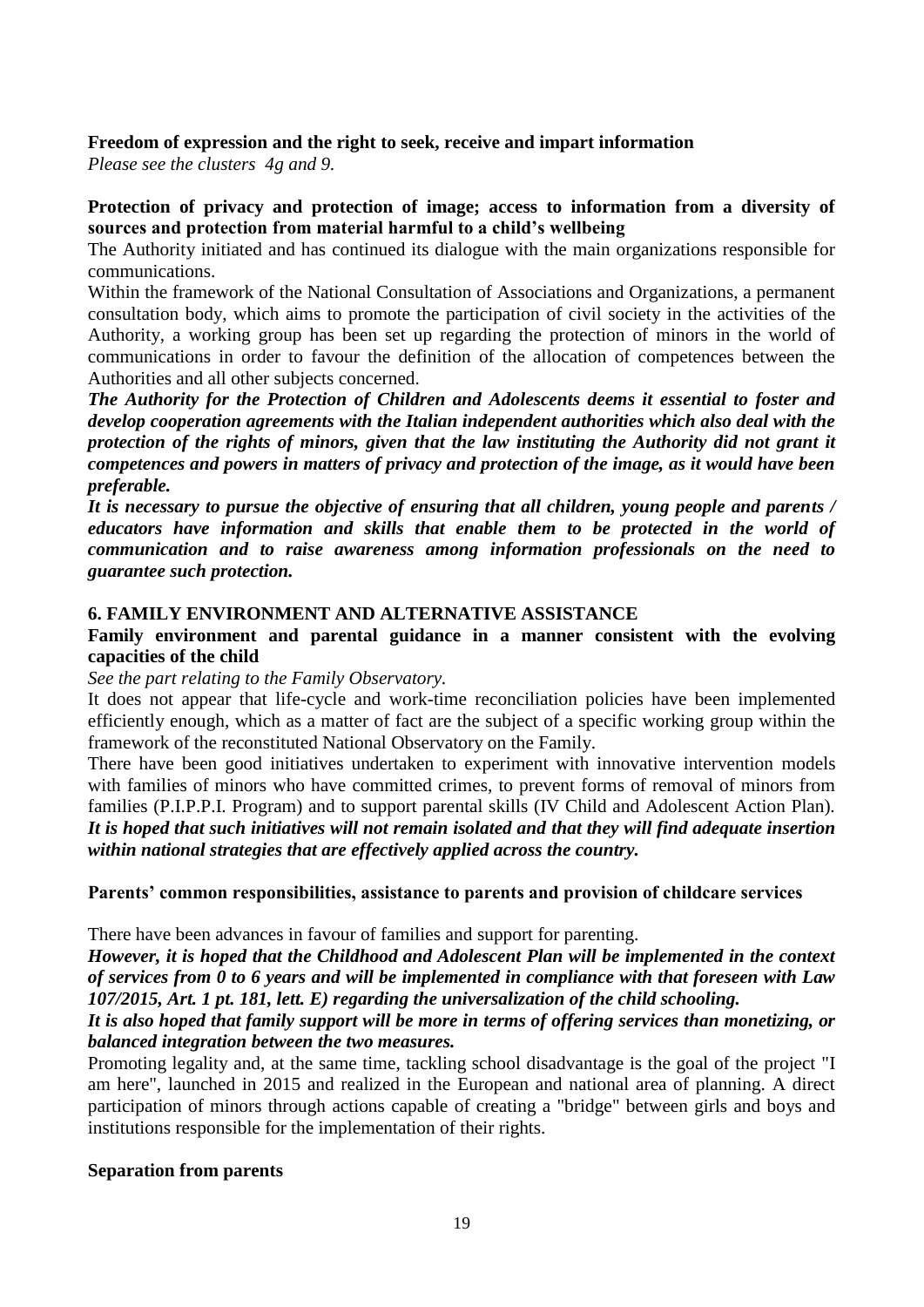In Italy the law of 21 April 2011, No. 62 is concerned with safeguarding the relationship between children and parents who are in a state of deprivation of personal freedom and tends to balance two opposite interests, the interest in preserving the parent-child relationship, and the interest that the child does not grow up in an unsuitable environment such as prison.

To this end, the law provides that incarcerated mothers, or fathers in detention, should be placed in Attenuated Custodial Institutions for Incarcerated Mothers (ICAMs), which have structural characteristics other than prisons and are better suited to accommodating children. These are structures where a family-friendly attenuated prison system is applied, in which there are no barriers to the windows and there are wardens who do not wear uniforms but dress in civilian clothes.

The same provision provides that the Minister of Justice may enter into agreements with local authorities to identify suitable structures to be used as "Protected Housing Homes" without new or increased public finance expenditures.

According to official data provided by the Ministry of Justice on February 28, 2017, there are 40 incarcerated mothers with children in custody in the Italian prisons, while the number of children living in prisons are 46, of whom only 24 are housed in the Attenuated Custodial Institutions for Incarcerated Mothers.

Currently there are Attenuated Custodial Institutions for Incarcerated Mothers (in Turin "Lorusso and Cutugno", Milan "San Vittore", Venice "Giudecca" and Cagliari).

It is to be noted that in Rome the first Protected Family Homes is about to go into operation.

## *It is hoped that the number of Protected Family Homes will increase.*

## **Family reunification**

See Cluster 9.

## **Recovery of maintenance of the child**

The fight against poverty aims to guarantee the rights of children and adolescents with a comprehensive management.

It should however be noted, *that the measure should assume universal value at short period of time and be addressed to all households below the absolute poverty threshold and not just to some families in disadvantaged economic situations based on the ISEE model.*

*It is considered that municipal social services should be further strengthened to allow coordination of take over management actions and those schools should be involved.*

# **Children deprived of a family environment**

*Minimum criteria and standards for services and care for all alternative care institutions for children deprived of a family*

In the field of minors outside the family home, there have been significant interventions, not only of a regulatory nature, aimed at improving reception methods and spreading the culture of the foster care placement. Particularly appreciated are the "Guidelines for Foster Care Placement" and the "Reception Guidelines for Housing Services for Minors", both assisted by monitoring and implementation interventions.

As a supplement to the aforesaid Report, the recent publication of the fact finding survey on the implementation status of the legislative measures regarding adoption and foster care, prepared by the Parliamentary Commission on Childhood and Adolescence, published in the official Gazette of March 7, 2017. It should also be noted that, in view of the result of the publication in November 2015 of the document "The Protection of Minors in Communities, the first collection of experimental data prepared with the public prosecutors of the Italian Republic in the Juvenile Courts ", the Authority for the Protection of Children and Adolescents has continued to monitor the phenomenon of communities of minors outside of the family home, with the survey activities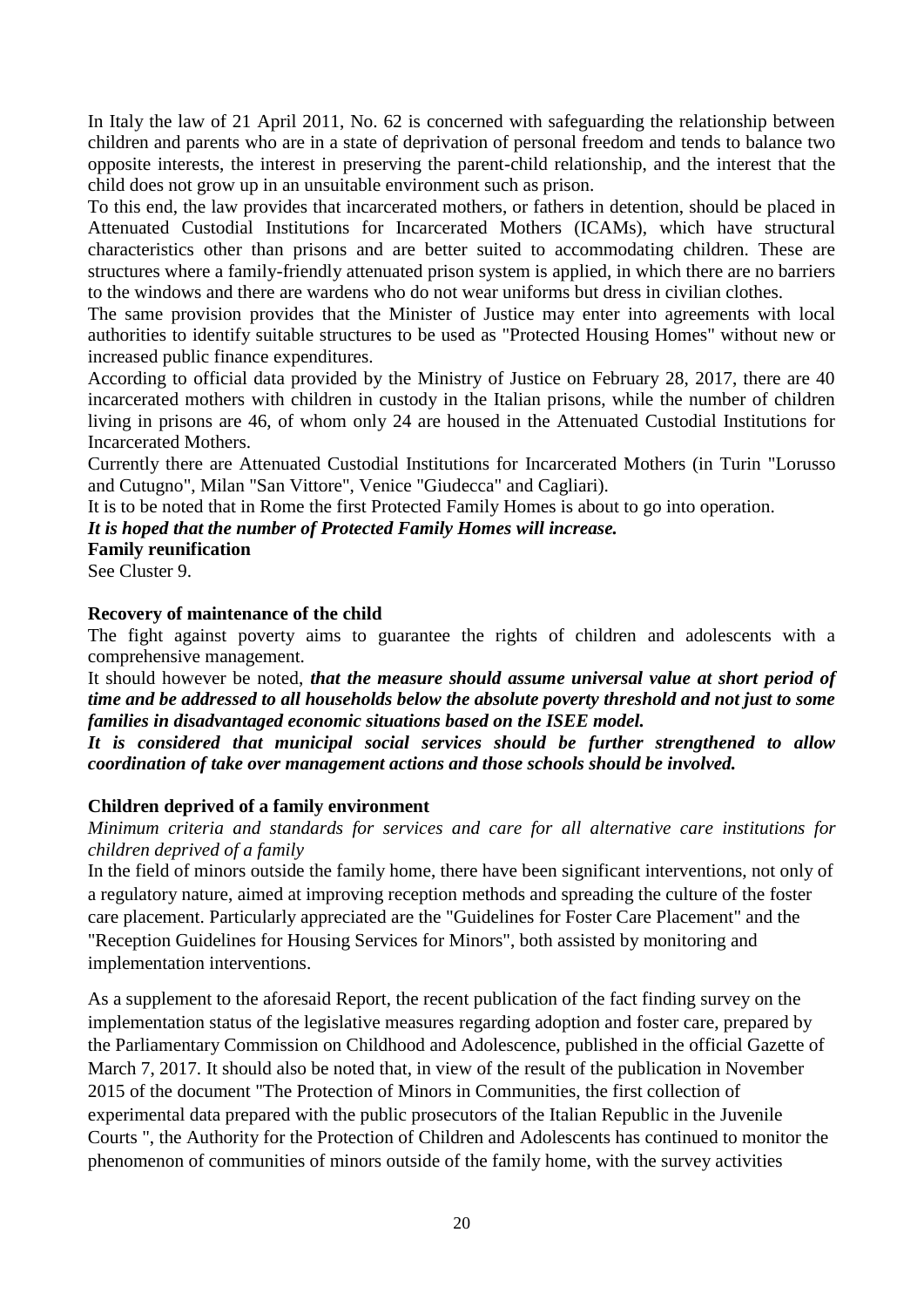carried out in conjunction with the twenty-nine juvenile public prosecutors who are present on the national territory.

As for the law of October 19, 2015, No. 173, on the right to the continuity of affection of children and children in foster families, the Authority for Children and Adolescents, within the National Council of Associations and Organizations, established a special working group, which is monitoring application practices.

It should be noted that in order to spread the culture of the foster care and create an operational network in the territory involving and putting into the system all of the actors who for different reasons are called in the foster care placement procedure, the Authority has established a special Working Group, comprised of experts and regional ombudsman, dedicated to the examination and promotion of the institute of foster care.

# **Adoption (National and between countries)**

*It is hoped that the "Database of Adopted Minors" will be quickly set up, which is necessary in order to ensure a more rapid and transparent definition of the adoption process. The importance should be pointed out regarding the strengthening and enhancing the role played by Social Services and identifying suitable support tools for families, in the post-adoption phase as well.*

## **Ililcit transfer and non-return**

The report recalls Law 18 June 2015, No. 101, published in the Official Gazette of July 9, 2015, which ratified the Hague Conference of 19 October 1996 on Jurisdiction, Applicable Law, Recognition, Enforcement and Co-operation in Respect of Parental Responsibility and Measures for the Protection of Children.

This law has identified the Prime Minister's Office as the Central Authority, pursuant to Art. 29 of the Convention itself: a designation which among other things does not yet appear on the official website of the Hague Conference.

The Italian Authority for Children and Adolescents deems that such a choice may jeopardize the international cooperation mechanism implemented by the "Hague Law" (i.e. the Conventions adopted within the HCCH) in the sector of children and adolescents through the functioning of Central authorities established to facilitate dialogue between contracting states. To date, in accordance with the Hague Convention of 1961 concerning the powers of authorities and the law applicable in respect of the protection of infants, the 1980 Hague Convention on the Civil Aspects of International Child Abduction, as well as (EC) Regulation No. 2201/2003 concerning jurisdiction and the recognition and enforcement of judgments in matrimonial matters and the matters of parental responsibility ("Brussels II bis") and Regulation (EC) 4/2009 on jurisdiction, applicable law, recognition and enforcement of decisions and cooperation in matters relating to maintenance obligations, the Central Authorities designated by Italy are all filed with the Ministry of Justice. The revision of the "Brussels II bis" Regulation should moreover be considered, which, as it is evident from the proposal submitted by the European Commission in June 2016, "takes into account ... international instruments such as the Hague Conventions of 1980 and of 1996 ".

*The protection Authority hopes that it shall be the Ministry of Justice, and not the Prime Minister's Office to be designated as the central authority for the Hague Convention of 1996 and that, as it has already expressed, a dialogue with the Hague Conference of private international law be accorded the highest due consideration.*

**Measures taken to ensure the protection of children with incarcerated parents and children living in prison with their mothers**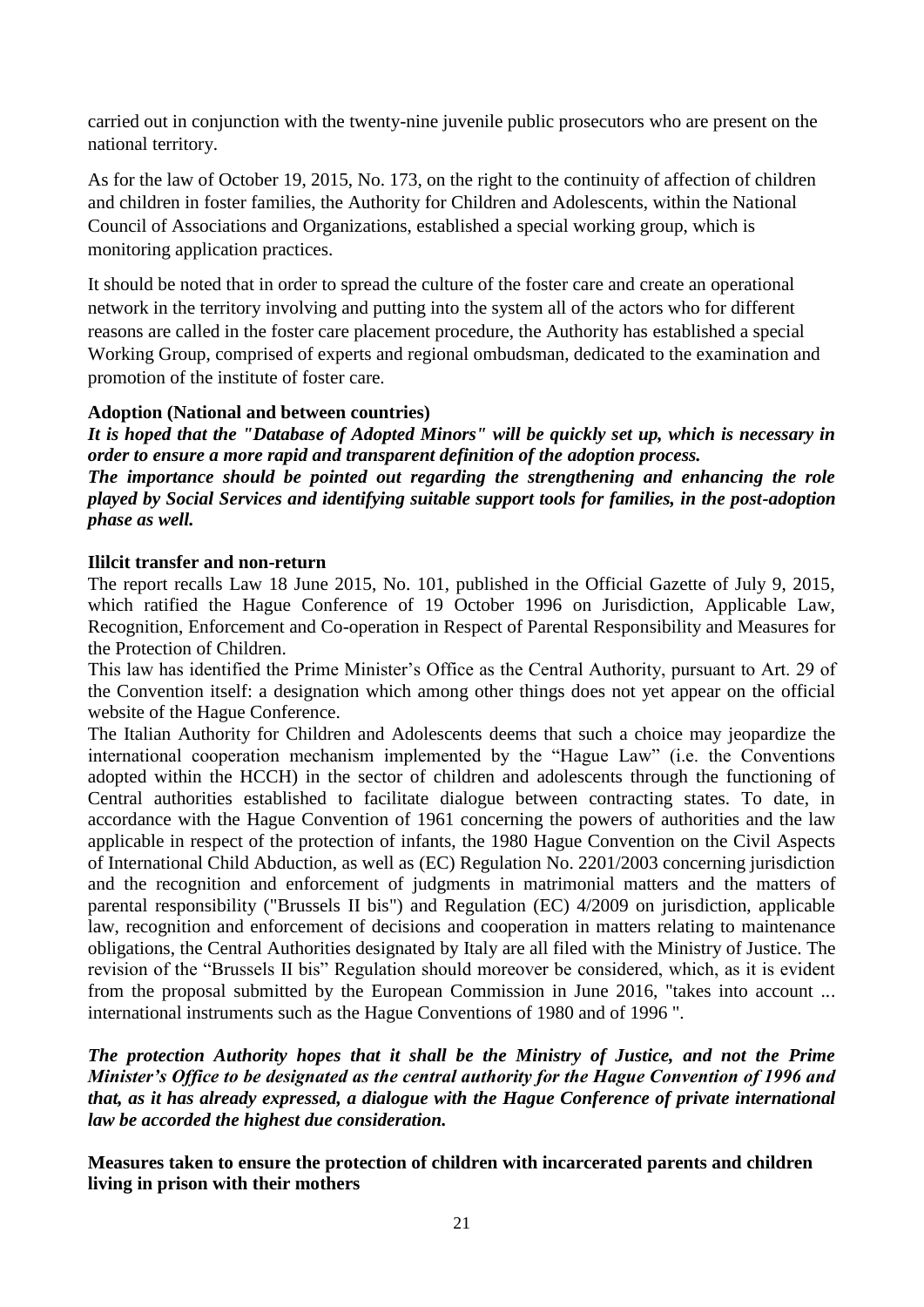*See point 6 (Separation from parents)*

## **7. Disability, basic health and welfare**

*Govern initiatives towards a right-based approach*

The Law 18 of August 2015, No. 134 "Provisions on diagnosing, caring for and enabling people with autism spectrum disorders and family care" is an important novelty aimed at ensuring the protection of health and the improvement of the living conditions of people with these disorders. This law has found its positive completion in the approval of the decree related to the essential levels of assistance, which also inserted the treatment of autism, with an early diagnosis, treatment and customized treatment, integration into social life, and support for families. Equally positive was the approval of the Law 22 June 2016, No. 112 "Provisions on assistance to people with severe disabilities without family support", and whose impact shall be evaluated by monitoring its effective implementation.

However, the drastic cutback of the National Fund for the Non-self-sufficient is quite worrisome and it is hoped that there shall be an increase and a translation into services for families with disabled minor children, who risk associating the need arising from disability with poverty owing to the high costs related to assistance, also of a home type.

*It is therefore hoped that the two-year Action Program for the promotion of the rights and integration of people with disabilities will be fully implemented and that, also thanks to the effective application of the new Essential Assistance Levels, the discrepancies in assistance among the regions and territories shall be overcome.*

#### *Special assistance to children with disabilities*

The initiatives undertaken undoubtedly offer and more intensive safeguards aimed at preserving the protection and health of the underage minor. It should however be noted, that there are significant inequalities among the various areas of the country, the outcomes of care treatments, in the access to services, the types and the quality of the ensured services: There are also shortcomings in the continuity of care, from the diagnosis to the management of the child, especially for those children with complex problems and needs, and an inadequacy of the prevention actions and, above all, the promotion of health.

Similarly positive is the agreement of the State-Regions Conference: " Directions for the proper application of legislation on health care to foreigners by the Italian Regions and Autonomous Provinces", enacted on 20 December 2012, in order to ensure greater uniformity of the access pathways to health care for the foreign population in Italy.

The agreement includes, among other things, compulsory enrolment of foreign minors in the National Healthcare System even in the absence of a residence permit.

## *The application of the regulation needs to be monitored in order to ensure that it takes place equally across the national territory.*

The positive review of the Essential Assistance Levels contained in the Prime Ministerial Decree of (DPCM) of 12 January 2017 and published in the Official Gazette No. 65 of March 18, 2017, is definitely to be welcomed. However, *the new fixing of the essential levels of services will need in any case to be accompanied by a careful and analytical assessment of the impact on the psychological-physical well-being of underage minors.* To date, as a matter of fact, our legal system does not foresee adequate ex-post assessment tools of public policies.

**Efforts to address the most prevalent health challenges, to promote the physical and mental health and well-being of children and to prevent and deal with communicable and noncommunicable diseases**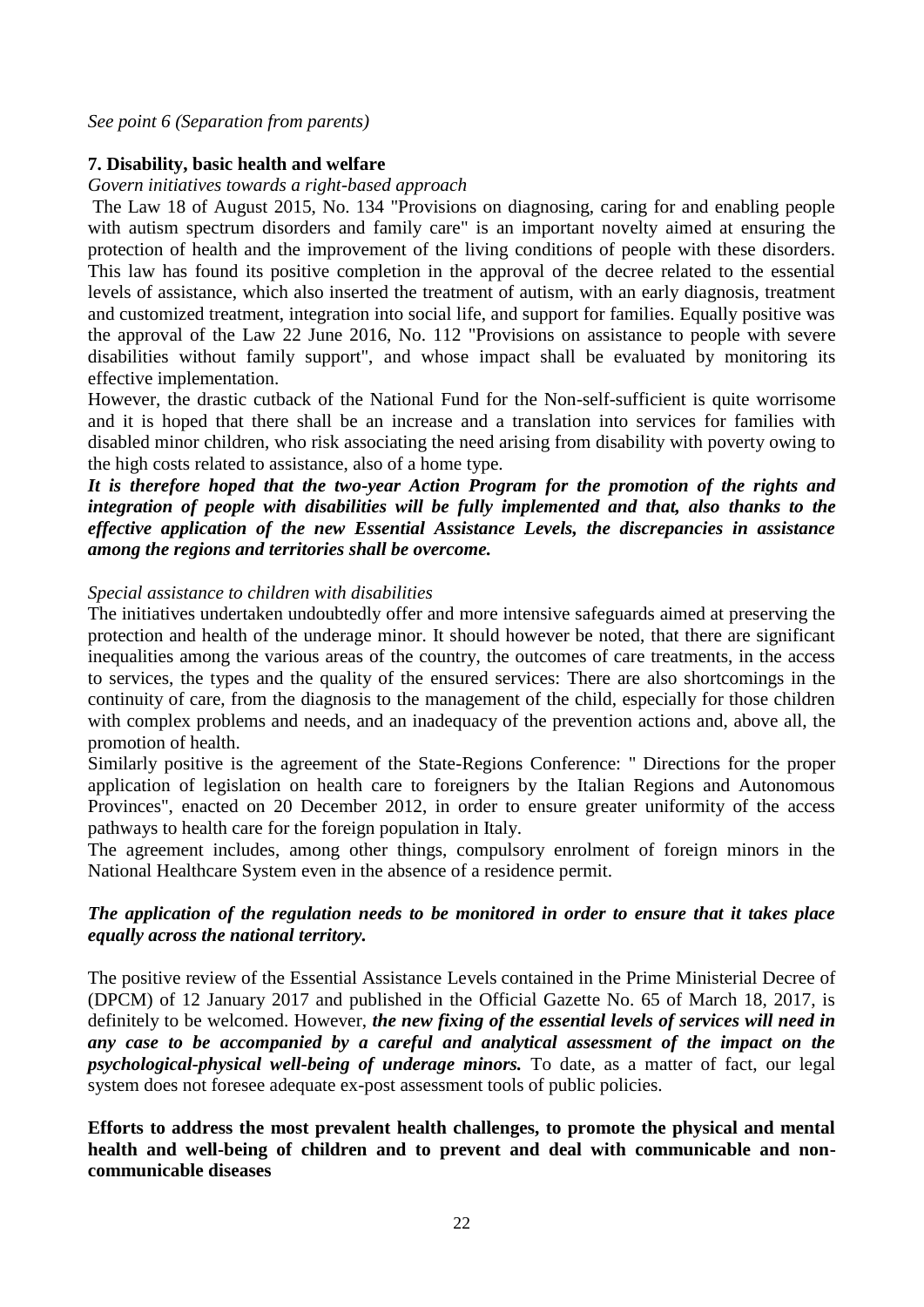The current National Plan for Prevention 2015-2018 promotes the mental well-being of children, adolescents and young people, in particular in relation to substance use, road accidents and chronic diseases. As reaffirmed in the Fourth National Action Plan for Childhood and Adolescence, the responsiveness of healthcare systems needs to be improved in responding to the very varied needs of underprivileged minors.

In as much as Italy is concerned, with differences from one Region to another, and sometimes even within the same region, the waiting times for children with neuro-developmental and mental health problems to be taken in charge by specialist teams, continues to remain overly long.

It should be noted that three different inter-institutional roundtables are currently in place: two at the Ministry of Health (one Roundtable on Psychopharmaceuticals and one roundtable on Child Neuropsychiatry, the latter with the participation of the Regions). The third Roundtable is for the Ministry of Health and the Ministry of Justice - Department for Juvenile Justice and Community Affairs.

Moreover, the protection Authority, within the framework of the National Association of Associations and Organizations, has set up a working group on psychological distress in adulthood with the aim of drawing up recommendations and identifying a desirable treatment model that will guarantee continuity in care.

Lastly the Italian protection Authority takes part in an additional roundtable on troubled children in conflict with the law, who are psychologically or psychiatrically troubled, promoted by the Department of Juvenile Justice and Communities of the Ministry of Justice in the framework of the European project (*Fact for Minors - Fostering Alternative Care for Troubled Minors*) promoted and co-ordinated by the National confederation of socio-educational communities (CNCA).

The protection Authority shall act as a promoter of activities aimed at creating synergies between the different roundtables.

## **Measures to protect children from substance abuse**

In addition to the problem of substance use, no less relevant appears to be the issue linked to new pathological addictions that are increasingly common among young and especially the very young people: among these, Internet addiction, gambling, compulsive shopping, and technological addiction.

There are positive initiatives regarding this matter (such as the recent approval by the Parliament of the proposed cyber bullying draft law prepared to establish educational measures in a promotionalpreventive optic), namely the establishment at the Ministry of Health of a fund for the pathological gambling, provided for by the 2016 Stability Law, and aimed at identifying measures to raise awareness-raising campaigns, especially in schools, on risk factors associated with gambling.

## *Nonetheless, it is desirable to provide for a national plan or framework law that regulates the gambling phenomenon as a whole and that the implementation of the programs not be entrusted to the individual Regions.*

## *It is also desirable to provide for national regulatory measures limiting access to gambling halls (which should not be located near places attended by minors) and to foresee the total ban on advertising of the game.*

It also appears contradictory that on the one hand, the Stability Law of 2016, respectively, paragraphs 936 and 946 respectively, the Government intends, on the one hand, to define (and therefor to judge, to recognize) the characteristics of the public gambling collection points and, on the other, establish a Fund for the prevention of gambling addiction.

## **9. Special protection measures**

*Minors in migratory contexts*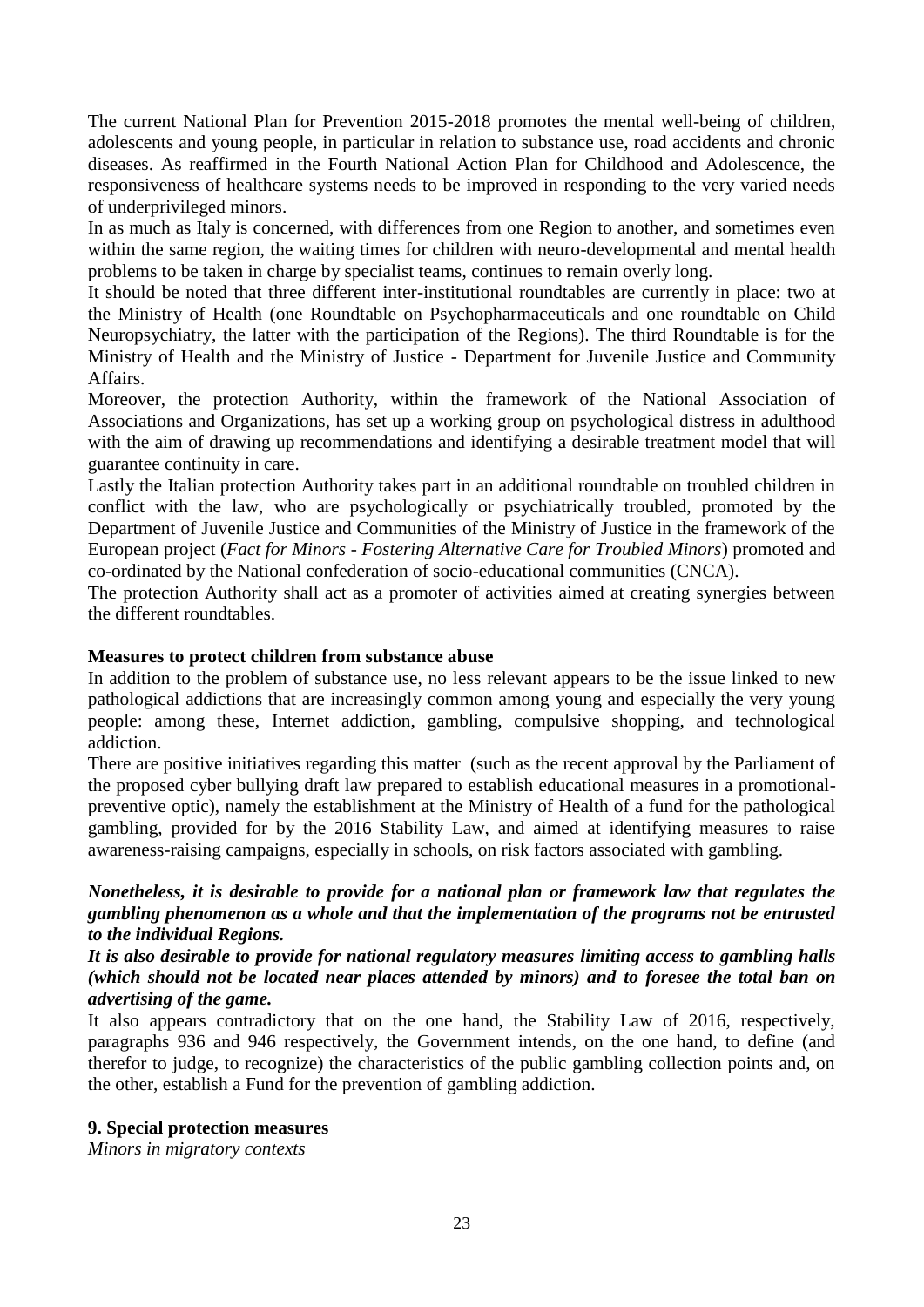The legislative framework on the procedures for the reception of unaccompanied minors has undergone considerable changes since the entry into force on 30 September 2015 of Legislative Decree No. 142 implementing Directive 2013/33/EU laying down standards for the reception of applicants for international protection and Directive 2013/32/EU on common procedures for granting and withdrawing international protection (Article 19). I

In the awareness of the notable efforts made so far undertaken by the Italian State to move from one emergent logic to an orderly system for managing the phenomenon, there appears to be a misalignment between the legislation in word and the corresponding operating and application practices, also in view of the exponential increase in arrivals, in Italy, of unaccompanied foreign minors.

Precisely because of what has been stated above, the Authority has organized in-depth studies with Institutions and experts, including through the convening of a Roundtable on the subject. The results of this, having gathered the necessary information, a note was sent to the institutions concerned, on June 15, 2016, containing some aspects of urgent need to implement a comprehensive, effective and homogenous reception system in the national territory. This was with the aim of protecting and fully implementing the rights and interests of the unaccompanied minors, as provided by international and national legislation on this matter.

The following are the points of intervention required by the Authority.

## *Steering Committee at a national level*

*The Authority believes that there is a need to provide for a steering committee that has an overall picture of the availability of reception facilities in the area as well as the possibility of overseeing the transfer of children from the first to the second reception level facilities in compliance with the times provided by law with a equitable sharing of the reception of minors on national territory.*

# *Social services case reports of minors*

*The Authority also considers that it is necessary to provide for the use by the authorities responsible for the reception, of a social services case report of the minor that contains the customized reception plan offered to the same from the first reception phase and that will accompany the child, with all the successive implementations of information, throughout the reception procedure in Italy, providing traceability.* 

*It would likewise be desirable for the social services case report to be created in accordance with a unified and shared format, and it may contain all the basic information about the minor child (such as identity, place of reception, healthcare aspects and integration activities carried out).*

## *Age Assessment*

Most unaccompanied minors are between the ages of 16 and 17.

It would be appropriate, that timely and reliable procedures for age assessment be put in place. Attempts to do so have been launched in recent years in order to develop multidisciplinary and holistic scientific instruments. In this regard, it is noted that on 6 January 2017, the Prime Ministerial Decree No. 234/16 laying down the procedure for determining the age of unaccompanied minors who are victims of trafficking came into force and that on 29 March 2017 the law on protective measures for unaccompanied minors was adopted.

## *Appointment of a Guardian*

It is necessary to ensure rapid and uniform procedures in Italy with regard to appointing guardians in favour of the unaccompanied minors and the possible transfer of the guardianship resulting from the transfer of a person of under the age of 18.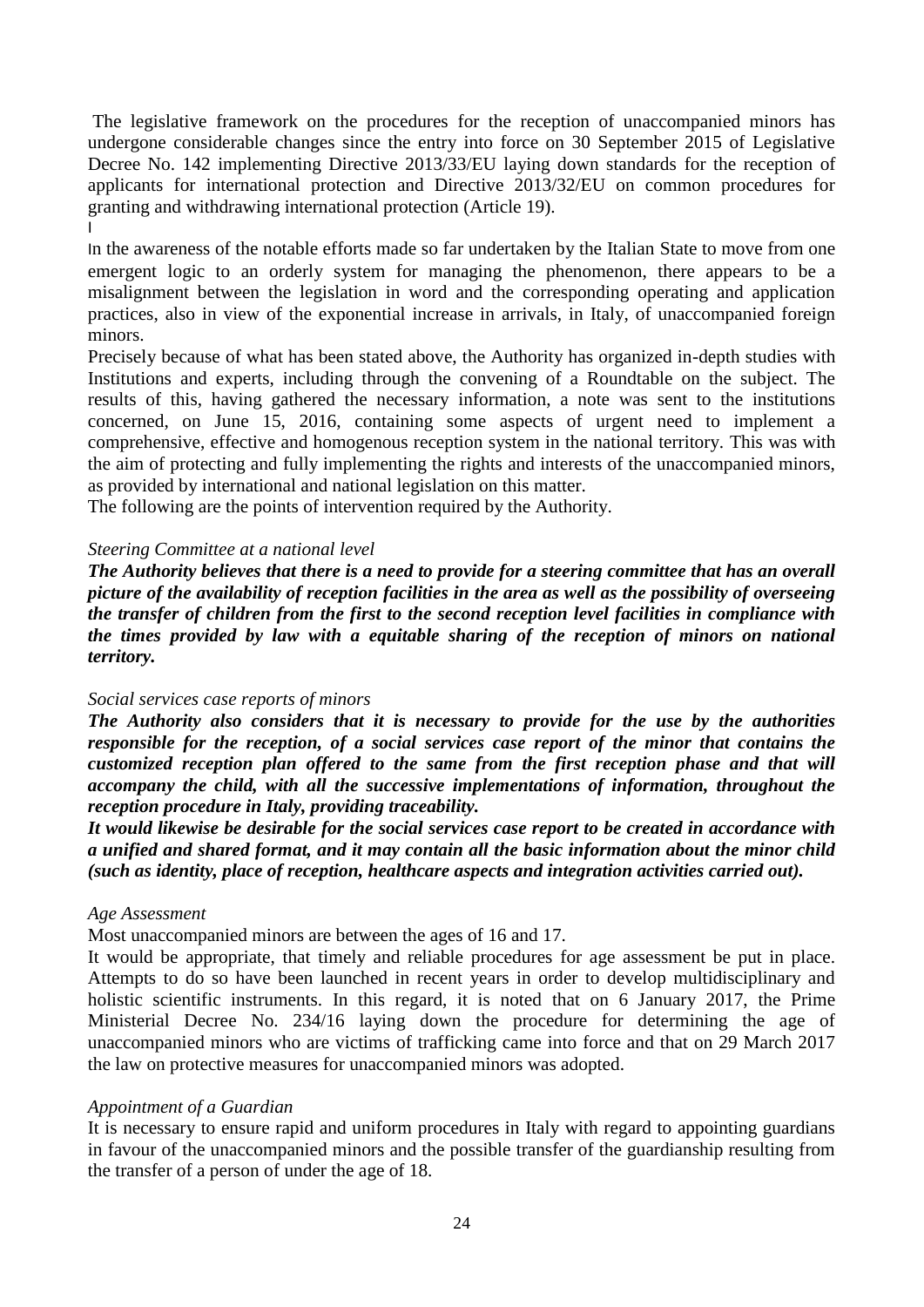In order to know the average appointment time, the type of guardian appointed - whether public or private citizen - and the possible existence of rosters of voluntary tutors, the Authority undertook a survey of the functioning of national protection with the collaboration of the Regional Ombudspersons and the Ministry of Justice.

The results of the monitoring showed an average guardians appointment times that were fairly long, of, a considerable use of public guardianships and lawyers, and a scarce use of private volunteer guardians, uneven modalities for the appointment and management of guardianships, with an inevitable fragmentary application throughout Italy.

One step in the direction of private guardianships, is the previously mentioned Law 47 of 7 April 2017 that illustrates the figure of the volunteer guardian.

As already mentioned, this aforesaid recognition activity was indicated, as a positive note, in the report that Ambassador Tomáš Boček, Special Representative of the Secretary General of the Council of Europe for Migration and Refugees, prepared on the reception system for migrants in Italy.

## *Reception, integration and inclusion*

It seems necessary that the legislation governing this matter be complied with in the operational practice by launching timely individualized inclusion programs for unaccompanied minors.

Data regarding the age is a significant element as concerns the effectiveness of integration policies, particularly in view of the transition phase to adulthood.

#### *Monitoring Inspections*

The protection Authority, with the aim of realizing a concrete verification of interventions aimed at guardianship for minors, launched an inspection program at the active structures that offer the first reception to unaccompanied minors in the territorial settings, in which first reception structures have been activated.

## *In the light of the above, the following is recommended:*

The wave of arrivals, which has sorely tried our reception system, must be managed with an organic connection among all the institutional actors assigned to the reception and protection of unaccompanied minors. *One step forward might be achieved with the effective implementation of the aforementioned law 47/2017 on unaccompanied minors*. An organic law on the matter, which shortens the reception times (10 days for the identification, 30 instead of 60 for a stay in the first reception centre).

## *The protection of the rights of minors must be guaranteed throughout the European Union as well as in countries that are cooperating with the EU in the management of migration flows.*

## **Minors in conflict with the law, witnesses and victims of crimes**

As regards the Draft Law A.S. 2284, which provides a proposal which, among other measures, aimed at improving the efficiency of civil judicial proceedings, for the abolishment of Juvenile Courts and Juvenile Public Prosecutors in Italy, the protection Authority has not been heard by the Second Senate (Justice) Commission, in the sessions during which the draft law was examined; however it did have bilateral meetings, including that with the chairman of the above-mentioned Commission, in which it examined in depth the subject matter of the bill with the Regional Ombudspersons, with the competent institutions, with experts in the field as well as with associated subjects of the judiciary and attorneys, it created an ad hoc roundtable. Given the importance of the emerging criticisms, the protection Authority has also shared its perplexities with the Minister of Justice, to whom it has filed an official note and has made itself a promoter of an appeal to the Parliament, which it has made known by means a campaign of press releases, published on its own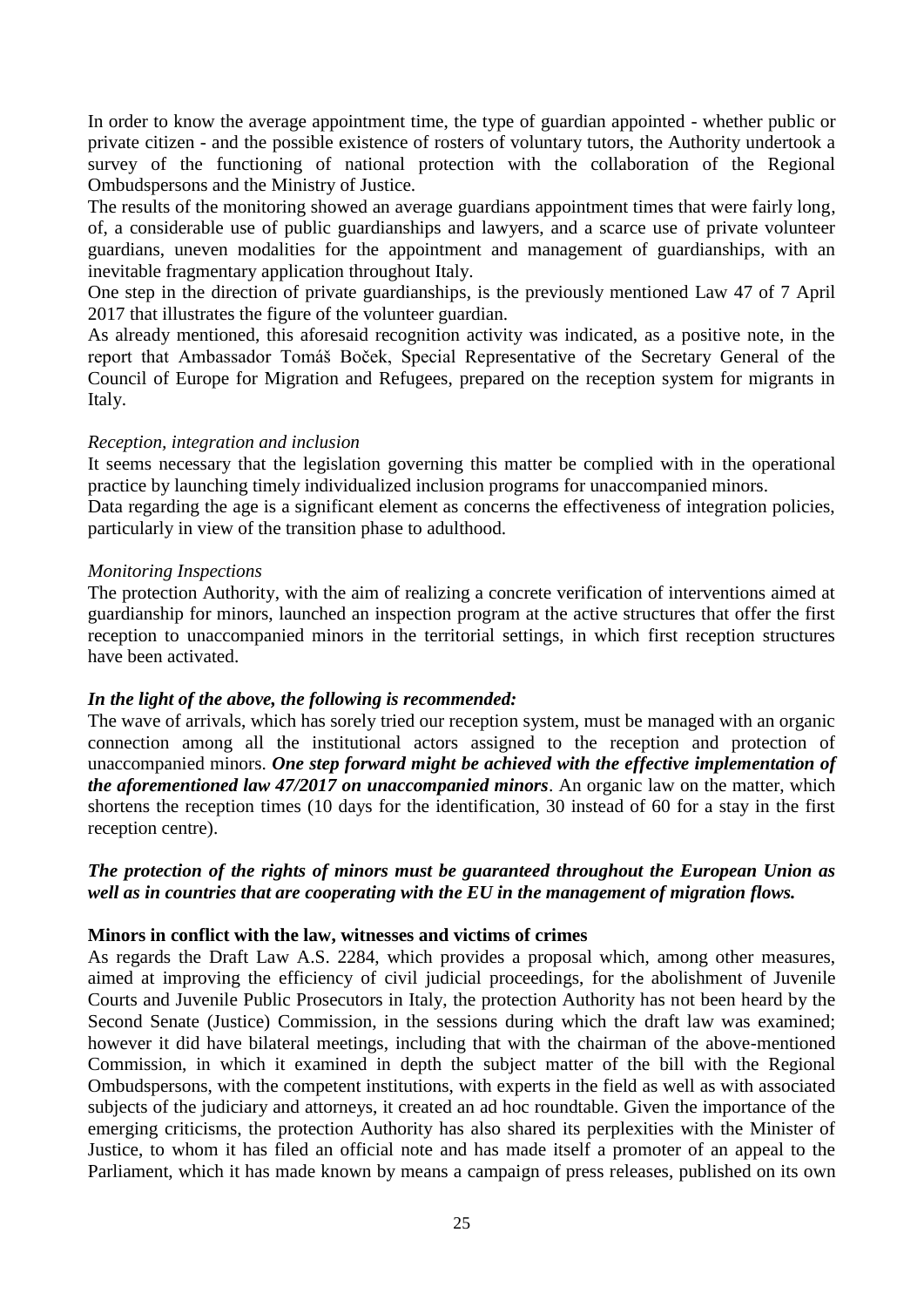site and through social media, entitled "No to the Abolishment of Juvenile Courts and Juvenile Public Prosecutors. Yes to a child-friendly justice reform".

The appeal shows that the reform of the civil process approved by the Chamber of Deputies and in discussion with the Senate is likely to weaken the current protection system with a doubly negative effect:

1. The disappearance of the juvenile public prosecutor would result in the risk of a serious dissolution of the baggage of expertise and experience it is carrying. The juvenile public prosecutors do not only have a specialised jurisdiction dedicated to dealing with children in criminal matters, with children who have committed an offence - who must still be re-educated in as much as they involve a personality in development - but also in the civil sphere, in order to protect children and adolescents who find themselves without any adequate parental figure or who are subjected to prejudicial situations. Not to mention the surveillance tasks of communities where minors live outside the family of origin, whose regularity is of crucial importance for the success of the support procedures and to avoid suspects of abuses against weak subjects. We need magistrates who are dedicated exclusively to the protection of children and adolescents, also in order to perform the filtering function as concerns the many instances of troubled childhoods

2. The abolition of the juvenile court and the creation, in place of the abolished courts, of specialized sections of the ordinary court, does not solve the current fragmentation of competences.

# **3. Follow-up to comments made by the Committee on the Rights of the Child on the last periodical report of Italy**

In September 2011, the Committee on the Rights of the Child released its own observations on the latest Italian government report on the basis of Art. 44 of the Convention.

The Committee expressed its concern about the fragmentation of powers and actions concerning childhood, dispersed among a multitude of actors and at various levels, central and regional, hoping that the Government would take on the responsibility of coordinating actions carried out on the Italian territory. In particular, the Committee recommended that the Government reviews and clarifies the role of the National Observatory for Childhood and Adolescence in order to coordinate policies and programs in the field of childhood and adolescence among Ministries and Institutions, at all levels (Paragraph 8). The Committee likewise recommended that the Italian State adopt an effective mechanism to ensure the application of the Convention in all regions by adopting Essential Levels of Social Services- LIVEAS. This point is addressed in Paragraph 3.1, underscoring the coordinating action of the Authority for Children and Adolescents, on account of the fragmentation of institutional competences in the sector of children and the consequent difficulty of coordination.

The Committee has recommended the Italian State to ensure that the newly established Authority for Children and Adolescents to be provided with sufficient human, technical and financial resources to guarantee its independence and effectiveness, as provided in the *General Comment* n. 2 (2002) of the Committee, on the role of independent institutions for human rights and the promotion and protection of children's rights.

The Committee also recommended that Italy ensure a uniform and efficient protection as well as the **promotion** of the rights of minors in all regions, including the coordination of existing regional ombudspersons with the national Authority for Children and Adolescents.

The Authority for Children and Adolescents is heading to the enhancement of a uniform and efficient protection, also through the work of a careful coordination of the activities of the regional ombudspersons through the Conference of Ombudspersons for Children. However, achieving this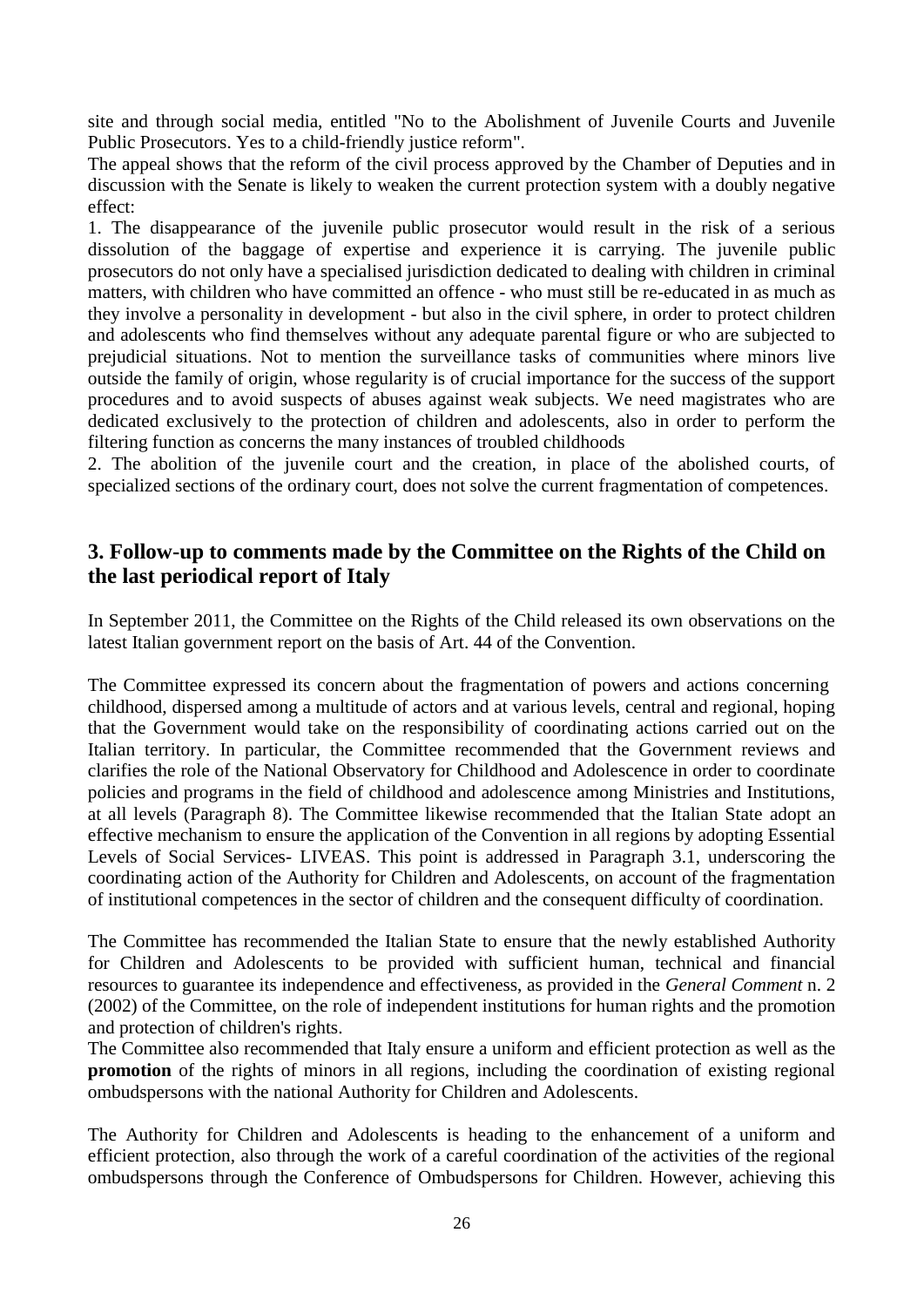goal has been made somewhat difficult by the inadequacy of resources that are attributed to the Authority for Children and Adolescents, as per that which has been illustrated above.

# **4. Recommendations**

With reference to the application of the New York Convention on the Rights of the Child, please refer to the recommendations set out in the text.

Lastly, the last Italian report submitted to the Committee on the Rights of the Child pointed out that, finally, there is also an Authority in Italy dedicated to guaranteeing and promoting the rights of children and adolescents.

To date, the protection Authority expresses its recommendations, sends notes to the competent authorities, urging action aimed at promoting the rights of the child, with the aim of filling in the gaps that might emerge at the application level and which the Authority has encountered during the course of its own business. These recommendations and policy guideline notes, as well as the proposals, opinions and observations formulated by the Authority may certainly fall under the category of soft law acts. In order to make the action more decisive and therefore effective and efficient in protecting and promoting the rights of the child, it is hoped that the Authority of Children and Adolescents shall be granted real powers (and not only functions), i.e. instruments, including sanctioning ones, that directly affect childhood and adolescent policies in Italy.

While it is true that today, at the current state of affairs, the Authority has a role of *moral suasion* in public institutions, nonetheless it does not appear incisive.

As it has been pointed out, the limitation of the Authority's action is caused by the nature and amount of the human, technical and financial resources available, which currently is totally inadequate and insufficient in order to ensure an effective independence of the Authority itself and an effective and efficient action on behalf of children and adolescents throughout the Italy.

It should be noted that there are currently no other independent Authorities or more generally speaking, State Administrations, in the Italian system that have such a small number of staff, which is altogether inadequate in light of the numerous and delicate tasks that have been assigned to the protection Authority under Art. 3, referred to above.

In November 2016, an amendment to the 2016 Budget Law was introduced, with the proposal to strengthen the organizational structure of the Authority for Children and Adolescents, to increase the number of staff by other ten units, bringing it to twenty units. The numerical increase in staff would not, however, entail a significant increase in the burden on public finances, since the Authority is only required to bear the ancillary remuneration for staff, while the related fixed competences were to be borne by the corresponding public administrations. The aforesaid amendment was declared inadmissible.

It should be likewise pointed out that the increase in the number of staff members, however, meets a minimum requirement: it goes without saying that for an independent Authority that carries out its business in a sensitive sector such as the protection and promotion of children's' and adolescents' rights, the recognition of an "autonomous organizational" role should be welcomed.

The lack of an autonomous role has led to considerable difficulties during human resource recruitment, owing to the long times required for the adoption of secondment measures by certain administrations of origin. These delays led to the Office lacking staff in delicate areas of intervention for some months. As regards the financial resources, please refer to that stated above.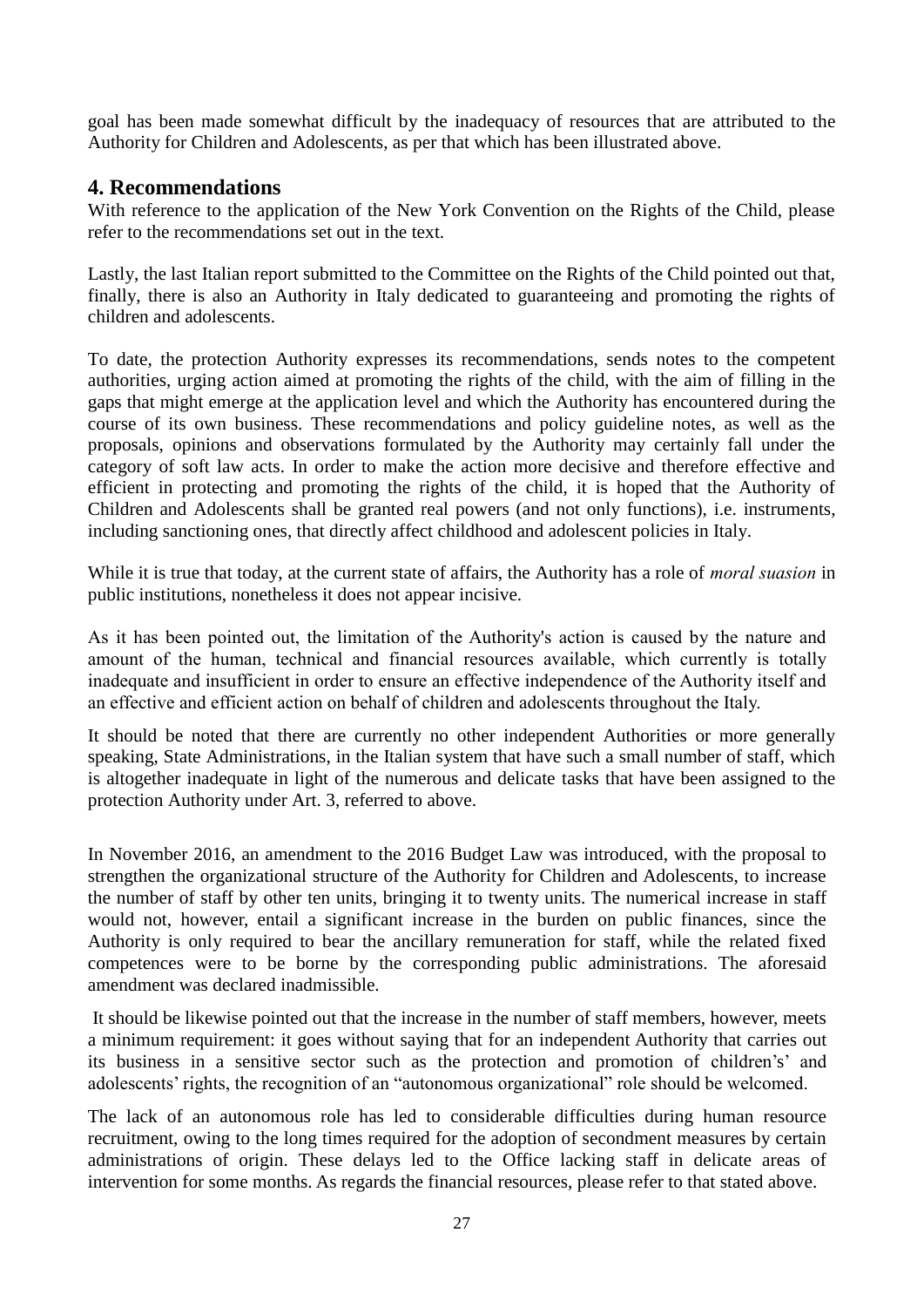In light of the foregoing, the Authority hopes that real autonomy and independence will be ensured by means of adequate human, technical and financial resources, as well as that it will be granted effective and binding powers to fulfil its multiple competences in a more timely and harmonious manner, in view of a modification in the law establishing it. These resources and powers are all the more necessary in view of new competences attributed to the Authority by recently approved laws, such as Law 47/2017 on unaccompanied minors, which assigns the Authority the task of selecting and training volunteer guardians as well as that of stipulating memoranda of understanding with the courts in those regions without regional ombudspersons.

## **ANNEX 1**

#### **Law 12 July 2011, no. 112**

(Published in Official Gazette of the Italian Republic on July 19, 2011, No. 166) Establishment of the Authority for Children and Adolescents.

#### **Art. 1.**

#### (Establishment of the Authority for Children and Adolescents)

1 In order to ensure the full implementation and protection of the rights and interests of minors, in accordance with the provisions of international conventions, with particular reference to the Convention on the Rights of the Child, opened for signature in New York on the 20<sup>th</sup> of November 1989, and enforced by the law approved on the  $27<sup>th</sup>$  of May 1991, no. 176, hereinafter referred to as the "New York Convention", to the Convention for the Protection of Human Rights and Fundamental Freedoms (ECHR), signed in Rome on the 4<sup>th</sup> of November 1950 and enforced by the law approved on the 4<sup>th</sup> of August 1955, no. 848, and the European Convention on the Exercise of Children's Rights, signed in Strasbourg on the  $25<sup>th</sup>$  of January 1996 and enforced by the Law no. 77, as well as the law of the European Union and the current national constitutional and legislative provisions, the Authority of Children and Adolescents is established, hereinafter referred to as the "Authority", which exercises the functions and duties granted to it by this law, with autonomous organizational powers, with administrative independence and without any hierarchical subordination.

#### **Art. 2**

(Modalities for appointment, requirements, incompatibility and remuneration of the Authority's director)

1. The Authority is a monocratic entity. The director of the Authority is chosen among people of well-known independence, undisputed morality and specific and proven professionalism, expertise and experience in the field of the rights of minors, as well as the family and educational issues and the promotion and protection of minors, and is appointed with a determination adopted by the Speakers of the Chamber of Deputies and the Senate of the Republic.

2. The director of the Authority shall hold office for 4 years and his/her mandate is renewable one single time.

3. For the entire term of the office, the director of the Authority may not, under the penalty of expiration, exercise any professional, business or advisory activity, he/she may not be a director or employee of public or private bodies nor hold other public offices of any kind nor hold elective offices or assignments in associations, non-profit organizations of social utility, professional orders, or anyway in any organizations that carry out activities in the fields of childhood and adolescence. If he/she is civil servant, according to the legal system of the organization, his/her professional role shall be suspended or placed on unpaid leave for the duration of the mandate. The director of the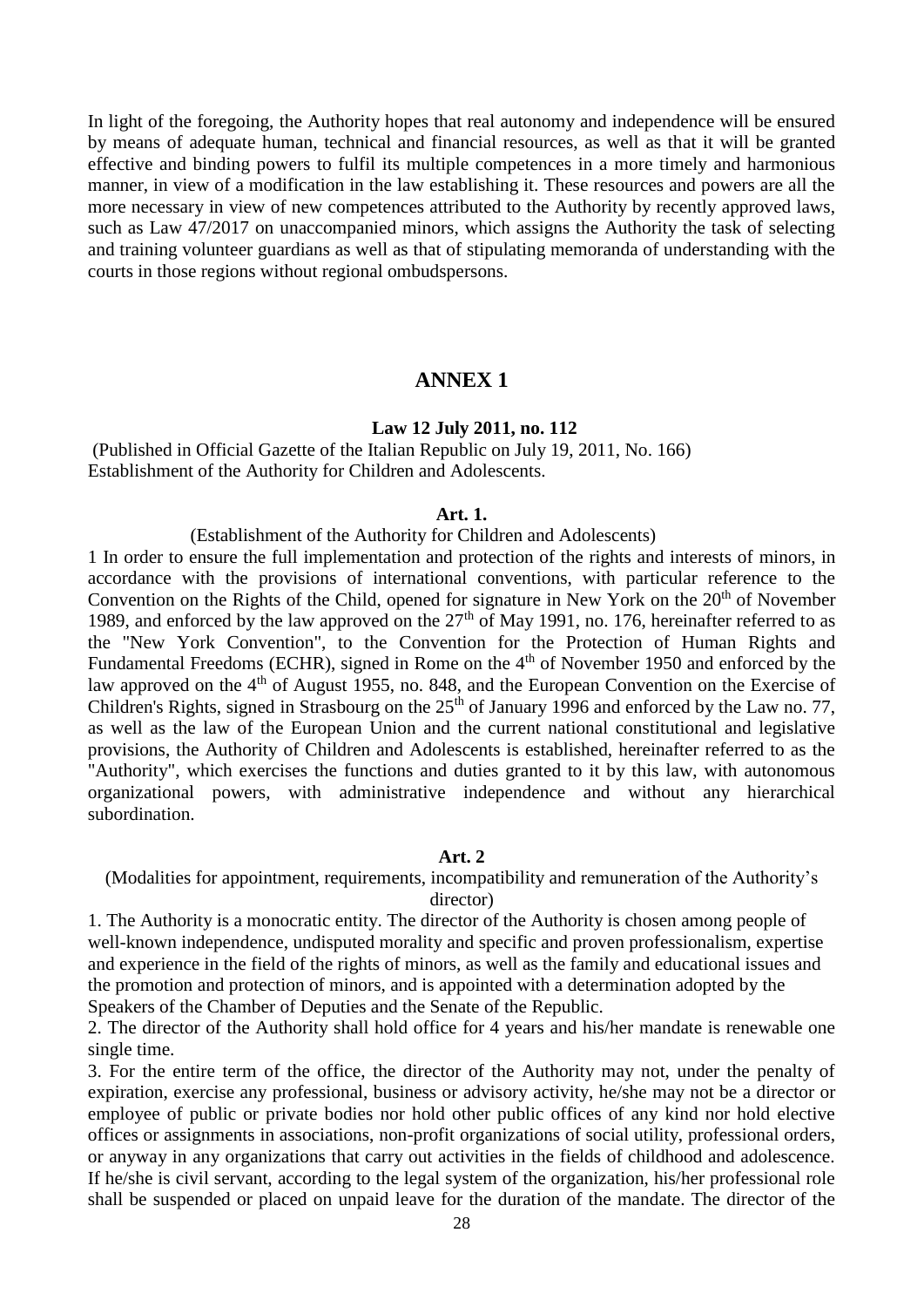Authority may not hold any offices or have any official responsibilities, political parties or movements of political inspiration during the term of office.

4. The director of the Authority shall be paid remuneration for his/her office equal to the annual economic remuneration due to a Director of a Department of the Prime Minister's Office and, in any case, within the limits of the expenses authorized pursuant to the Article 7, comma 2.

## **Art. 3.**

(Competences of the Authority. Institution and duties of the National Conference for the Rights of Children and Adolescents)

1. The Authority is attributed the following competences:

a) Promote the implementation of the New York Convention and other international instruments on the promotion and protection of children's and adolescents' rights, the full implementation of the existing European and national legislation on the promotion and protection of children and adolescents and the right of a minor child to be received and educated primarily in his or her own family and, if necessary, in another support or foster family environment;

b) Exercise the functions set out in Article 12 of the European Convention on the exercise of the rights of the child, opened for signature in Strasbourg on 25 January 1996 and enforced by Law no. 77;

c) Collaborate in the international networks of Ombudspersons for children and in the activities of international organizations and institutes for the protection and promotion of their rights. It also collaborates with organizations and institutes for the protection and promotion of the rights of minor children belonging to other countries;

d) Ensure suitable forms of consultation, including those of minor children and those of family associations, with particular reference to associations active in the field of foster care and adoption, as well as cooperation with all international organizations and networks, The organizations and institutes for the promotion and protection of children and adolescents operating in Italy and in other countries, with associations, with non-governmental organizations, with all other private actors involved in the protection and promotion of the rights of children, as well as with all subjects who are interested in the attainment of the aims of the protection of children's rights and interests;

e) Verify that minor children are ensured equal opportunity in the access to medical care and the exercise of their right to healthcare and equal access to education is guaranteed to minor children, even during their stay and in periods of medical treatment;

f) Express its own opinion on the national action plan for the protection of the rights and development of persons in the developmental age, as provided for in Article 1 of the Regulation, as set out in the decree of the President of the Republic of 14 May 2007, no. 103, in the terms and with the procedures established by Article 16 of Law no. 241, and subsequent amendments, before its transmission to the Parliamentary Commission for Childhood and Adolescence pursuant to Article 1, paragraph 5, of the aforementioned Regulation referred to in the decree of the President of the Republic no. 103 of 2007;

g) Report to the Government, to the Regions or local and territorial entities concerned, within the sphere of their competence, all appropriate initiatives to ensure the full promotion and protection of the rights of children and adolescents, with particular reference to family law, education, training and to health;

h) Report to the competent judicial authorities and bodies in emergency cases, the presence of minor children who have been abandoned for the purpose of their being taken in charge by the competent authorities;

i) express its own opinion on the report that the Government regularly submits to the Committee on the Rights of the Child pursuant to Article 44 of the New York Convention, to be attached to the report itself;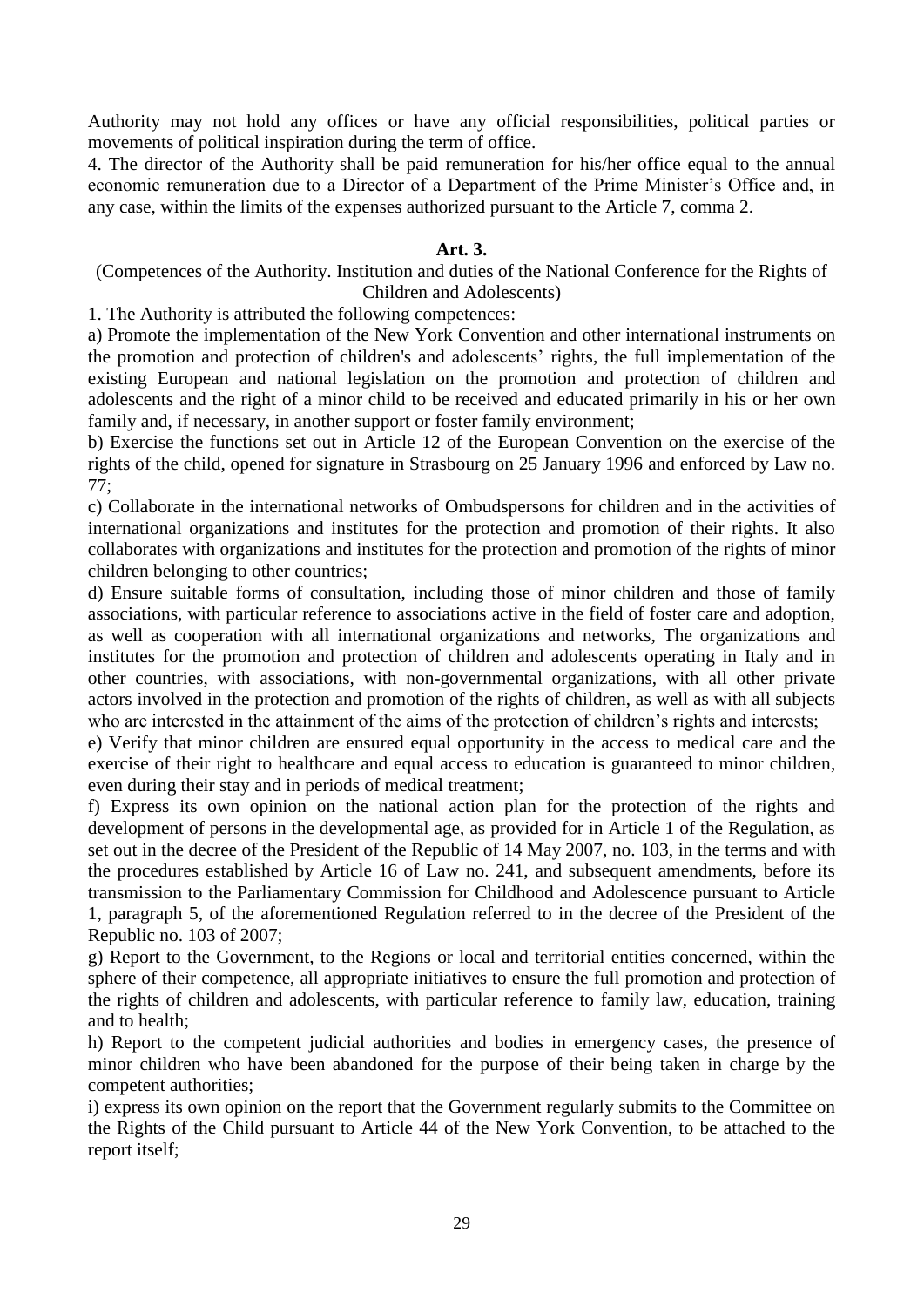l) formulate observations and proposals on the identification of the essential levels of services concerning social and civil rights concerning minors, as per Article 117, paragraph 2, letter m) of the Constitution, and oversees compliance of the levels of the same;

m) disseminate knowledge of children's and adolescents' rights, promoting at the national level, in collaboration with institutions and institutions dealing with minors, initiatives to raise awareness about and disseminate the culture of childhood and adolescence, aimed at the recognition of minors as subjects holding rights;

n) disseminate practices or memoranda of understanding prepared by the State administrations, local and regional entities, professional orders or administrations dedicated to carrying out socialwelfare activities, which concern the rights of minors, including through periodical consultations with the authorities or administrations indicated; it can likewise spread good practices that have been experimented with abroad;

o) Encourage the development of the culture of mediation and of any institution, which is capable of preventing or resolving conflicts of agreements involving children, by stimulating the professional training of the operators of the sector;

p) Submit to both Houses of Parliament by the 30th of April of each year, having obtained the opinion of the National Conference on the Guarantee of the Rights of the Children and Adolescents referred to in Paragraph 7, a report on the activities carried out with reference to the previous calendar year.

2. The Authority shall exercise the powers set out in this Article in accordance with the principle of subsidiarity.

3. The Authority may express opinions to the Government on the draft laws of the Government itself, as well as on the draft laws under examination by both Houses of Government and the Government's legislative acts concerning the protection of the rights of children and adolescents.

4. The Authority promotes, at the national level, studies and research on the implementation of the rights of children and adolescents, using the data and information provided by the National Observatory on the Family referred to in Article 1, paragraph 1250, of the Law no. 296, and subsequent amendments to the National Observatory for Childhood and Adolescence, as provided for in Articles 1 and 2 of the Regulation referred to in the Decree of the President of the Republic of 14 May 2007, no. 103, of the National Centre for Documentation and Analysis for Childhood and Adolescence, provided for in Article 3 of the aforementioned Regulation as per Decree of the President of the Republic no. 103 of 2007 and of the Observatory for the Fight against Paedophilia and Child Pornography, referred to in Article 17, paragraph 1-bis, of Law no. 269. The Authority may furthermore request specific research and inquiries be carried out by the bodies referred to in this paragraph.

5. The Authority, in the performance of its duties, shall promote the appropriate synergies with the Parliamentary Commission for Childhood and Adolescence referred to in Article 1 of Law no. 451, and subsequent amendments, and make use of the reports submitted by the same Commission.

6. In accordance with the competences and organizational autonomy of the regions, the autonomous provinces of Trento and Bolzano and local autonomies in the field of active child and adolescent support policies, the Authority shall ensure appropriate forms of cooperation with regional ombudspersons for children and adolescents or similar figures that regions may establish with the same requirements for independence, autonomy and exclusive competence in the field of children and adolescents foreseen for the Authority.

7. For the purposes as set forth in paragraph 6, without any new or increased expenditures for public finances, the National Conference on the Protection of the Rights of Children and Adolescents, hereinafter referred to as the "Conference", is overseen by the Authority and comprised of regional ombudspersons for children and adolescents, or by similar figures, where they have been established. The Conference is convened on the initiative of the Authority or at the request of the majority of regional ombudspersons for children and adolescents, or similar figures.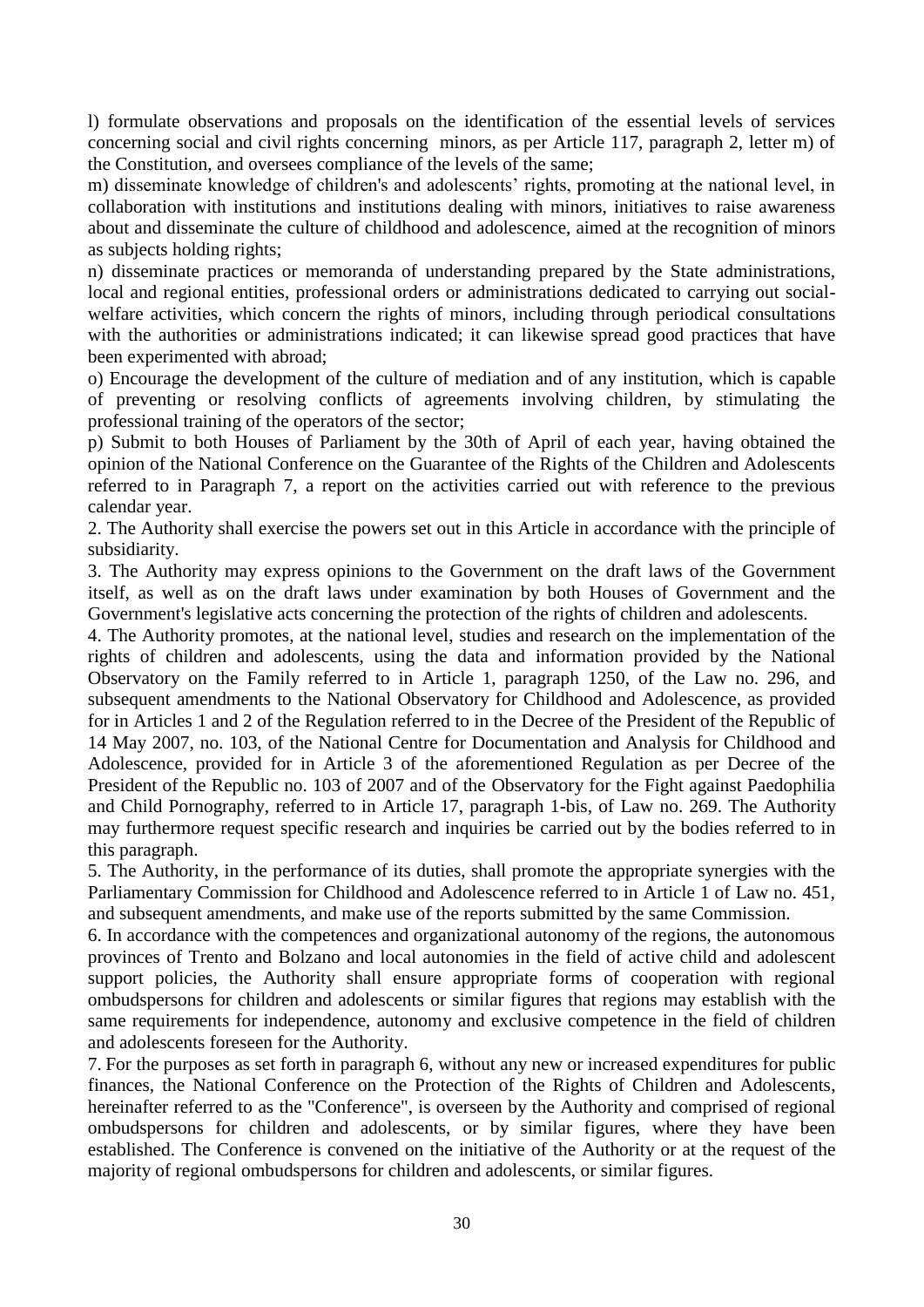8. The Conference, in the respect of the competences of the State and of the regions, performs the following tasks:

a) Promotes the adoption of common lines of action by regional ombudspersons or similar figures on the protection of the rights of children and adolescents, to be implemented at regional and national level and to be promoted and supported at international level;

b) Identifies forms of constant exchange of data and information on the status of minors at the national and regional level.

9.The Authority shall report abuses to the Public Prosecutors in the Juvenile Court having the appropriate jurisdiction, which may have a criminal importance or activities for which the Public Prosecutor's Office can adopt initiatives for cases falling under its own remit.

10. The Authority shall also examine, including by office, general and particular situations which it has come to know about in any possible way where it is possible to detect the violation or the risk of violation of the rights of minors, including those relating to the means of information, possibly reporting to those organization to which the powers of control or sanction have been attributed.

11. The Authority may make observations and proposals for the prevention and fight against the abuse of children and adolescents in relation to the provisions of Law 11 August 2003, no. 228, Measures Against Trafficking in Persons, and Law No 6 of 2006, no. 38, laying down provisions on the fight against the sexual exploitation of children and child pornography including that on the Internet, as well as the risks of organs and female genital mutilation in accordance with the provisions of Law no. 7, laying down provisions for the prevention and prohibition of female genital mutilation practices.

#### **Art. 4.**

#### (Information, inspections and controls)

1.

The Authority may make requests to public administrations as well as to any public entity, including the International Adoption Commission referred to in Article 38 of Law no. 184, and subsequent amendments, and the Committee for Foreign Minors provided for in Article 33 of the Consolidated Law on Immigration Rules and Standards on the Status of a Foreigner, as per Legislative Decree no. 286, and subsequent amendments, and to any private body to provide relevant information for the protection of minors, in compliance with the provisions of the Personal Data Protection Code, as per Legislative Decree 30 June 2003, no. 196.

2. The Authority may make requests to the competent Administrations to access data and information, as well as to conduct visits and inspections, in forms and arrangements agreed upon with the same authorities, at public or private facilities where there are minor children.

3. The Authority may likewise also make visits to the places referred to in points (b), (c), (d) and (e) of paragraph 1 of Article 8 of the regulations laid down in Legislative Decree no. 272, subject to the authorization of the supervising magistrate for minors or of the judge who is following the cases.

4. The Authority may make requests to subjects and for the purposes specified in paragraph 1 to access databases or archives, in compliance with the provisions provided for in the personal data protection code, as provided for in Legislative Decree 30 June 2003, n. 196.

5. The proceedings falling under the remit of the Authority shall be carried out in accordance with the principles established by Law no. 241 on access, participation and transparency.

## **Art. 5.**

#### (Organization)

1. The Office of the Authority for Children and Adolescents, hereinafter referred to as the "Office of the Authority", placed under purview of the Authority, comprised pursuant to Article 9, paragraph 5-Ter of the Legislative Decree 30 July 1999, no. 303, of employees of the Minister's departments or belonging to other public administrations, in position of mandatory secondment, in the maximum number of ten units and, in any case, within the limits of fund resources referred to in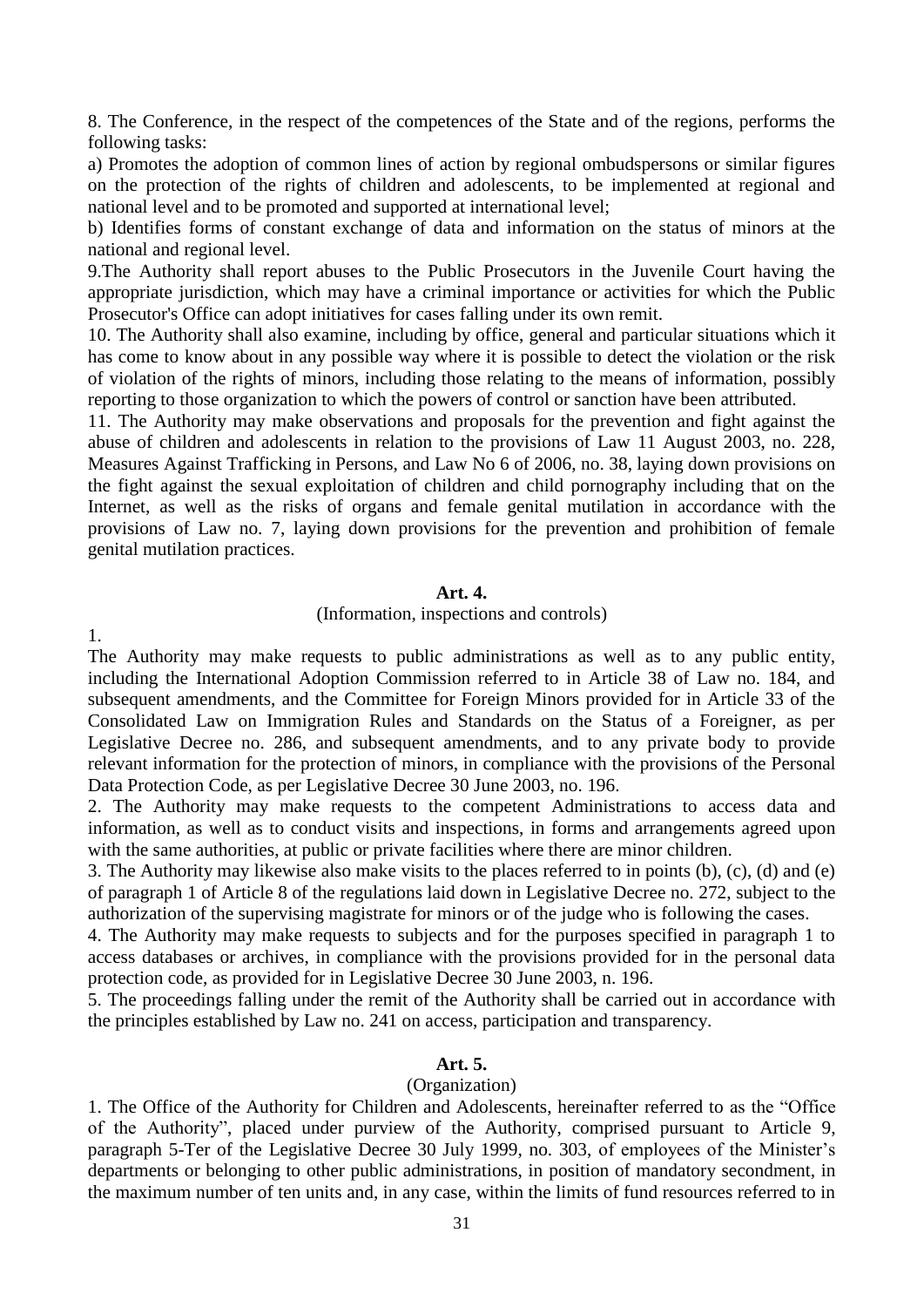paragraph 3 of this Article, one of which shall be at a level of non-general executive manager, possessing the expertise and professional qualifications required in relation to the functions and characteristics of the Authority's independence and impartiality. The executive managers of the Office of the Authority are bound by the obligation of professional secrecy.

2. The regulations concerning the organization of the Office of the Authority and the location where the Office has its legal headquarters, as well as those governing the management of expenses, shall be adopted within 90 days of the date of entry into force of this law, with the Ministerial Decree, upon the Authority's proposal. Without prejudice to the organizational autonomy and administrative independence of the Authority, the legal headquarters and the premises allocated to the Office of the Authority are made available by the Prime Minister's Office without any new or increased publicsector expenditures.

3. Expenditures for the performance of the duties referred to in Article 3 as well as for related and instrumental activities and for the functioning of the Office of the Authority shall be charged to a fund allocated to that end in the budget of the Prime Minister's Office and recorded in a special forecast unit on the basis of the Prime Minister's Office same budget.

4. The Authority disposes of the fund referred to in Paragraph 3 and is subject to ordinary accounting controls.

#### **Art. 6.**

#### (Forms of Protection)

1. Anyone may contact the Italian Authority for Children and Adolescents, including by means of toll-free telephone numbers, for reporting violations or situations of risk of violating the rights of minors.

2. The procedures and modalities for submitting the reports as per Paragraph 1 shall be determined by the Authority without prejudice to the competencies of the territorial services and ensure the ease of access to the Office of the Authority, including by means of telematic instruments.

## **Art. 7.**

#### (Financial Coverage)

1.The expenditures arising from the implementation of Article 5 of this Law, amounting to 750,000 Euro for the year 2011 and 1,500,000 Euro staring from 2012, 750,000 Euro for the year 201 is provided for by means of a corresponding reduction in the authorization of expenditure referred to in Article 19, paragraph 3, of the decree-law of 4 July 2006, no. 223, converted, with modifications, by Law no. 248, as restated by Table C annexed to Law 13 December 2010, no. 220 and to 1,500,000 euros from 2012, by a corresponding reduction in the projections for the years 2012 and 2013 of the allocation of the special part of the current part entered, for the purposes of the 2011- 2013 three-year budget, within the framework of the "Reserve and Special Funds" program of the "Funding Shares" mission of the draft estimate of the Ministry of the Economy and Finance for the year 2011, for the purpose partly using the reserve related to the same Ministry.

2. To the expenditures arising from the implementation of Article 2, paragraph 4, of this Law, equal to 200,000 Euros annually starting from 2011, it is provided for, for the year 2011, by means of a corresponding reduction in the expenditure authorization pursuant to Article 19, paragraph 3 of Decree-Law no. 223, converted, with modifications, by the Law no. 248 and from 2012, by means of a corresponding reduction in the forecasts for the years 2012 and 2013 of the allocation of the special fund of current part entered for the purposes of the three-year budget for 2011-2013 under the program "Reserve and Specials Funds" of the" Funds to be Shared "mission of the draft estimate of the Ministry of the Economy and Finance for the year 2011, for the purpose partly using the reserve related to the same Ministry.

3. Without prejudice to that provided for in paragraphs 1 and 2, no new or increased expenditures shall be borne by the public finance arising form the implementation of this law.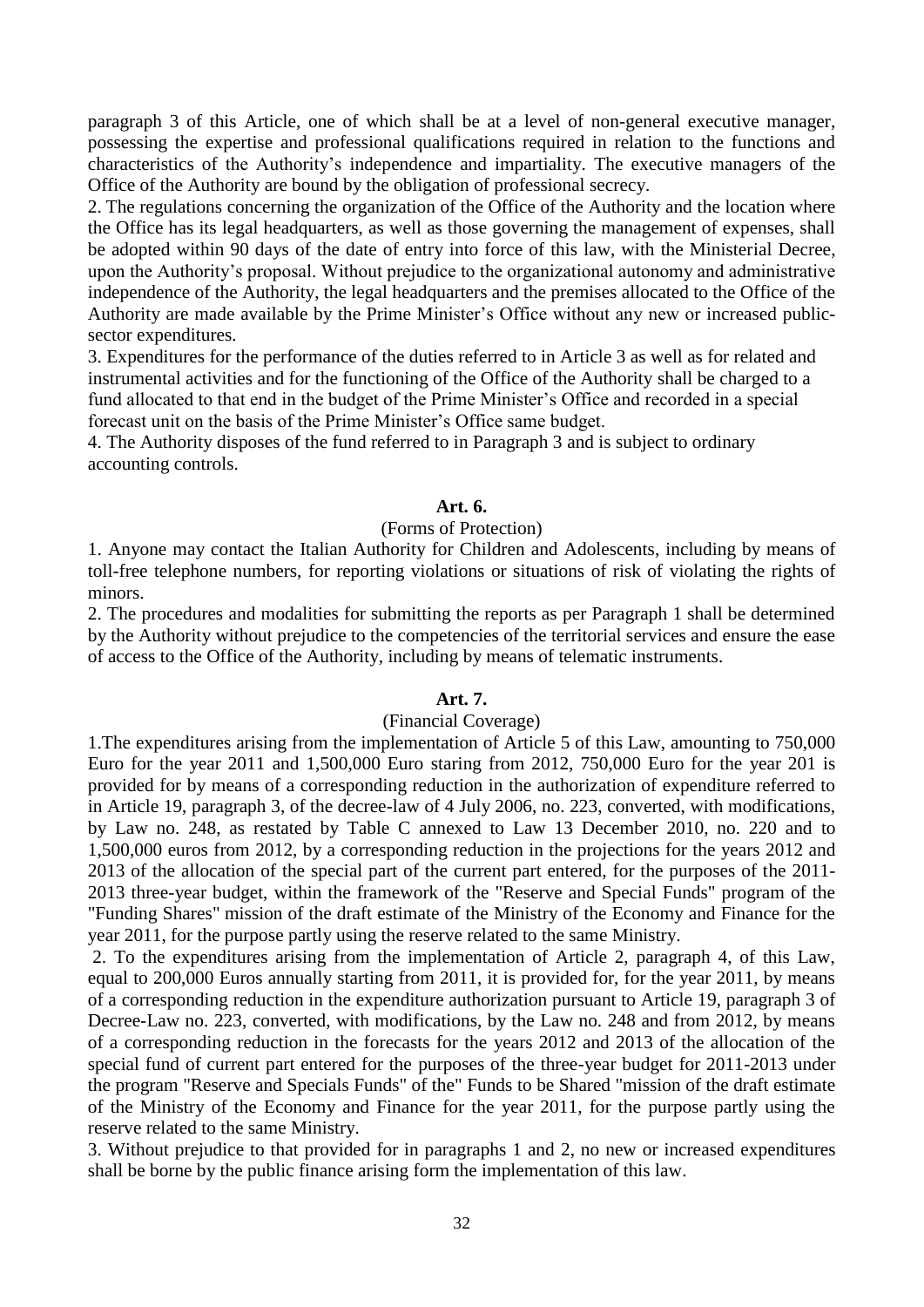4. The Minister of the Economy and Finance is authorized to make, with his or her own decrees, the necessary budgetary changes.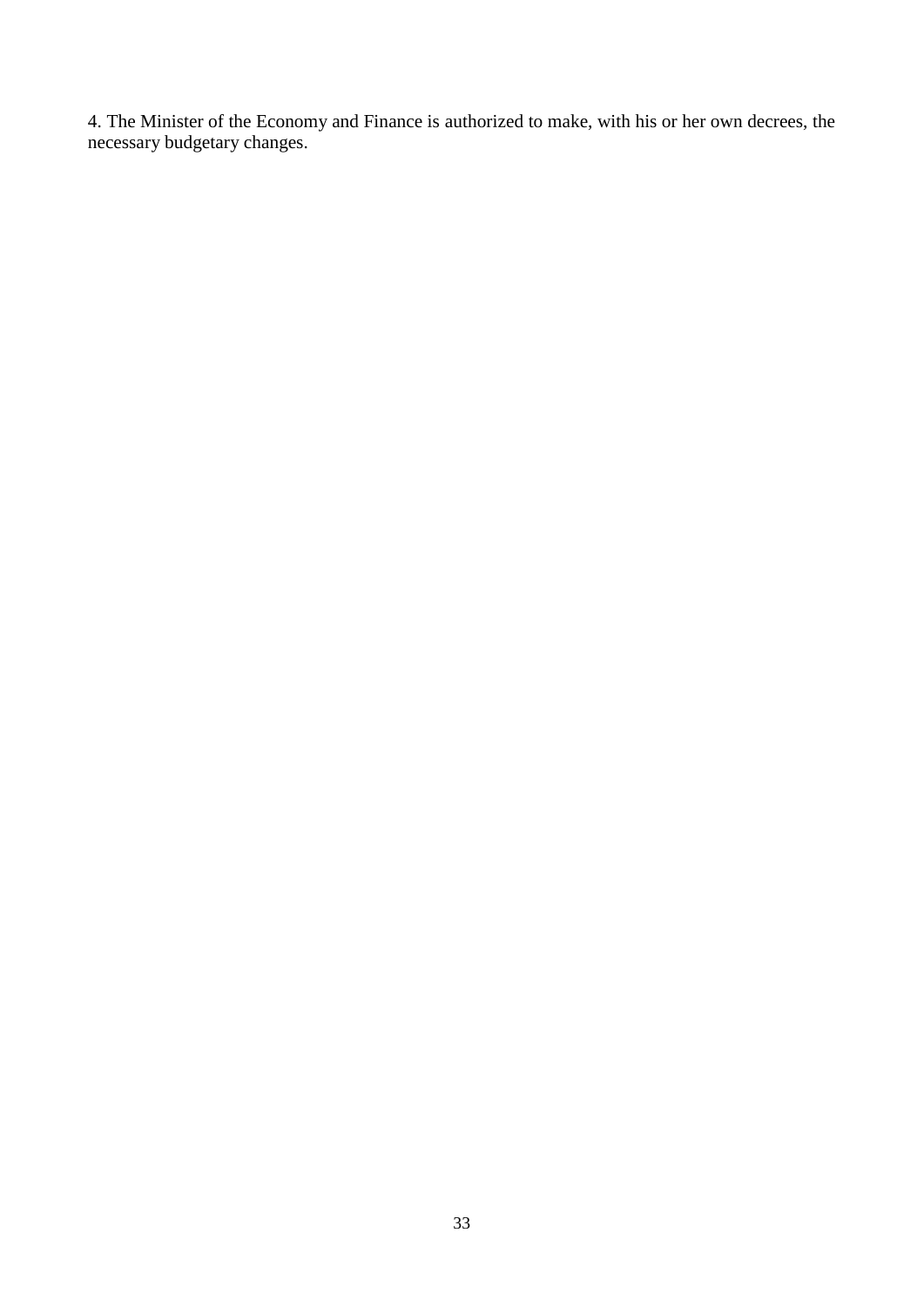# **ANNEX 2**

DECREE OF THE PRIME MINISTER 20 July 2012, no. 168 Regulation governing the organization of the Office of the Office of the Authority for Children and Adolescents, the legal head office and management of expenses pursuant to Article 5, paragraph 2, of Law no. 112

#### THE PRIME MINISTER

Having regard to Law 23 August 1988, no. 400, and subsequent amendments, containing the "Regulation of the Government's Activity and legal system of the Prime Minister's Office", and in particular Article 17, paragraph 3;

Having regard to Law 12 July 2011, no. 112, entitled "The Establishment of the Authority for Children and Adolescents", and in particular Article 5, paragraph 2, which provides for the adoption of a decree of the Prime Minister on the proposal of the Authority, to regulate the organization of the office, where the legal headquarters is office is located, as well as the management of the expenses;

Having view to Law 31 December 2009, no. 196, and subsequent amendments, containing the "Law of Public Sector Accounting and Finance";

Having regard to the Legislative Decree of June 30, 2011, no. 123 and in particular Articles 2, 2, 19, 20 and 21;

Having regard to the Decree of the Prime Minister of 22 November 2010 containing the "Regulation of the financial and accounting autonomy of the Prime Minister" published in the Official Gazette no. 286 of 7 December 2010;

Having regard to the determination adopted in agreement reached by the Speaker of the Chamber of Deputies and the Speaker of the Senate on 29 November 2011, with which Vincenzo Spadafora is appointed as the directors of the Authority for Children and Adolescents;

Having heard the opinion of the Council of State, expressed by the Consultative Section for legislative matters at the meeting of 21 June 2012;

Upon the proposal of the Authority for Children and Adolescents;

Decrees:

Chapter I

Organization

Art. 1

Definition

1. In this decree, are denominated: a) "law": the law of 12 July 2011, no. 112, that established the Authority for Children and Adolescents; (b) "Authority" means the Authority for Children and Adolescents established pursuant to Article 1 of the Law; (c) "Office" means the Office of the Authority for Children and Adolescents established pursuant to Article 5 of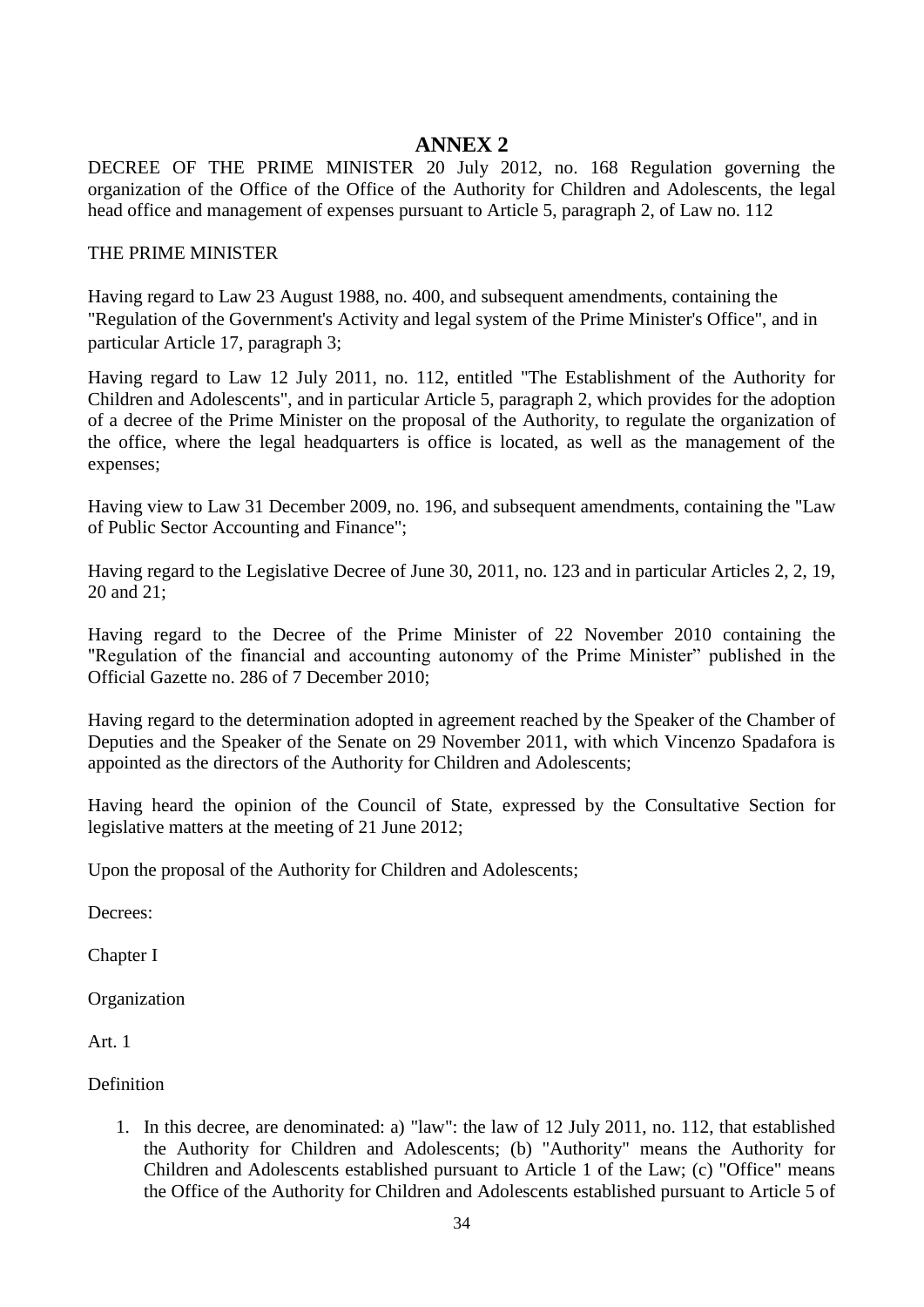the Law; (D) " Coordinator of the Office " means the non-general executive level unit as referred to in Article 5 of the law; (E) "Conference" means the National Conference on the Protection of the Rights of the Child and Adolescents established pursuant to Article 3 (7) of the Law; (F) "Consultation" means the National Consultation of Associations and Organizations referred to in Article 8 of this Decree; (G) "Consultative Commissions": the commissions referred to in Article 9 of this Decree.

Art. 2

The Authority Director

1.The Authority Director in compliance with the competences provided for in Article 3 of the law: a) determines the policies and general criteria that form the basis of the office's objects and programs to be implemented and verifies their implementation; b) adopts the programming document, the estimated operating budget and the financial account; c) adopts the Code of Ethics of the Office, which sets out the guiding principles of the Authority's conduct, office components, and all subjects who, for any reason, cooperate with the Authority.

Art. 3

Headquarters of the Office

1. The office has its headquarters in Rome.

2. The Authority director, can, with his/her own deliberation, establish temporary units in order to carry out tasks or to pursue objectives in the short term, without any new or increased expenditures to be borne by the public finance,

Art. 4

Composition of the Office

1. The office, which is placed under the purview of the Authority director, is comprised of personnel who meet the requirements of Article 5, paragraph 1, of the law, within the limits set by it.

2. The Authority director may make use of consultants and experts possessing adequate and proven professional expertise, within the limits of funding resources referred to in Article 5, paragraph 3 of the law.

3. In relation to the organizational needs of the office, the Authority director in compliance with the applicable legislation may stipulate special agreements for carrying out professional training and orientation courses with specialized schools, university faculties, educational institutions of every order and degree, councils or boards of professional orders, or any other, national or international institution or organization, that pursues ends that are in accordance with the competences attributed to the Authority.

4. In order to facilitate the exchange of experience and the dissemination of good practices, included those experimented abroad, in the sectors of competence, the Authority may make use of,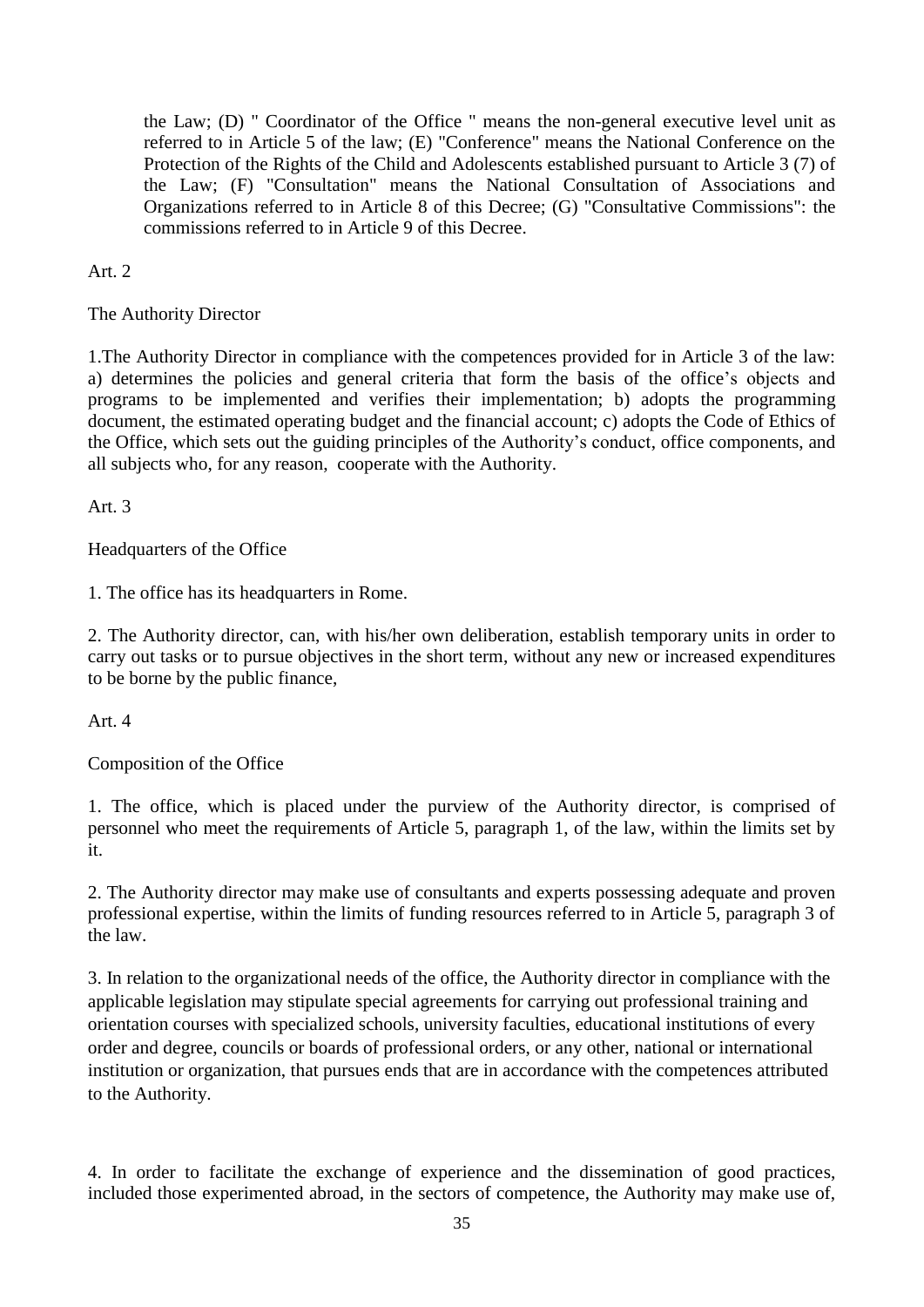through the conclusion of special agreements within the limits of fund resources referred to in Article 5, Paragraph 3, of the Law, personnel who are working in public institutions, organizations or associations, be these public or private, national or international, dedicated to the protection of the rights of children and adolescents.

Art  $5$ 

Organization of the Office

1. The organization of the office is inspired by the following principles: (a) efficiency, effectiveness, cost effectiveness and transparency of administrative activity; (b) the forecast of stable functions within the framework of an organization that is flexible and adaptable to changing circumstances, changing needs; c) integration and full cooperation among the functions.

2.The non-general executive level unit as per Article 5, paragraph 1, of the law, shall assume the functions of office coordinator.

3. The Office Coordinator shall: (a) oversee the implementation of the Authority's provisions and the implementation of the programs and the objectives, coordinating and directing the activities of the staff dedicated to these activities; b) draws up the balance sheet and its related explanatory notes, as well as the financial account; (c) carry out the tasks delegated by the Authority and, in particular, the contractual powers relating to works and the supply of goods and services and expenditure in the context of budgetary appropriations; d) provide the Authority with complete and timely information on the overall activity of the office.

4. The Authority director, with his/her own deliberation, shall establish the modalities of organization and allocation of the internal responsibilities of the office.

Art. 6

Juridical treatment and remuneration of the Authority Director and Office Personnel

1. The Director of the Authority shall be awarded an annual remuneration equal to the annual remuneration granted to the Head of a Department of the Prime Minister's Office. This remuneration may not exceed  $\epsilon$  200,000 per year.

2. To the personnel of the Office shall, as far as this is compatible, be applied the provisions on the legal and economic status of the staff of the Prime Minister's Office, including those working under current collective bargaining agreements.

Art. 7

National Conference for the Rights of Children and Adolescents

1.The Director of the Authority presides over the Conference pursuant to Article 3, paragraph 7, of the law, convenes its meetings, establishes the order of the day and directs its work.

2. The Conference meets at least twice a year upon the convening by the Authority and meets in extraordinary sessions, whenever at least half of its entitled members request that to do so. The meetings are deemed to be valid with the participation of at least half plus one of the members themselves. The resolutions adopted pursuant to Article 3, paragraph 8 (a) of the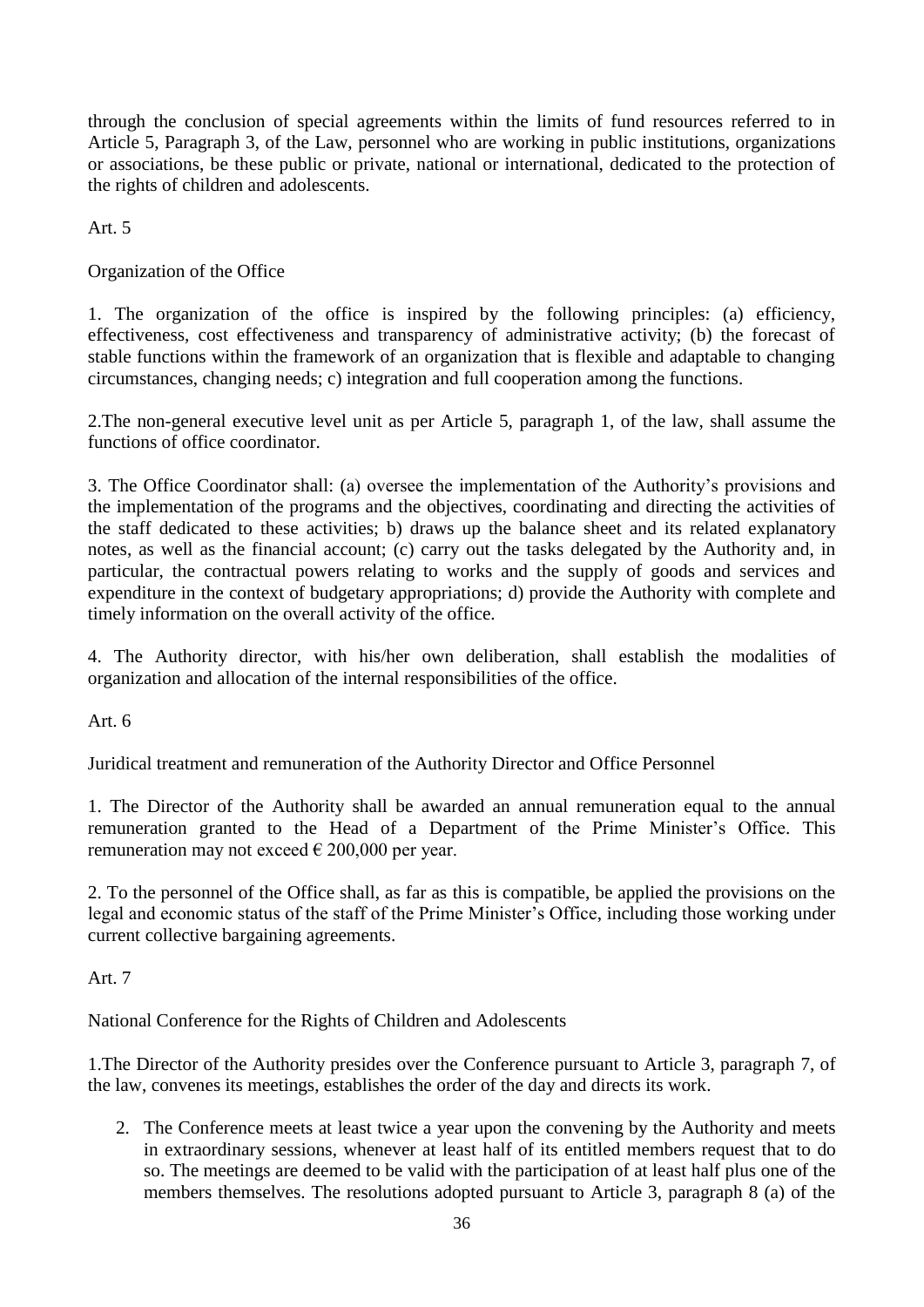law are approved by the Conference by unanimity of the members present at the assembly. The Conference may, with the majority vote of the present, establish temporary working groups in order to examine specific issues in depth, to which subjects who are outside the Conference may take part.

Art. 8

National Council of Associations and Organizations

1. The National Council of Associations and Agencies for the Promotion and Safeguarding of the rights of Children and Adolescents is established without any new or increased expenditure by public finances. The Council meets at least twice a year at the Authority's headquarters.

2. The associations and organizations that make up the Council are identified by the Authority among the associations and organizations that demonstrate that they continuously carry out their activities in the sectors of children and adolescents. The Authority defines the operating modes and procedures.

3. Particular attention is given to associations and organizations that actively promote children and adolescents being heard and participating in decisions that affect them in the conduct of their activities.

4. During the year, the associations and organizations that make up the Council may request an extraordinary convocation. In this case the request must be signed by at least half of the participants.

Art. 9

Consultative commissions

1. The Authority may make use of the collaboration of advisory committees established without any new or increased expenditure to be borne by public finances, for the analysis of specific issues of particular interest.

2. The commissions are appointed by the Authority and made up of representatives of public and private institutions, associations responsible for the protection of the rights of minor children and their family members, social forces, voluntary associations, professions, as well as of qualified experts in the subjects covered by the consultation. The Authority defines the operating modes and procedures.

3. Representatives of children and adolescents may be represented in the commissions' work, who have been identified by the Authority or indicated by the subjects referred to in Paragraph 2.

4. The commissions may formulate proposals on issues to be included on the order of the day as well as provide contributions on the Authority's activities.

5. The Authority director, on the basis of the concrete objectives to be achieved on a case-by-case basis, shall identify the institutions, associations or professional categories to be convened to the commission's meetings.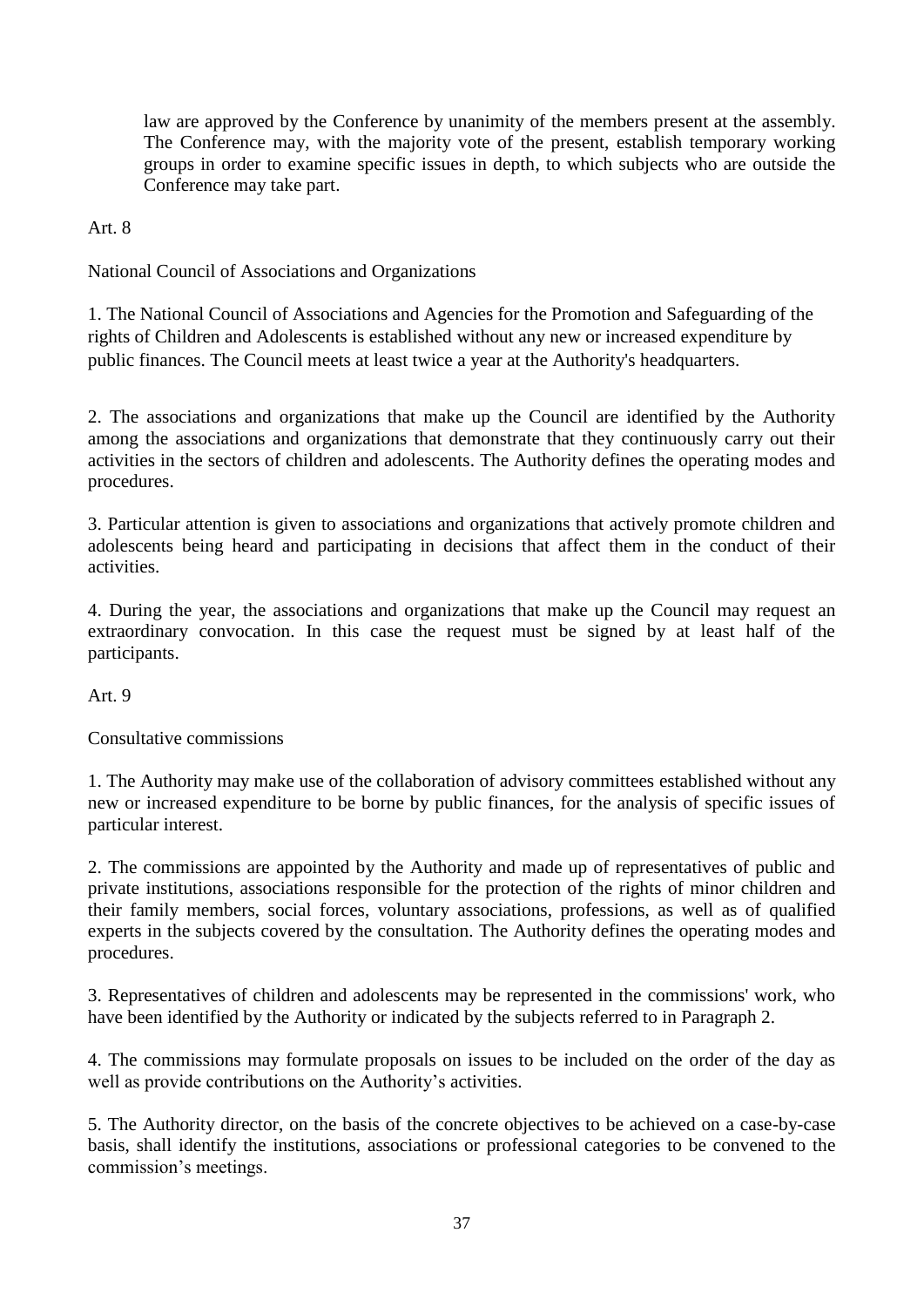Art. 10

Reporting Modalities

1. An electronic mailbox shall be set up in the office, or, comparable telematic instruments, to which anyone may forward reports of violations or situations of risk of violation of the rights of minors, in compliance with current legislation regarding the confidentiality of personal data pursuant to Legislative Decree no. 196.

2. The Authority may establish stable collaboration modalities for the connection with public and private entities, who manage the telephone numbers of public utilities that are free of charge.

3. Reporting procedures shall be standardized by means of a special memorandum of understanding between the Authority and the regional ombudspersons.

Chapter II

Financial, administrative and accounting management

Art. 11

Financial autonomy

1. The Authority's activities are founded on the principles of cost planning and prudent assessment of revenues and are based on efficiency; cost effectiveness, affordability and transparency criteria.

2. In the implementation of Article 1 of the Law, the Authority shall, in accordance with the provisions of the decree of the President, autonomously arrange for management of the financial resources necessary for its institutional purposes in accordance with the provisions contained in the Prime Minister's of November 22, 2010 that are compatible with them.

3. The office shall have an organizational and accounting autonomy within the limits of its own financial and economic resources and those established by Article 5 of the Law. The management of these resources may be delegated to the Office's coordinator.

Art. 12

Preparation of the estimated operational budget

1. Within the 31st of October of the previous financial year, the coordinator of the Office shall draw up the estimated operational budget, on the basis of the objectives and programs to be carried out in the reference year, as identified in the programming document referred to in Article 2 1 (b), and submit it to the Authority, together with the explanatory note, which shall approve it by the 30th of November.

2. The Authority director may authorize the provisional operating budget within the limits and in accordance with the modalities provided for by current law for the state budget.

4. The Authority director shall communicate the estimated operation budget to the Speakers of the Chamber of Deputies and the Senate within fifteen days of its approval.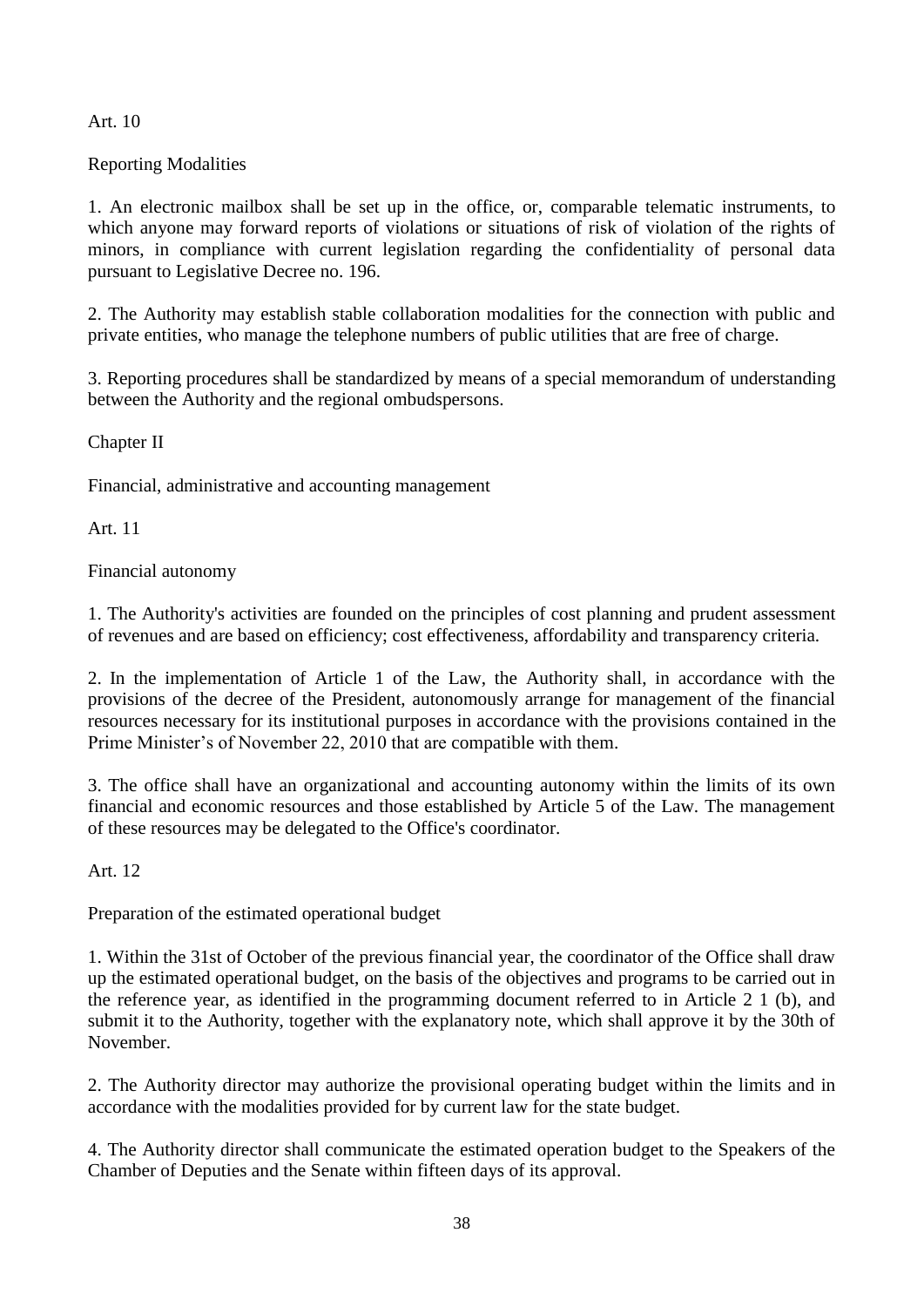5. Within the 15th of December, the estimated operational budget shall submitted through the Secretary General of the Prime Minister's Office, to the Court of Auditors and to the Ministry of Justice for publication in the Official Gazette.

Art. 13

Structure of the estimated operational budget

1. The estimated operational budget is constituted for the revenues and expenditures by a single Administrative Responsibility Centre.

2. The revenues of the Office shall consist of: (a) the ordinary financial contribution of the State; b) assignments and contributions from public administrations and non-profit private entities, for the execution of specific initiatives; (c) contributions from the European Union or other international bodies for participation in programs or projects; d) activities of assistance and of professional training commissioned by public and private institutions, both national and foreign, as well as by international organizations; e) any other entry related to the activity of the Authority or provided for by the legislation ; (f) presumed surplus; G) revenues from clearing entries.

3. The revenues from the State budget to cover the expenditures referred to in Article 7 (1) and (2) of the Law, entered in a specific base forecasted budget unit of the Prime Minister's Office, flow into the Office's budget. Those sums, intended for the Authority, that have not been committed as of the closure of the financial year on the budget of the Prime Minister's Office shall upon the request of the Authority, be carried forward to the corresponding items of the budget for following financial year.

4. The available amounts ascertained as of 31 December 2011 regarding Chapters no. 523 and n. 524 of the Administrative Responsibility Centre no. 15 "Policies for the Family" of the Prime Minister's budget shall be stated, in addition to the corresponding chapters of the 2012 financial period shall be entered into the Authority's budget.

5. Expenditures are functionally divided into macro-aggregates and, for the purposes of management and reporting, are broken down into chapters according to the subject of the expenditure.

6. Expenditures may not exceed total revenues.

7. Revenues and expenses for clearing entries must have exact matching accruals.

Art. 14

Multi-annual budget

1. The multi-annual budget, that is attached to the annual budget, only prepared in terms of correspondence of the entries, is for a period of three years and is updated annually. It translates into financial terms the strategic lines, objectives and programs of activities identified by the Guarantor in the programming document referred to in Article 2 (1) (b).

2. The multiannual budget is not subject to specific approval and shall not entail any authorization to collect the revenues and to implement expenditures.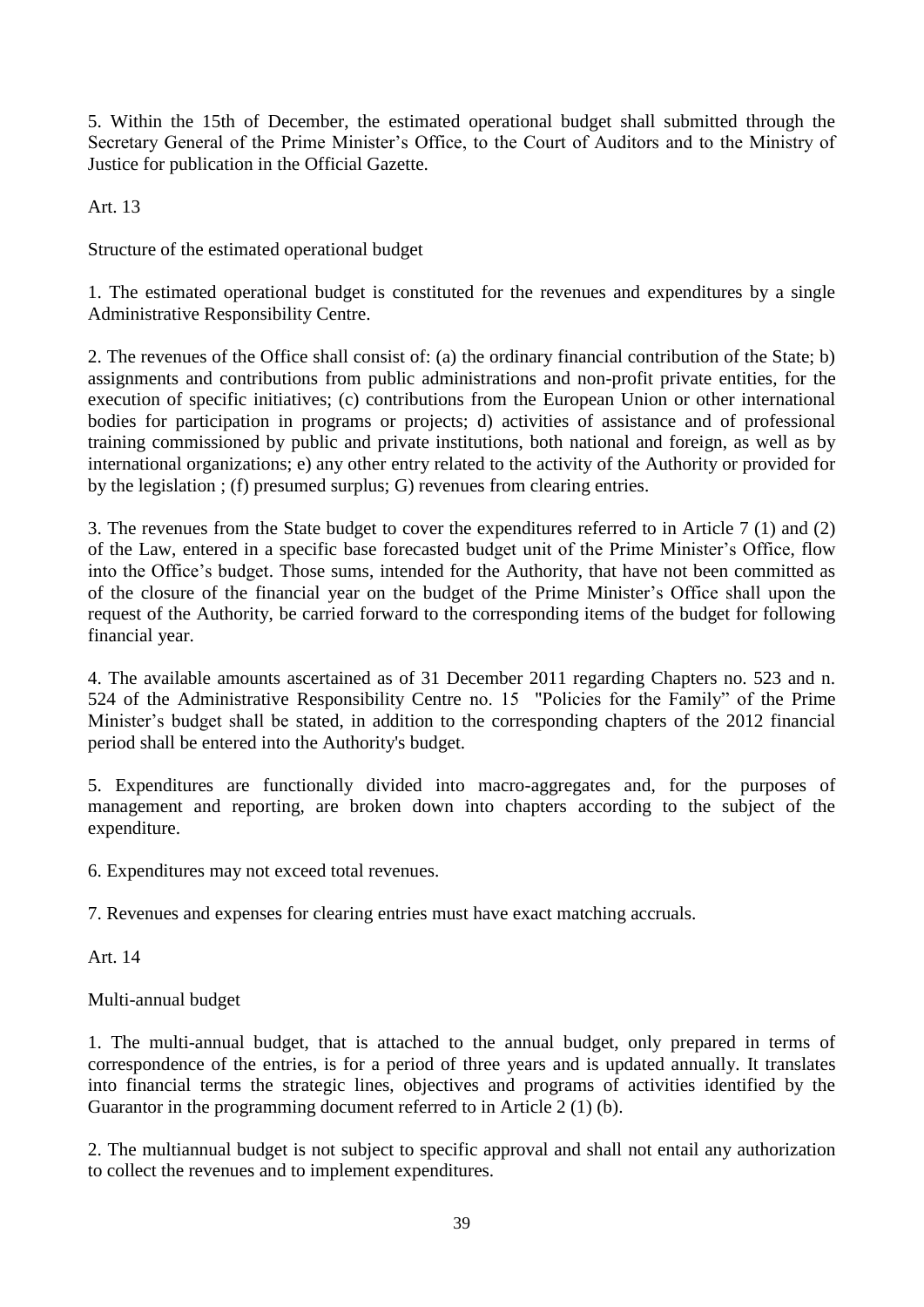# Art. 15

Surplus for the financial period and administration surpluses

1. The operating surplus consists of the algebraic sums of available amounts that have not been committed and by the increased or reduced assessments of revenues.

2. The surplus of administration is constituted by the algebraic sum given by the operating surplus and the surpluses carried forward from previous financial periods.

3. The surplus may be utilized to achieve a balanced budget.

4. Upon a well-motivated request from the Office Coordinator, the Authority director may decide to carry forward the uncommitted available sums remaining at the close of the financial year, in addition to the appropriations allocated to the new estimated operational budget. This carrying forward shall in any event be performed no later than the financial period following that in which the appropriation was been entered in the budget for the first time.

5. The Authority director shall, after fulfilling the requirements set out in Paragraph 4, transfer the surplus to the reserve fund.

Art. 16

Reserve Fund

1. A reserve fund is entered into the estimated operational budget to be used during the financial period for requirements arising from new or increased expenditures.

2. Withdrawals from the reserve fund shall be made by the Authority director, by means of the corresponding increase in appropriations for other spending items, i.e. the setting up of financial allocations to newly instituted items.

3. Payment orders may not be issued using the reserve fund

Art. 17

Budget Variations

1. Budget variations may be authorized by the Authority director, upon the well-founded proposal of the Office Coordinator

2. The variations for new or increased charges can only be approved with adequate financial coverage, which can be also be constituted by using the administration surplus.

3. Transfers in the management of residual accounts are forbidden as well as the in the management of residual and accrual accounts.

Art. 18

Approval of the financial account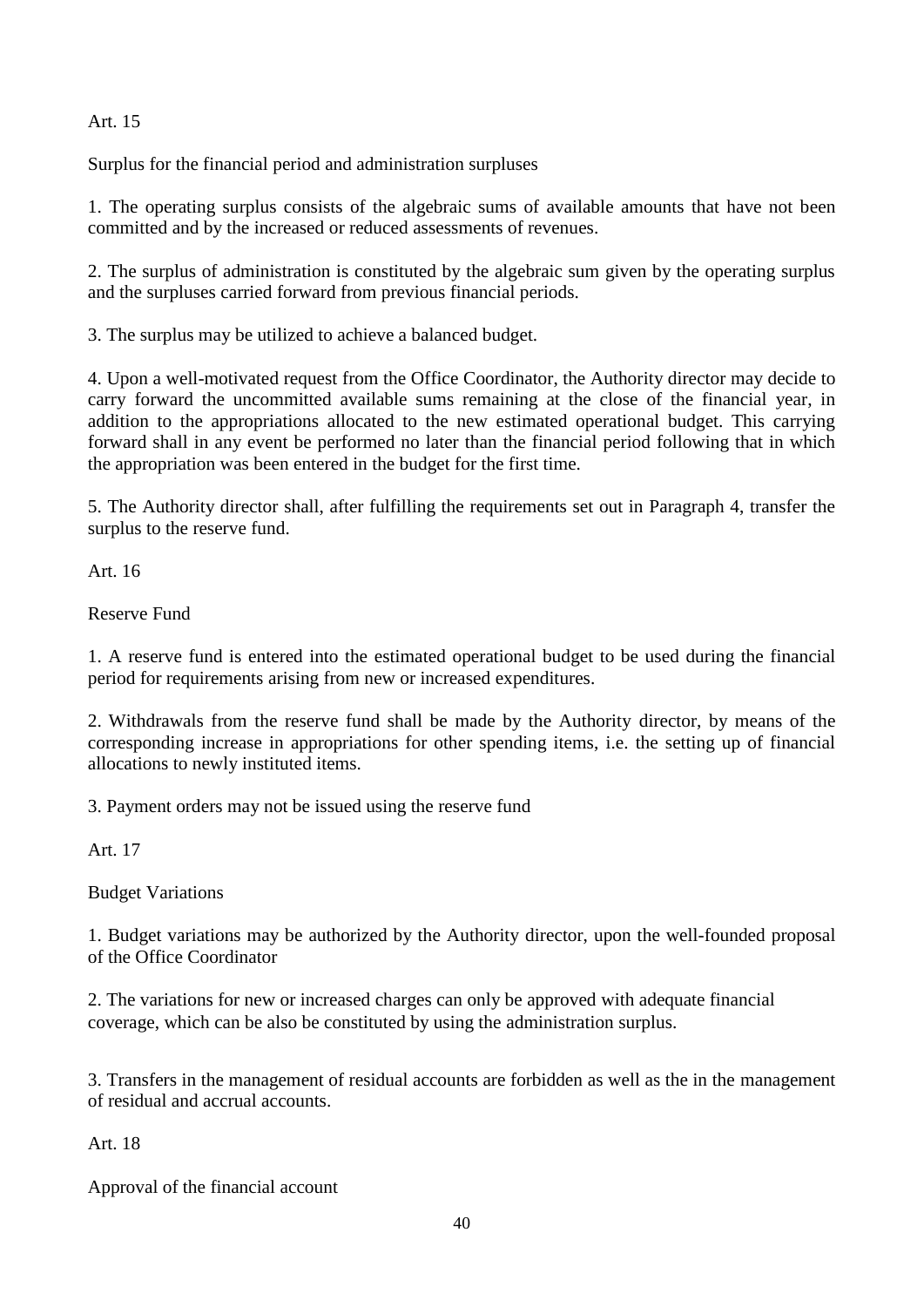1. The financial account, prepared by the Office coordinator, is approved by the Authority director within the 30th of April and it includes the results of budget management of revenue and expenditure, distinctively for accrual accounts and residual accounts.

2. The financial account is accompanied by a report from the Authority director where the overall management results are shown, in correlation with the financial planning.

3. The Authority, within the first ten days starting from the approval, communicates the financial account and the report to the Speakers of the two Houses

4. 4. The financial account and the report are submitted, by means of the Secretary General of the Prime Minister's Office, to the Court of Auditors and the Ministry of Justice for the publication on the Official Gazette.

Art. 19

Active and passive residuals

1.With the approval of the financial account, the Authority director ensures, for each item, those sums to be retained in a residual account for commitments relating to the financial period that has been completed, on the basis of juridically approved obligations and recorded in the financial records of its Office.

2. The active and passive residuals that result from the accounting records referred to in Article 27 are separate for the financial years in question.

3. The management of the active and passive residuals of each financial period shall be carried forward to the corresponding items of the following financial period, separately from the related accrual.

4. The passive residuals shall be eliminated when it has been ascertained that the legal requirements have not been fulfilled regarding the commitment of expenditure owing to the expiration of the term foreseen in relation to the nature of the original obligation.

Art. 20

Management of the revenues

1. The revenue is verified when the Office Coordinator, verifying the reason for the claim as a receivable and the liable subject, records the amount of the credit as an accrual for the financial period.

2. The ascertainment of the revenue results in a registry in the accounting records referred to in Article 27, with the entry in the relevant revenue item.

3. The revenues shall be collected by the credit institution that manages the cash service, on the basis of a special convention, pursuant to Article 24, paragraph 1.

Art. 21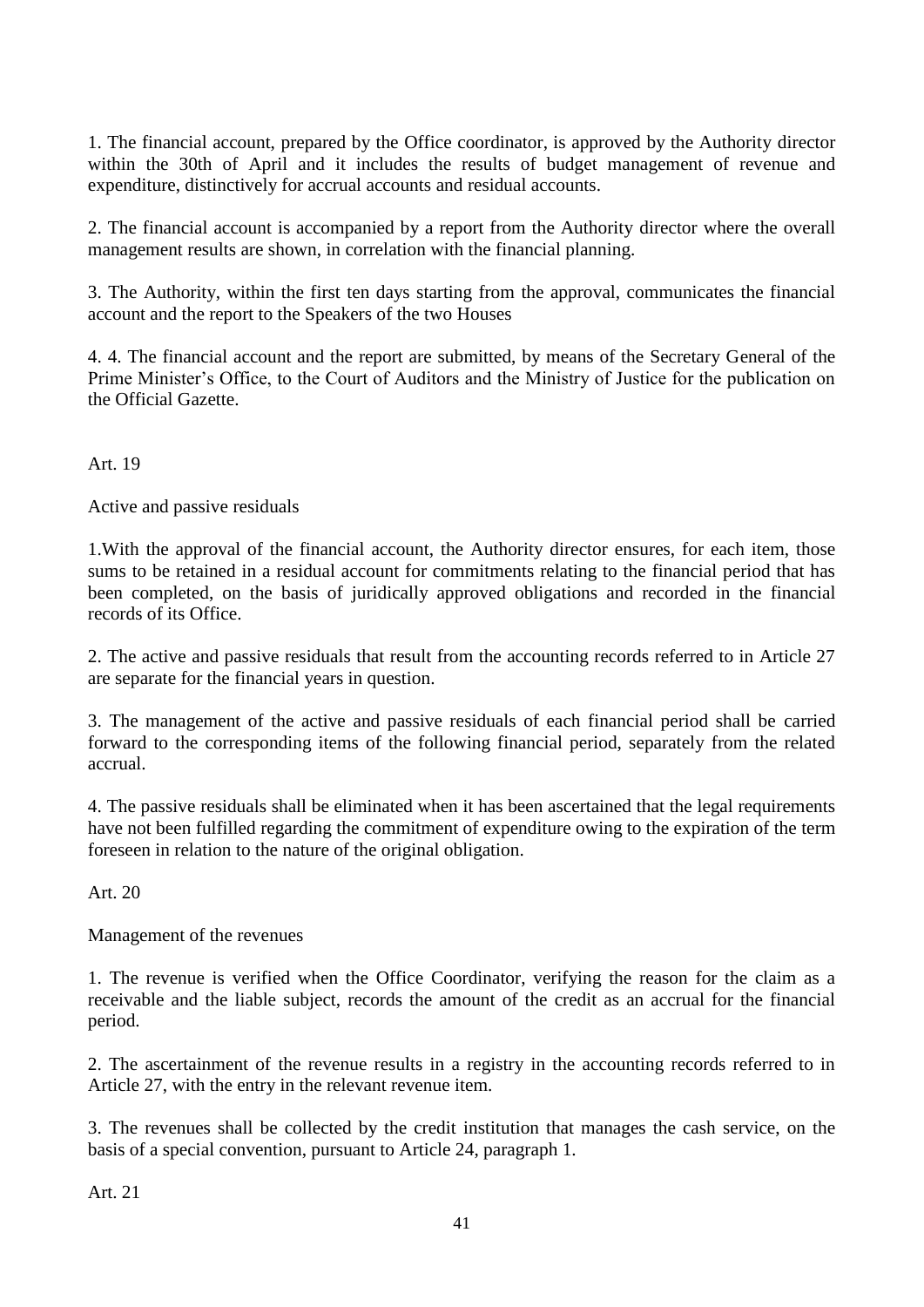# Commitment

1. On the basis of juridically approved obligations, the commitment determines the amount of the expenditure, the recipient, and its registration in the items of the budget.

2. The commitment is attributed to the relevant item in relation to the type of expenditure and may not exceed the appropriation.

3. The expenditure commitments are assumed by the Authority director or, by virtue of his/her delegation, by the Office's coordinator.

4. Upon the closure of the financial period on the 31st of December, no commitment can be assumed for the expired period.

5. Whenever the expenditure is ascertained at the same time as the payment, the payment and the payment order take place contemporaneously.

6. At the moment of approval of the budget, the commitment on the appropriations relating to the following expenditure shall automatically be made: (a) the remuneration to be paid to the director of the Authority; b) the expenditures due on the basis of existing contracts, as well as statutory or regulatory provisions.

Art. 22

**Settlement** 

1. The Authority director or, for his or her delegation, the Office's coordinator shall provide for the settlement on the basis of original invoices and documents proving the fulfilment of the obligation agreed upon, including for tax purposes, after verifying the regularity of the service performed and compliance with the quantitative and qualitative requirements, the terms and conditions agreed upon and after applying the penalties provided for in the case of delayed or incorrect performance.

2. The settlement decree shall contain: (a) the reference to the commitment decree, except as provided for in Article 21 paragraph 5; b) the financial period, the item and the details of the modalities of payment; c) the indication of possible other payments made to the same commitment.

3. The settlement disposition, together with the supporting documents of the expenditure, as well as the documentation attesting the positive outcome of the performance verifications, shall be kept attached to the extinguished payment order.

Art. 23

Ordering by means of payment orders

1. Ordering is provided for by the Authority director or, of his/her delegation, by the coordinator of the Office by means of payment orders.

2. The order of payment shall contain the following essential elements: (a) the financial period of origin and the management of the expenditure; b) the commitment to which the expenditure is related and the relevant item; c) the description of the expenditure; d) the progressive number per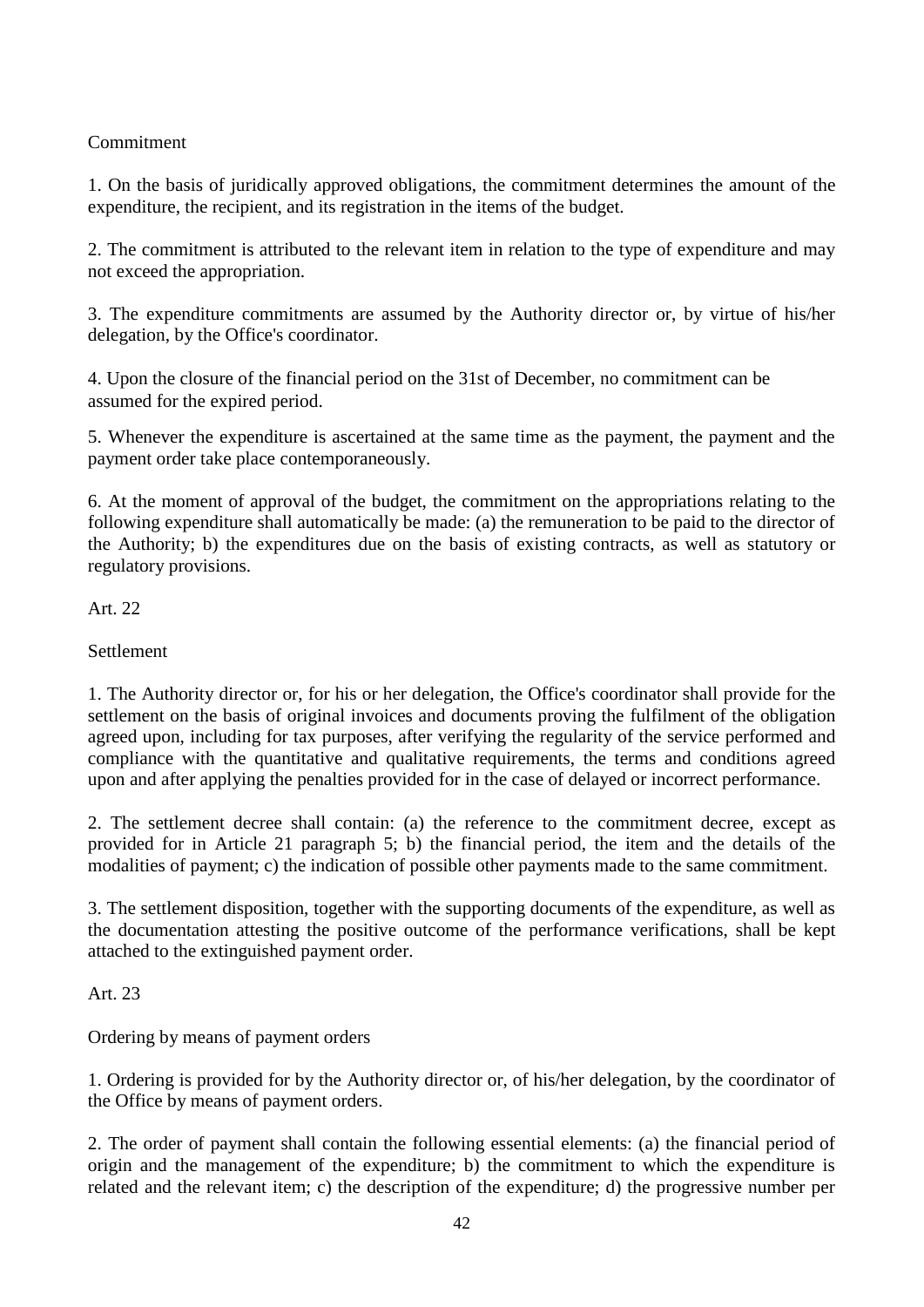financial period and by budget item; e) personal data, VAT number and tax code of the creditor; f) the gross and net amount to be paid in figures and letters, the date of issue and the date of payment; g) the extinguishing of the expenditure.

3. The provisions pursuant to Article 2, paragraph 4-ter, letters a), b) and c) of Decree-Law no. 138 of 2011, converted, by Law no. 148 of 2011 and subsequent amendments, and the provisions of the General Accounting Regulations of the State relating to theft, loss or destruction of payment orders shall be applied

Art. 24

Payments in general

1. The cash service is entrusted to companies authorized to exercise banking activities, on the basis of a specific agreement stipulated in accordance with the procedures laid down by the current law on public service contracts. The modalities for the performance of cash services are consistent with the provisions on the single treasury referred to in Law 29 October 1984, no. 720, and subsequent modifications.

2. In the cases provided for in Articles 25 and 26 payments may be made by credit card.

3. Payments shall be made in accordance with the laws, regulations and general administrative acts. Temporary arrangements may also be provided by the contract, whenever the terms and conditions are more favourable to the Office, which must be expressly indicated by the contract.

4. In the case of membership contracts, the payment may be made before the start of the service, if it is necessary for its performance.

Art.  $25$ 

Payments by means of credit card

1. The Authority director may be provided with a credit card throughout the entire duration of the mandate, in accordance with the current modalities of use as contemplated by the law and regulations.

2. The Authority director, may by means of his/her own deliberation, provide for the assigning of a credit card as per Paragaraph1 to the office coordinator, who has been authorized to exercise spending power, with specific indications on the types of expenses allowed.

3. At the moment of the delivery as well as upon the restitution of the credit card, as a special report is compiled. The recipient is supposed to provide the office with a monthly summary of the use of the credit card together with the supporting documentation for the accounting payments to be made by the 20th day of the following month.

4. In case the credit card also functions as an Automatic Teller Machine, the sums withdrawn are only usable for expenses foreseen in the deliberation of assignment.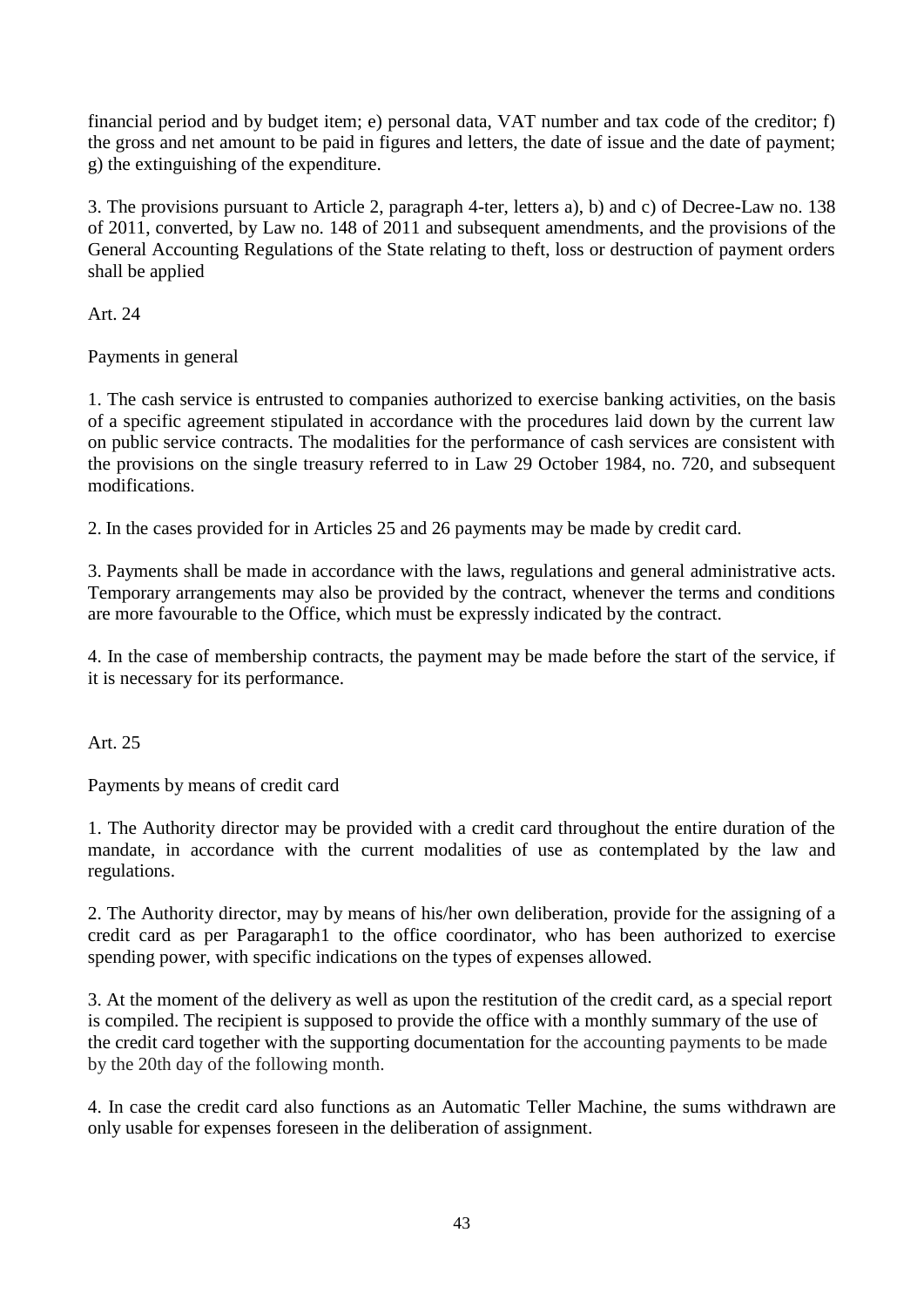5. The possible payments in cash cannot exceed the amount of one thousand Euros and must be communicated in the framework of the summary report as per Paragraph 3 producing the appropriate supporting documentation.

6.Should there be any payments for expenses that are not traceable to the allowed categories, the same may not be borne by the Authority's budget. In this case, the office shall provide to recover the expenditures.

7. The expenditures made are to be allocated to various budget items, on the basis of the financial reports or bank statements.

Art. 26

Petty cash service

1. The Authority director may decide to set up an internal cash fund of no more than 3 thousand Euros that can be restored during the year. This amount includes one thousand and five hundred Euros for recharging a prepaid credit card.

2. With the cash fund referred to in paragraph 1, small payments shall be made, in cases of emergencies, for office related items, postal services, small purchases, repairs and maintenances, transport on national territory, the purchase of newspapers and periodicals, travel and mission expenses, and other outlays, however, related to ordinary management whenever it is not possible to provide for an ordinary order of payment.

3. The person who is placed in charge administering the petty cash shall be appointed by the Office Coordinator, in compliance with the guidelines laid down by the Authority Director, on the basis of sufficient professional and administrative capacity for a period not exceeding three years. The assignment is renewable once and can be held concurrently with that of the consignee.

Art. 27

Accounting records

1. The financial records reveal the situation of the assessments and commitments in respect to the relevant forecasted operational costs, as well as the sums collected and paid and those that remain to be collected and paid.

2. The economic and financial records reveal the value of the assets at the beginning of the financial period, the variations that have taken place during the management, as well as the amount of assets at the close of the financial period.

3. The accounting records and the financial statement formats are approved with the deliberation of the Authority Director.

Art. 28

Control of the administrative-accounting regularity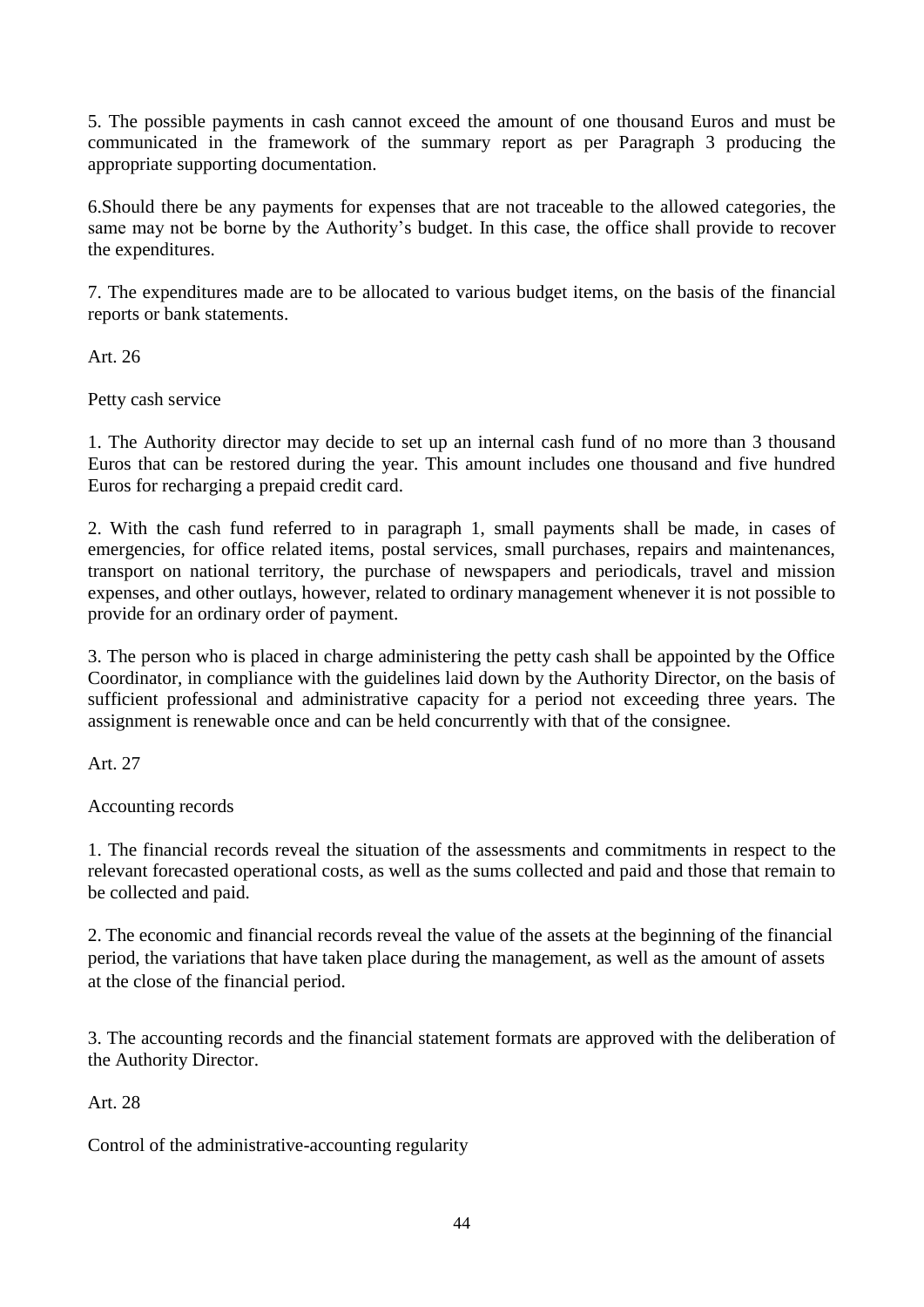1. The administrative and accounting regularity of the acts entailing expenditures be exercised by a board of statutory auditors whose members, in accordance with the requirements of Article 21 of Legislative Decree no. 123, are appointed by the Authority Director's deliberation and shall remain in office for three years, and whose assignment may only be renewed only once.

2. The Board of Auditors shall be composed of three members, one with the function of chairman appointed by the President of the Court of Auditors among magistrates currently in office and two appointed respectively by the Prime Minister and the Minister of the Economy and Finances.

3. The Board of Auditors shall perform the tasks referred to in Article 20 of Legislative Decree no. 123 of 2011.

Art. 29

Inventory of goods

1. The Office shall provide for the purchase, preservation, maintenance and use of movable goods required for its correct operation.

2. The mobile goods are recorded in appropriate inventories with computer-based recording according to the modalities set forth in Articles 33, 34 and 35 of the Prime Minister's Decree of 22 November 2010.

Art. 30

Consignee

1. The professional duties of the consignee shall be conferred by the Coordinator of the Office to an employee possessing sufficient administrative and accounting skills for a maximum assignment of three years, which can be renewed only once.

2. The consignee shall keep the accounting records referred to in Article 27, paragraph 2, and shall be subject to the reporting controls of records; he/she shall arrange, on the basis of the directives issued by the Office Coordinator, to carry out his/her activities in accordance with the provisions of Article 36, paragraphs 4 and 5, and Article 39 of the Prime Minister's Decree of 22 November 2010.

3. The assignment of the consignee is renewable once and can be held concurrently with that of the cashier for petty cash.

4. Upon the closing of the financial period, the regularity of the accounting records maintained by the consignee shall be certified by the Coordinator of the Office.

5. Should there be variations in the consistency of the movable goods, evidence should be provided in a special reporting sheet signed by the consignee and the Coordinator of the Office.

6. With the deliberation of the Authority Director, further modalities of registration and deletion from inventories, classification and management of movable property may be regulated as well as the modalities of the control referred to in Paragraph 2.

Art. 31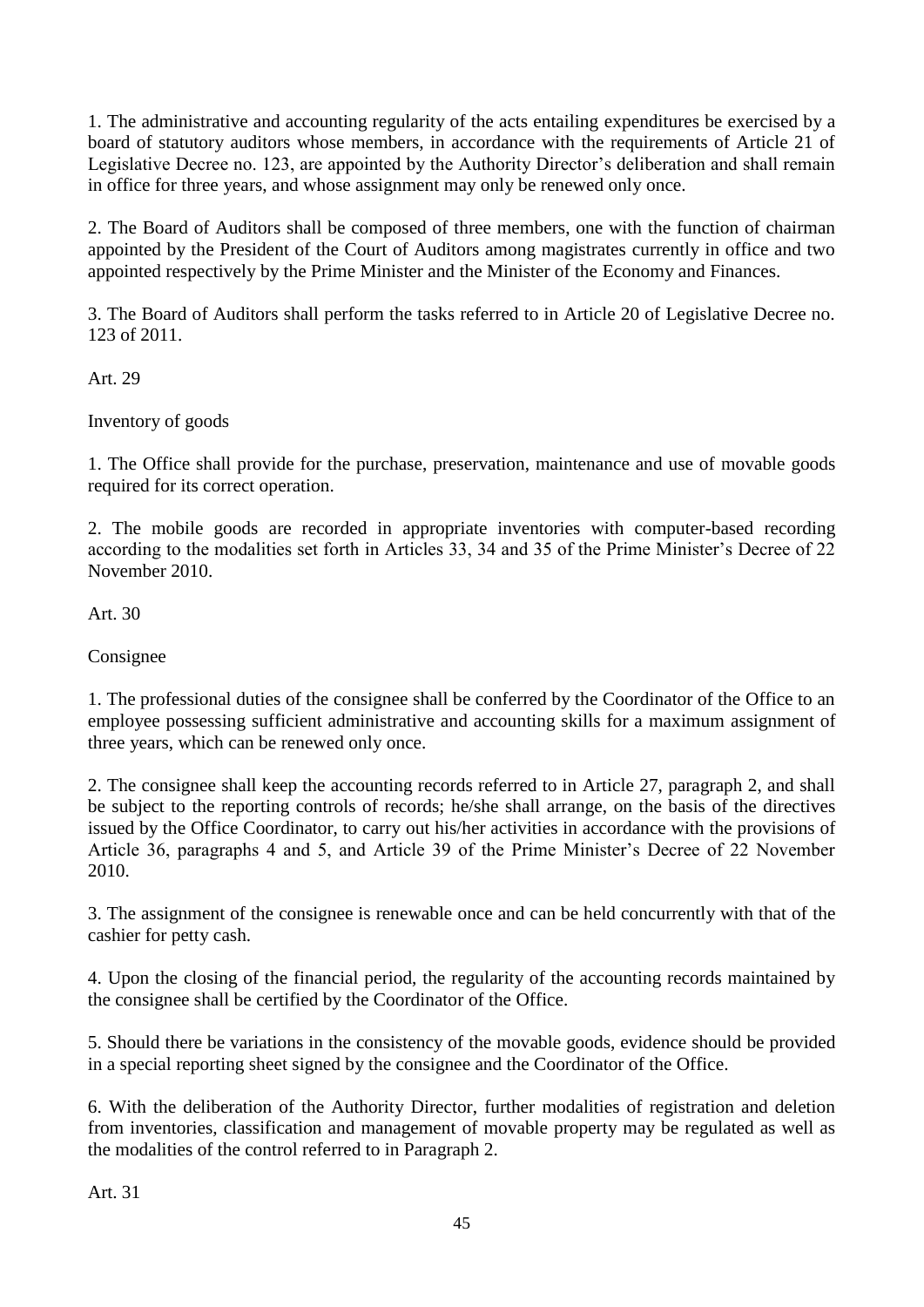## Contractual Activities

1. The Director of the Authority shall have full negotiating autonomy, within the limits of the budget availability, regarding the deliberation of entering into contracts, the choice of the form of contracts, the determination of the contract clauses and the appointment of the person in charge of the proceedings pursuant to Articles 4, 5 and 6 of Law 7 August 1990, no. 241 of Legislative Decree no. 163, and of the related implementation regulation pursuant to the Prime Minister's of October 5, 2010, no. 207.

2. The Coordinator of the Office may arrange for the stipulation of the contract, acting in the cases laid down by Law, in his/her capacity of certifying officer.

3. All supplies of goods and services are subject to acceptance testing in the terms contractually provided for and in accordance with current legal provisions.

4. For the supplies of goods and services of an amount not exceeding ten thousand Euros, in place of the acceptance testing, the certificate of correct execution shall be provided.

5. The director of the Authority can adhere to the conventions stipulated by Consip S.p.a. and may acquire goods and services through the use of the public electronic market within the amount limits of the prescribed Community threshold

Art. 32

Simplified negotiated procedure

1. The provisions of Articles 48, 49, 50 and 51 of the Decree of the Prime Minister's Decree of 22 November 2010 shall apply to the procurement of goods and services and the execution of works by means of the simplified negotiated procedure.

Art. 33

Final regulations

1. For that which is not provided for by this decree, the administrative-accounting activity of the Office shall however be carried out in compliance with the general principles contained in the dispositions set forth in the Law of 31 December 2009, n. 196, and subsequent amendments and Article 2 of Legislative Decree no. 123.

This decree, bearing the seal of the State, will be included in the Official Journal of the Italian Legislative Acts. It is the obligation of all to comply with it and make other comply with it.

Rome, 20 July 2012.

The President: Monti

Viewed, The Keeper of the Seals: Severino

Registered with the Court of Accounts on the 21st of September 2012.